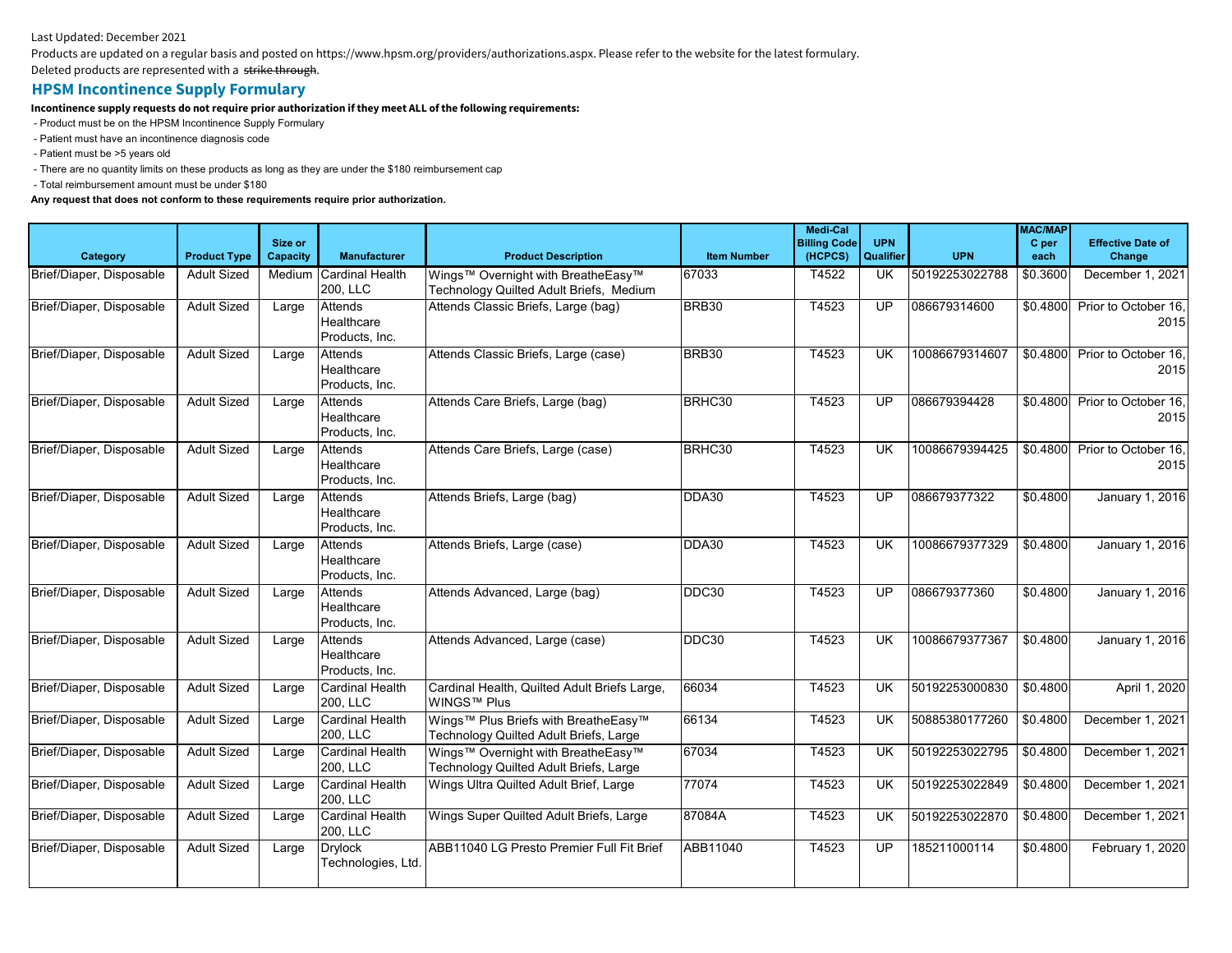| Brief/Diaper, Disposable | <b>Adult Sized</b> | Large  | <b>Drylock</b><br>Technologies, Ltd.     | ABB21040 LG Presto Supreme Full Fit Brief   ABB21040                            |                    | T4523 | UP        | 185211000152   | \$0.4800             | Prior to October 16,<br>2015 |
|--------------------------|--------------------|--------|------------------------------------------|---------------------------------------------------------------------------------|--------------------|-------|-----------|----------------|----------------------|------------------------------|
| Brief/Diaper, Disposable | <b>Adult Sized</b> | Large  | <b>Drylock</b><br>Technologies, Ltd.     | ABB30040 LG Presto Ultimate Full Fit Brief                                      | ABB30040           | T4523 | UP        | 185211000206   | $\overline{$0.4800}$ | Prior to October 16.<br>2015 |
| Brief/Diaper, Disposable | <b>Adult Sized</b> | Large  | <b>Essity HMS North</b><br>America, Inc. | TENA Complete Briefs: Large, bag                                                | 67330              | T4523 | UP        | 768702673303   | \$0.4800             | January 1, 2021              |
| Brief/Diaper, Disposable | <b>Adult Sized</b> | Large  | <b>Essity HMS North</b><br>America, Inc. | TENA Complete Briefs: Large, case                                               | 67330              | T4523 | <b>UK</b> | 10768702673300 | \$0.4800             | January 1, 2021              |
| Brief/Diaper, Disposable | <b>Adult Sized</b> | Large  | <b>Essity HMS North</b><br>America, Inc. | TENA Complete Ultra Briefs: Large, bag                                          | 67332              | T4523 | <b>UP</b> | 768702673327   | \$0.4800             | January 1, 2021              |
| Brief/Diaper, Disposable | <b>Adult Sized</b> | Large  | <b>Essity HMS North</b><br>America, Inc. | TENA Complete Ultra Briefs: Large, case                                         | 67332              | T4523 | UK        | 10768702673324 | \$0.4800             | January 1, 2021              |
| Brief/Diaper, Disposable | <b>Adult Sized</b> | Large  | <b>Essity HMS North</b><br>America, Inc. | TENA Complete + Care Large Brief 3x24                                           | 69970              | T4523 | UK        | 10768702699706 | \$0.4800             | December 1, 2018             |
| Brief/Diaper, Disposable | <b>Adult Sized</b> | Large  | <b>Essity HMS North</b><br>America, Inc. | TENA Complete +Care Ultra Briefs: Large,<br>bag                                 | 69972              | T4523 | <b>UP</b> | 768702699723   | \$0.4800             | January 1, 2021              |
| Brief/Diaper, Disposable | <b>Adult Sized</b> | Large  | <b>Essity HMS North</b><br>America, Inc. | TENA Complete +Care Ultra Briefs: Large,<br>case                                | 69972              | T4523 | <b>UK</b> | 10768702699720 | \$0.4800             | January 1, 2021              |
| Brief/Diaper, Disposable | <b>Adult Sized</b> | Large  | <b>First Quality</b><br>Products, Inc.   | Prevail Extended Use 360°, Large 4/18                                           | <b>NGX-013</b>     | T4523 | <b>UP</b> | 090891946129   | \$0.4800             | December 1, 2017             |
| Brief/Diaper, Disposable | <b>Adult Sized</b> | Large  | <b>First Quality</b><br>Products, Inc.   | Nu-Fit Breathable Adult Brief Large 4/18                                        | NU-013/1           | T4523 | UP.       | 090891246151   | \$0.4800             | Prior to October 16,<br>2015 |
| Brief/Diaper, Disposable | <b>Adult Sized</b> | Large  | <b>First Quality</b><br>Products, Inc.   | Per-Fit Adult Briefs Large 4/18                                                 | PF-013/1           | T4523 | UP        | 090891246199   | \$0.4800             | Prior to October 16,<br>2015 |
| Brief/Diaper, Disposable | <b>Adult Sized</b> | Large  | <b>First Quality</b><br>Products, Inc.   | Per-Fit360° Large 4/18                                                          | <b>PFNG-013</b>    | T4523 | UP        | 090891246663   | \$0.4800             | Prior to October 16,<br>2015 |
| Brief/Diaper, Disposable | <b>Adult Sized</b> | Large  | <b>First Quality</b><br>Products, Inc.   | Prevail Breezers Adult Brief Large 4/18                                         | PVB-013/2          | T4523 | UP        | 090891246175   | \$0.4800             | Prior to October 16,<br>2015 |
| Brief/Diaper, Disposable | <b>Adult Sized</b> | Large  | <b>First Quality</b><br>Products, Inc.   | Air Plus Briefs Breezers360° Large 4/18                                         | PVBNG-013CA        | T4523 | <b>UP</b> | 090891246632   | \$0.4800             | Prior to October 16,<br>2015 |
| Brief/Diaper, Disposable | <b>Adult Sized</b> | Large  | Ideal Brands, Inc.                       | Ideal Breathable Adult Briefs Large                                             | B-5006             | T4523 | UP.       | 873347002019   | \$0.4800             | Prior to October 16,<br>2015 |
| Brief/Diaper, Disposable | <b>Adult Sized</b> | Large  | McKesson<br>Medical-Surgical             | McKesson Briefs I Ultra Large (case)                                            | <b>BRULLG</b>      | T4523 | UP        | 612479190245   | \$0.4800             | December 1, 2021             |
| Brief/Diaper, Disposable | <b>Adult Sized</b> | Large  | McKesson<br>Medical-Surgical             | McKesson Briefs I Ultra Large (bag)                                             | <b>BRULLG</b>      | T4523 | <b>UK</b> | 612479190238   | \$0.4800             | December 1, 2021             |
| Brief/Diaper, Disposable | <b>Adult Sized</b> | Large  | McKesson<br>Medical-Surgical             | McKesson Briefs Super Large (bag)                                               | BR30644            | T4523 | UP        | 612479240896   | \$0.4800             | December 1, 2021             |
| Brief/Diaper, Disposable | <b>Adult Sized</b> | Large  | McKesson<br>Medical-Surgical             | McKesson Briefs Super Large (case)                                              | <b>BR30644</b>     | T4523 | <b>UP</b> | 612479240902   | \$0.4800             | December 1, 2021             |
| Brief/Diaper, Disposable | <b>Adult Sized</b> | Large  | Medline<br>Industries, Inc.              | Ultracare Cloth-like Adult Briefs, Large                                        | <b>ULTRACARELG</b> | T4523 | UK        | 40884389102153 | \$0.4800             | December 1, 2017             |
| Brief/Diaper, Disposable | Adult Sized        | Large  | San Pablo<br><b>Commercial Corp</b>      | SPC Breathable Adult Brief Large                                                | SPC82152           | T4523 | UP        | 856450002152   | \$0.4800             | Prior to October 16,<br>2015 |
| Brief/Diaper, Disposable | <b>Adult Sized</b> | Large  | Secure Personal<br>Care                  | Secure Breathable Brief, Large                                                  | SP92405            | T4523 | UP.       | 895265002711   | \$0.4800             | February 1, 2020             |
| Brief/Diaper, Disposable | <b>Adult Sized</b> | Large  | Sigma Supply &<br>Distribution, Inc.     | Autiva Adult Briefs Ultra Large                                                 | Q5L                | T4523 | UP        | 819992012027   | \$0.4800             | December 1, 2017             |
| Brief/Diaper, Disposable | <b>Adult Sized</b> | Large  | Sigma Supply &<br>Distribution, Inc.     | Autiva Adult Briefs Large                                                       | Q9L                | T4523 | UP.       | 819992011945   | \$0.4800             | December 1, 2017             |
| Brief/Diaper, Disposable | <b>Adult Sized</b> | Medium | <b>Cardinal Health</b><br>200, LLC       | Wings™ Plus Briefs with BreatheEasy™<br>Technology Quilted Adult Briefs, Medium | 66133              | T4522 | UK        | 50885380177253 | \$0.3600             | December 1, 2021             |
| Brief/Diaper, Disposable | <b>Adult Sized</b> | Medium | McKesson<br>Medical-Surgical             | McKesson Briefs Super Medium (bag)                                              | BR30643            | T4522 | UP.       | 612479240872   | \$0.3600             | December 1, 2021             |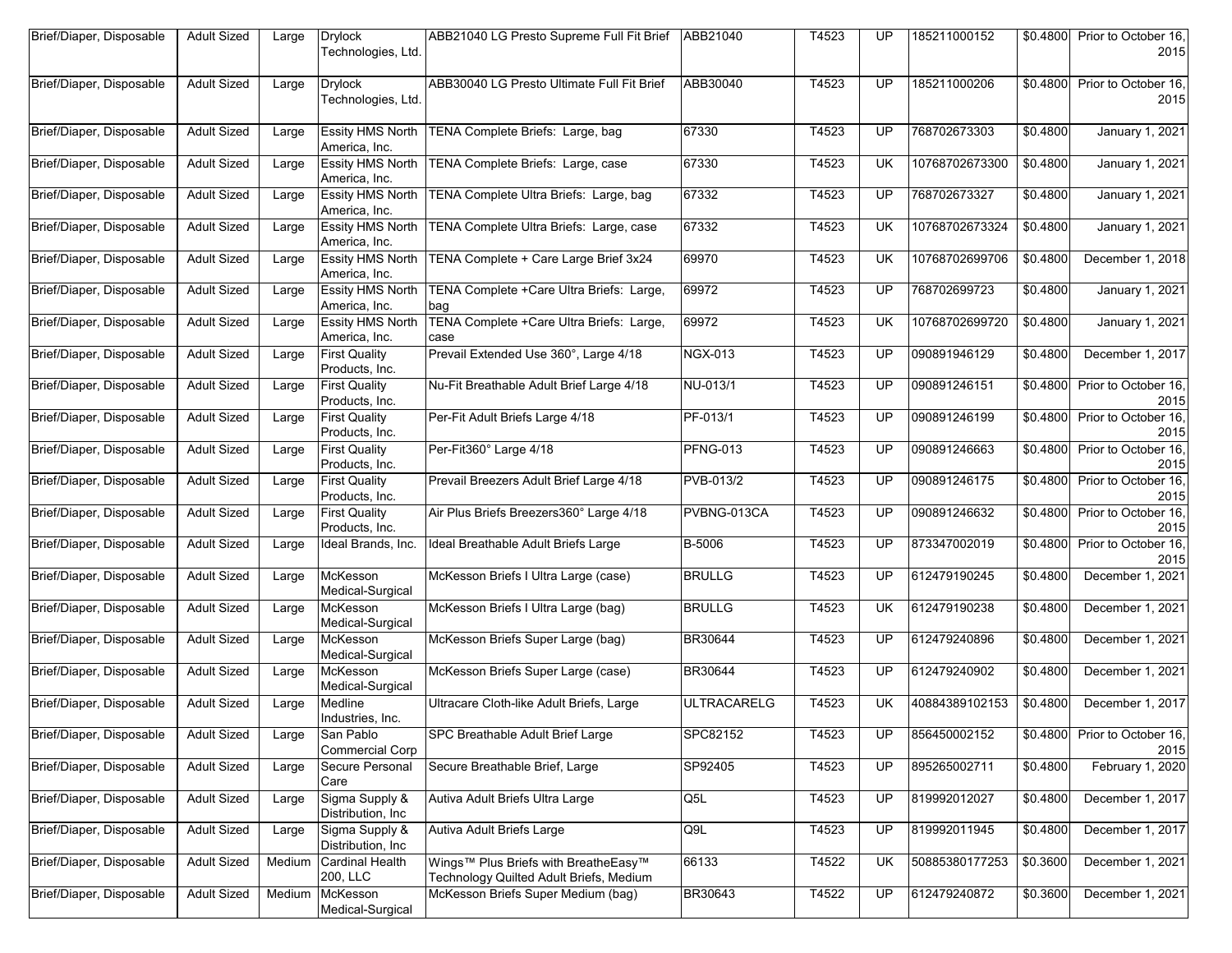| Brief/Diaper, Disposable | <b>Adult Sized</b> |                    | Medium McKesson<br>Medical-Surgical             | McKesson Briefs Super Medium (case)                          | BR30643           | T4522 | UP        | 612479240889   | \$0.3600         | December 1, 2021                      |
|--------------------------|--------------------|--------------------|-------------------------------------------------|--------------------------------------------------------------|-------------------|-------|-----------|----------------|------------------|---------------------------------------|
| Brief/Diaper, Disposable | <b>Adult Sized</b> | Medium/<br>Regular | Attends<br>Healthcare<br>Products, Inc.         | Attends Classic Briefs, Medium (bag)                         | BRB20             | T4522 | UP        | 086679314594   | \$0.3600         | Prior to October 16,<br>2015          |
| Brief/Diaper, Disposable | <b>Adult Sized</b> | Medium/<br>Regular | Attends<br>Healthcare<br>Products, Inc.         | Attends Classic Briefs, Medium (case)                        | BRB <sub>20</sub> | T4522 | <b>UK</b> | 10086679314591 | \$0.3600         | Prior to October 16.<br>2015          |
| Brief/Diaper, Disposable | <b>Adult Sized</b> | Medium/<br>Regular | Attends<br>Healthcare<br>Products, Inc.         | Attends Care Briefs, Medium (bag)                            | BRHC20            | T4522 | UP        | 086679394411   | \$0.3600         | Prior to October 16,<br>2015          |
| Brief/Diaper, Disposable | <b>Adult Sized</b> | Medium/            | Attends<br>Regular Healthcare<br>Products, Inc. | Attends Care Briefs, Medium (case)                           | BRHC20            | T4522 | <b>UK</b> | 10086679394418 | \$0.3600         | Prior to October 16,<br>2015          |
| Brief/Diaper, Disposable | <b>Adult Sized</b> | Medium/            | Attends<br>Regular Healthcare<br>Products, Inc. | Attends Briefs, Medium (bag)                                 | DDA20             | T4522 | UP        | 086679377308   | \$0.3600         | January 1, 2016                       |
| Brief/Diaper, Disposable | <b>Adult Sized</b> | Medium/<br>Regular | Attends<br>Healthcare<br>Products, Inc.         | Attends Briefs, Medium (case)                                | DDA20             | T4522 | UK        | 10086679377305 | \$0.3600         | January 1, 2016                       |
| Brief/Diaper, Disposable | <b>Adult Sized</b> | Medium/<br>Regular | Attends<br>Healthcare<br>Products, Inc.         | Attends Briefs, Regular (bag)                                | DDA25             | T4522 | UP        | 086679377315   | \$0.3600         | January 1, 2016                       |
| Brief/Diaper, Disposable | <b>Adult Sized</b> | Medium/ Attends    | Regular Healthcare<br>Products, Inc.            | Attends Briefs, Regular (case)                               | DDA25             | T4522 | <b>UK</b> | 10086679377312 | \$0.3600         | January 1, 2016                       |
| Brief/Diaper, Disposable | <b>Adult Sized</b> | Medium/ Attends    | Regular Healthcare<br>Products, Inc.            | Attends Advanced Briefs, Medium (bag)                        | DDC20             | T4522 | UP        | 086679377346   | \$0.3600         | January 1, 2016                       |
| Brief/Diaper, Disposable | <b>Adult Sized</b> | Medium/<br>Regular | Attends<br>Healthcare<br>Products, Inc.         | Attends Advanced Briefs, Medium (case)                       | DDC <sub>20</sub> | T4522 | UK        | 10086679377343 | \$0.3600         | January 1, 2016                       |
| Brief/Diaper, Disposable | <b>Adult Sized</b> | Medium/<br>Regular | Attends<br>Healthcare<br>Products, Inc.         | Attends Advanced Briefs, Regular (bag)                       | DDC25             | T4522 | UP        | 086679377353   | \$0.3600         | January 1, 2016                       |
| Brief/Diaper, Disposable | <b>Adult Sized</b> | Medium/<br>Regular | Attends<br>Healthcare<br>Products, Inc.         | Attends Advanced Briefs, Regular (case)                      | DDC25             | T4522 | <b>UK</b> | 10086679377350 | \$0.3600         | January 1, 2016                       |
| Brief/Diaper, Disposable | <b>Adult Sized</b> | Medium/<br>Regular | <b>Cardinal Health</b><br>200, LLC              | Wings Super Quilted Adult Brief, Medium                      | 87083             | T4522 | UK        | 50192253022863 | \$0.3600         | December 1, 2021                      |
| Brief/Diaper, Disposable | <b>Adult Sized</b> | Regular            | Medium/ Cardinal Health<br>200, LLC             | Cardinal Health, Quilted Adult Briefs<br>Medium, WINGS™ Plus | 66033             | T4522 | UK        | 50192253001141 | \$0.3600         | April 1, 2020                         |
| Brief/Diaper, Disposable | <b>Adult Sized</b> | Medium/            | <b>Cardinal Health</b><br>Regular 200, LLC      | Wings Ultra Quilted Adult Brief, Medium                      | 77073             | T4522 | UK        | 50192253022832 | \$0.3600         | December 1, 2021                      |
| Brief/Diaper, Disposable | <b>Adult Sized</b> | Medium/ Drylock    | Regular Technologies, Ltd.                      | ABB11020 MD Presto Premier Full Fit Brief                    | ABB11020          | T4522 | UP        | 185211000091   | \$0.3600         | February 1, 2020                      |
| Brief/Diaper, Disposable | <b>Adult Sized</b> | Medium/ Drylock    | Regular Technologies, Ltd.                      | ABB21020 MD Presto Supreme Full Fit Brief ABB21020           |                   | T4522 | UP        | 185211000138   | \$0.3600         | Prior to October 16,<br>2015          |
| Brief/Diaper, Disposable | <b>Adult Sized</b> | Medium/ Drylock    | Regular Technologies, Ltd.                      | ABB21030 RG Presto Supreme Full Fit Brief ABB21030           |                   | T4522 | UP        | 185211000145   |                  | \$0.3600 Prior to October 16,<br>2015 |
| Brief/Diaper, Disposable | <b>Adult Sized</b> | Medium/ Drylock    | Regular Technologies, Ltd.                      | ABB30020 MD Presto Ultimate Full Fit Brief                   | ABB30020          | T4522 | <b>UP</b> | 185211000183   | $\sqrt{$0.3600}$ | Prior to October 16,<br>2015          |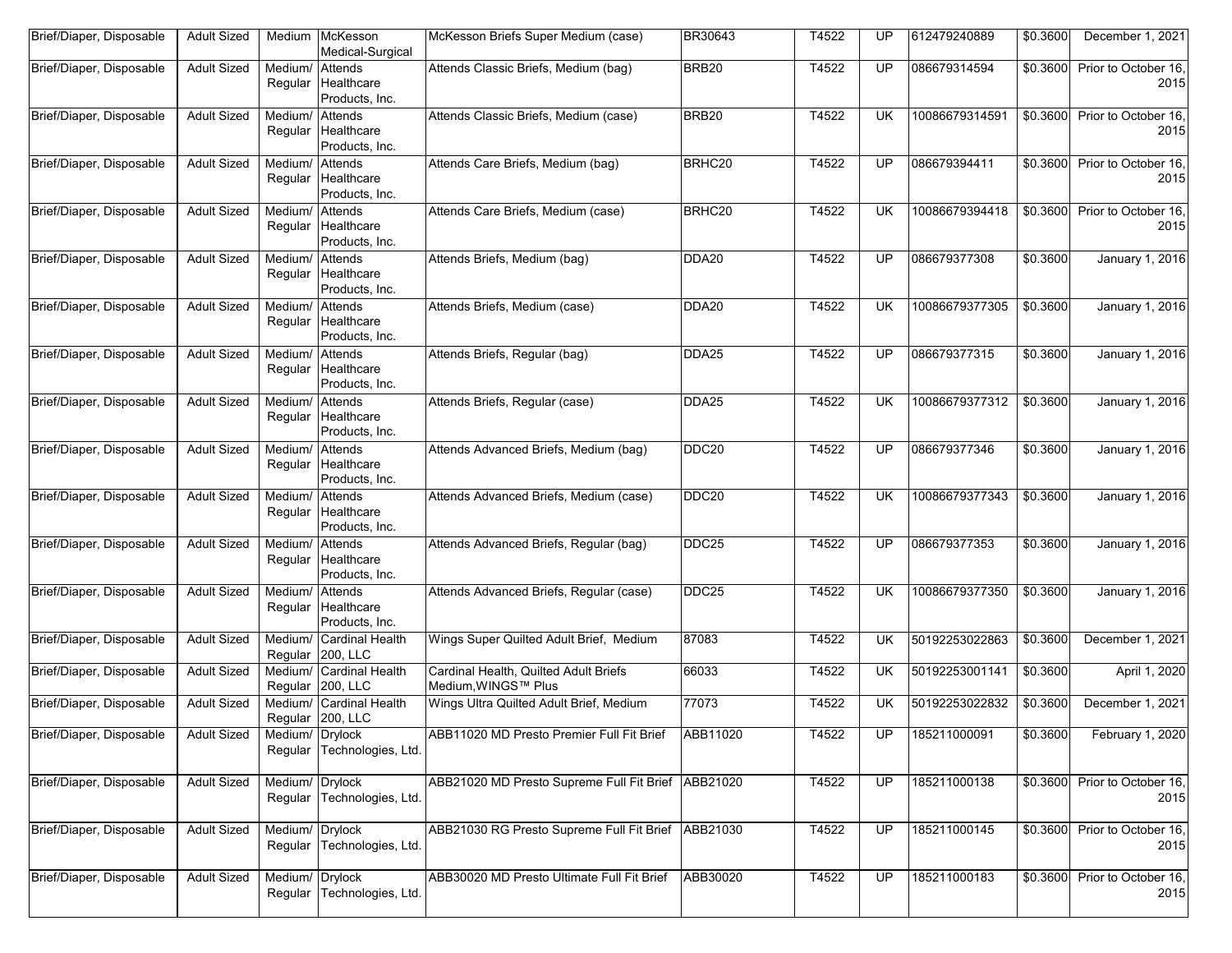| Brief/Diaper, Disposable | <b>Adult Sized</b> | Regular            | America, Inc.                                   | Medium/ Essity HMS North   TENA Complete Briefs: Medium, bag                   | 67320              | T4522 | UP              | 768702673204   | $\frac{1}{6}0.3600$  | January 1, 2021                       |
|--------------------------|--------------------|--------------------|-------------------------------------------------|--------------------------------------------------------------------------------|--------------------|-------|-----------------|----------------|----------------------|---------------------------------------|
| Brief/Diaper, Disposable | <b>Adult Sized</b> | Medium/<br>Regular | <b>Essity HMS North</b><br>America, Inc.        | TENA Complete Briefs: Medium, case                                             | 67320              | T4522 | UK              | 10768702673201 | \$0.3600             | <b>January 1, 2021</b>                |
| Brief/Diaper, Disposable | <b>Adult Sized</b> | Medium/<br>Regular | <b>Essity HMS North</b><br>America, Inc.        | TENA Complete Ultra Briefs: Medium, bag                                        | 67322              | T4522 | UP              | 768702673228   | \$0.3600             | January 1, 2021                       |
| Brief/Diaper, Disposable | <b>Adult Sized</b> | Medium/<br>Regular | <b>Essity HMS North</b><br>America, Inc.        | TENA Complete Ultra Briefs: Medium, case                                       | 67322              | T4522 | UK              | 10768702673225 | \$0.3600             | <b>January 1, 2021</b>                |
| Brief/Diaper, Disposable | <b>Adult Sized</b> | Medium/<br>Regular | <b>Essity HMS North</b><br>America, Inc.        | TENA Complete + Care Medium Brief 3x24                                         | 69960              | T4522 | UK              | 10768702699607 | \$0.3600             | December 1, 2018                      |
| Brief/Diaper, Disposable | <b>Adult Sized</b> | Regular            | Medium/ Essity HMS North<br>America, Inc.       | TENA Complete +Care Ultra Briefs: Medium, 69962<br>bag                         |                    | T4522 | UP              | 768702699624   | \$0.3600             | <b>January 1, 2021</b>                |
| Brief/Diaper, Disposable | <b>Adult Sized</b> | Medium/<br>Regular | <b>Essity HMS North</b><br>America, Inc.        | TENA Complete +Care Ultra Briefs: Medium, 69962<br>case                        |                    | T4522 | UK              | 10768702699621 | \$0.3600             | January 1, 2021                       |
| Brief/Diaper, Disposable | <b>Adult Sized</b> | Regular            | Medium/ First Quality<br>Products, Inc.         | Prevail Extended Use 360°, Medium 6/16                                         | <b>NGX-012</b>     | T4522 | UP              | 090891946112   | $\frac{1}{6}0.3600$  | December 1, 2017                      |
| Brief/Diaper, Disposable | <b>Adult Sized</b> | Medium/<br>Regular | <b>First Quality</b><br>Products, Inc.          | Nu-Fit Breathable Adult Brief Medium 6/16                                      | NU-012/1           | T4522 | UP              | 090891246144   | \$0.3600             | Prior to October 16,<br>2015          |
| Brief/Diaper, Disposable | <b>Adult Sized</b> | Regular            | Medium/ First Quality<br>Products, Inc.         | Per-Fit Adult Briefs Medium 6/16                                               | PF-012/1           | T4522 | UP              | 090891246182   | \$0.3600             | Prior to October 16,<br>2015          |
| Brief/Diaper, Disposable | <b>Adult Sized</b> | Medium/<br>Regular | <b>First Quality</b><br>Products, Inc.          | Per-Fit Adult Briefs Regular 4/20                                              | PF-016/1           | T4522 | UP              | 090891258109   | \$0.3600             | Prior to October 16,<br>2015          |
| Brief/Diaper, Disposable | <b>Adult Sized</b> | Regular            | Medium/ First Quality<br>Products, Inc.         | Per-Fit360° Medium 6/16                                                        | <b>PFNG-012</b>    | T4522 | UP              | 090891246656   | \$0.3600             | Prior to October 16,<br>2015          |
| Brief/Diaper, Disposable | <b>Adult Sized</b> |                    | Medium/ First Quality<br>Regular Products, Inc. | Prevail Breezers Adult Brief Medium 6/16                                       | <b>PVB-012/2</b>   | T4522 | UP              | 090891246168   | \$0.3600             | Prior to October 16,<br>2015          |
| Brief/Diaper, Disposable | <b>Adult Sized</b> | Medium/<br>Regular | <b>First Quality</b><br>Products, Inc.          | Prevail Breezers Adult Brief Regular 4/20                                      | PVB-016/1          | T4522 | UP              | 090891268108   | \$0.3600             | Prior to October 16,<br>2015          |
| Brief/Diaper, Disposable | <b>Adult Sized</b> | Regular            | Medium/ First Quality<br>Products, Inc.         | Air Plus Briefs Breezers360° Medium 6/16                                       | PVBNG-012CA        | T4522 | UP              | 090891246625   | \$0.3600             | Prior to October 16,<br>2015          |
| Brief/Diaper, Disposable | <b>Adult Sized</b> | Regular            | Medium/ Ideal Brands, Inc.                      | Ideal Breathable Adult Briefs Medium                                           | B-5004             | T4522 | UP              | 873347002002   | \$0.3600             | Prior to October 16,<br>2015          |
| Brief/Diaper, Disposable | <b>Adult Sized</b> | Regular            | Medium/ McKesson<br>Medical-Surgical            | McKesson Briefs I Ultra Medium (bag)                                           | <b>BRULMD</b>      | T4522 | UK              | 612479190214   | \$0.3600             | December 1, 2021                      |
| Brief/Diaper, Disposable | <b>Adult Sized</b> | Medium/<br>Regular | McKesson<br>Medical-Surgical                    | McKesson Briefs I Ultra Medium (case)                                          | <b>BRULMD</b>      | T4522 | UP              | 612479190221   | \$0.3600             | December 1, 2021                      |
| Brief/Diaper, Disposable | <b>Adult Sized</b> | Medium/<br>Regular | Medline<br>Industries, Inc.                     | Ultracare Cloth-like Adult Briefs, Medium                                      | <b>ULTRACAREMD</b> | T4522 | UK              | 40884389102139 | \$0.3600             | December 1, 2017                      |
| Brief/Diaper, Disposable | <b>Adult Sized</b> | Medium/<br>Regular | San Pablo<br>Commercial Corp                    | SPC Breathable Adult Brief (Medium)                                            | SPC82145           | T4522 | UP              | 856450002145   | \$0.3600             | Prior to October 16,<br>2015          |
| Brief/Diaper, Disposable | <b>Adult Sized</b> | Medium/<br>Regular | Secure Personal<br>Care                         | Secure Breathable Brief, Medium                                                | SP92305            | T4522 | UP              | 895265002704   | $\overline{$}0.3600$ | February 1, 2020                      |
| Brief/Diaper, Disposable | <b>Adult Sized</b> | Medium/            | Sigma Supply &<br>Regular Distribution, Inc.    | Autiva Adult Briefs Ultra Medium                                               | Q <sub>5</sub> M   | T4522 | $\overline{UP}$ | 819992012010   | \$0.3600             | December 1, 2017                      |
| Brief/Diaper, Disposable | <b>Adult Sized</b> | Regular            | Medium/ Sigma Supply &<br>Distribution, Inc.    | Autiva Adult Briefs Medium                                                     | Q9M                | T4522 | UP              | 819992011938   | \$0.3600             | December 1, 2017                      |
| Brief/Diaper, Disposable | <b>Adult Sized</b> | Small              | Attends<br>Healthcare<br>Products, Inc.         | Attends Briefs, Youth/Extra Small (bag)                                        | BRBX10             | T4521 | UP              | 086679314662   |                      | \$0.3150 Prior to October 16,<br>2015 |
| Brief/Diaper, Disposable | <b>Adult Sized</b> | Small              | Attends<br>Healthcare<br>Products, Inc.         | Attends Briefs, Youth/Extra Small (case)                                       | BRBX10             | T4521 | UK              | 10086679314669 |                      | \$0.3150 Prior to October 16,<br>2015 |
| Brief/Diaper, Disposable | <b>Adult Sized</b> | Small              | Cardinal Health<br>200, LLC                     | Cardinal Health, Quilted Adult Briefs Small,<br>WINGS™ Plus                    | 66032A             | T4521 | UK              | 50192253000823 | \$0.3150             | April 1, 2020                         |
| Brief/Diaper, Disposable | <b>Adult Sized</b> | Small              | Cardinal Health<br>200, LLC                     | Wings™ Plus Briefs with BreatheEasy™<br>Technology Quilted Adult Briefs, Small | 66132              | T4521 | UK              | 50885380177246 | \$0.3150             | December 1, 2021                      |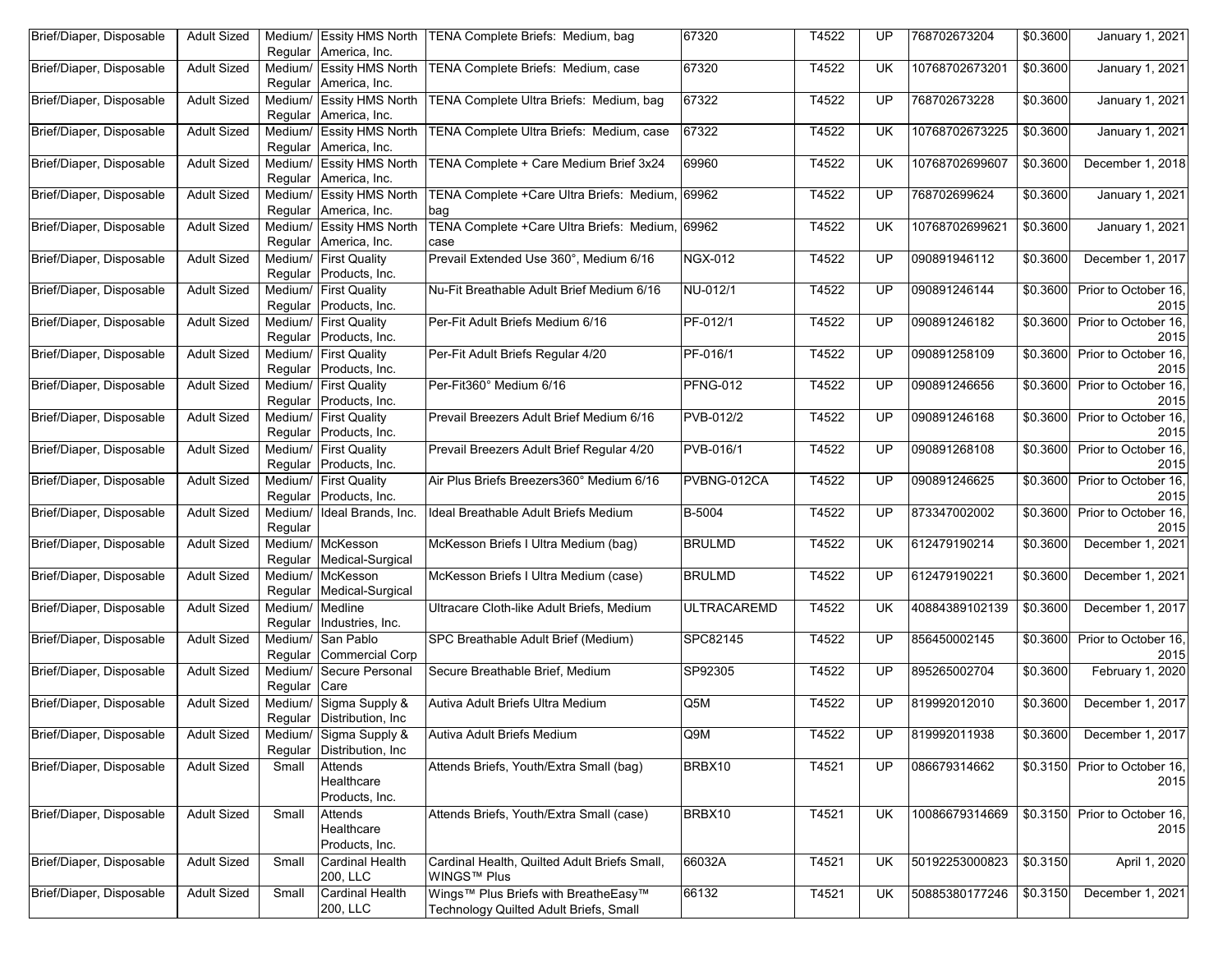| Brief/Diaper, Disposable | <b>Adult Sized</b> | Small                 | <b>Drylock</b><br>Technologies, Ltd.     | ABB21010 SM Presto Supreme Full Fit Brief   ABB21010                             |               | T4521 | UP        | 185211000558   |                  | \$0.3150 Prior to October 16,<br>2015 |
|--------------------------|--------------------|-----------------------|------------------------------------------|----------------------------------------------------------------------------------|---------------|-------|-----------|----------------|------------------|---------------------------------------|
| Brief/Diaper, Disposable | <b>Adult Sized</b> | Small                 | <b>Essity HMS North</b><br>America, Inc. | <b>TENA Small Briefs Small</b>                                                   | 66100         | T4521 | <b>UK</b> | 10768702661000 |                  | \$0.3150 Prior to October 16,<br>2015 |
| Brief/Diaper, Disposable | <b>Adult Sized</b> | Small                 | <b>First Quality</b><br>Products, Inc.   | FQP Full Mat Adult Brief Small 6/16                                              | PV-011        | T4521 | UP        | 090891500260   | \$0.3150         | Prior to October 16,<br>2015          |
| Brief/Diaper, Disposable | <b>Adult Sized</b> | Small                 | McKesson<br>Medical-Surgical             | McKesson Briefs Ultra small (bag)                                                | <b>BRULSM</b> | T4521 | UP        | 612479190191   | \$0.3150         | December 1, 2021                      |
| Brief/Diaper, Disposable | <b>Adult Sized</b> | Small                 | McKesson<br>Medical-Surgical             | McKesson Briefs Ultra small (case)                                               | <b>BRULSM</b> | T4521 | UP        | 612479190207   | \$0.3150         | December 1, 2021                      |
| Brief/Diaper, Disposable | <b>Adult Sized</b> | Small                 | Secure Personal<br>Care                  | Secure Breathable Brief, Small                                                   | SP92205       | T4521 | UP        | 895265002926   | \$0.3150         | February 1, 2020                      |
| Brief/Diaper, Disposable | <b>Adult Sized</b> | Small                 | Sigma Supply &<br>Distribution, Inc.     | Autiva Adult Briefs Ultra Small                                                  | Q5S           | T4521 | UP        | 819992012003   | \$0.3150         | December 1, 2017                      |
| Brief/Diaper, Disposable | <b>Adult Sized</b> | Small                 | Sigma Supply &<br>Distribution, Inc.     | Autiva Adult Briefs Small                                                        | Q9S           | T4521 | UP        | 819992011921   | \$0.3150         | December 1, 2017                      |
| Brief/Diaper, Disposable | <b>Adult Sized</b> | $\overline{X}$ -Large | Attends<br>Healthcare<br>Products, Inc.  | Attends Classic Briefs, X-Large (bag)                                            | BRB40         | T4524 | UP        | 086679314617   | \$0.4800         | Prior to October 16,<br>2015          |
| Brief/Diaper, Disposable | <b>Adult Sized</b> | X-Large               | Attends<br>Healthcare<br>Products, Inc.  | Attends Classic Briefs, X-Large (case)                                           | BRB40         | T4524 | <b>UK</b> | 10086679314614 | \$0.4800         | Prior to October 16,<br>2015          |
| Brief/Diaper, Disposable | <b>Adult Sized</b> | X-Large               | Attends<br>Healthcare<br>Products, Inc.  | Attends Care Briefs, X-Large (bag)                                               | BRHC40        | T4524 | UP        | 086679394435   | \$0.4800         | January 1, 2016                       |
| Brief/Diaper, Disposable | <b>Adult Sized</b> | X-Large               | Attends<br>Healthcare<br>Products, Inc.  | Attends Care Briefs, X-Large (case)                                              | BRHC40        | T4524 | UK        | 10086679394432 | \$0.4800         | January 1, 2016                       |
| Brief/Diaper, Disposable | <b>Adult Sized</b> | $\overline{X}$ -Large | Attends<br>Healthcare<br>Products, Inc.  | Attends Briefs, XL (bag)                                                         | DDA40         | T4524 | UP        | 086679377339   | \$0.4800         | <b>January 1, 2016</b>                |
| Brief/Diaper, Disposable | <b>Adult Sized</b> | X-Large               | Attends<br>Healthcare<br>Products, Inc.  | Attends Briefs, XL (case)                                                        | DDA40         | T4524 | <b>UK</b> | 10086679377336 | \$0.4800         | January 1, 2016                       |
| Brief/Diaper, Disposable | <b>Adult Sized</b> | X-Large               | Attends<br>Healthcare<br>Products, Inc.  | Attends Advanced, XL (bag)                                                       | DDC40         | T4524 | UP        | 086679377377   | \$0.4800         | January 1, 2016                       |
| Brief/Diaper, Disposable | <b>Adult Sized</b> | X-Large               | Attends<br>Healthcare<br>Products, Inc.  | Attends Advanced, XL (case)                                                      | DDC40         | T4524 | <b>UK</b> | 10086679377374 | \$0.4800         | January 1, 2016                       |
| Brief/Diaper, Disposable | <b>Adult Sized</b> | X-Large               | <b>Cardinal Health</b><br>200, LLC       | Cardinal Health, Quilted Adult Briefs X-<br>Large, WINGS™ Plus                   | 66035         | T4524 | <b>UK</b> | 50192253000847 | \$0.4800         | April 1, 2020                         |
| Brief/Diaper, Disposable | Adult Sized        |                       | X-Large Cardinal Health<br>200, LLC      | Wings™ Plus Briefs with BreatheEasy™<br>Technology Quilted Adult Briefs, X-Large | 66135         | T4524 | UK.       | 50885380177277 | $\sqrt{60.4800}$ | December 1, 2021                      |
| Brief/Diaper, Disposable | <b>Adult Sized</b> | X-Large               | Cardinal Health<br>200, LLC              | Wings™ Overnight with BreatheEasy™<br>Technology Quilted Adult Briefs, X-Large   | 67035         | T4524 | UK.       | 50192253022801 | \$0.4800         | December 1, 2021                      |
| Brief/Diaper, Disposable | <b>Adult Sized</b> | $\overline{X}$ -Large | <b>Cardinal Health</b><br>200, LLC       | Wings Ultra Quilted Adult Brief, X-Large                                         | 77075         | T4524 | <b>UK</b> | 50192253022856 | \$0.4800         | December 1, 2021                      |
| Brief/Diaper, Disposable | <b>Adult Sized</b> | $X-Large$             | <b>Cardinal Health</b><br>200, LLC       | Wings Super Quilted Adult Briefs, X-Large                                        | 87085         | T4524 | UK        | 50192253022887 | \$0.4800         | December 1, 2021                      |
| Brief/Diaper, Disposable | <b>Adult Sized</b> | $\overline{X}$ -Large | <b>Drylock</b><br>Technologies, Ltd.     | ABB11050 XL Preso Premier Full Fit Brief                                         | ABB11050      | T4524 | UP        | 185211000121   | \$0.4800         | February 1, 2020                      |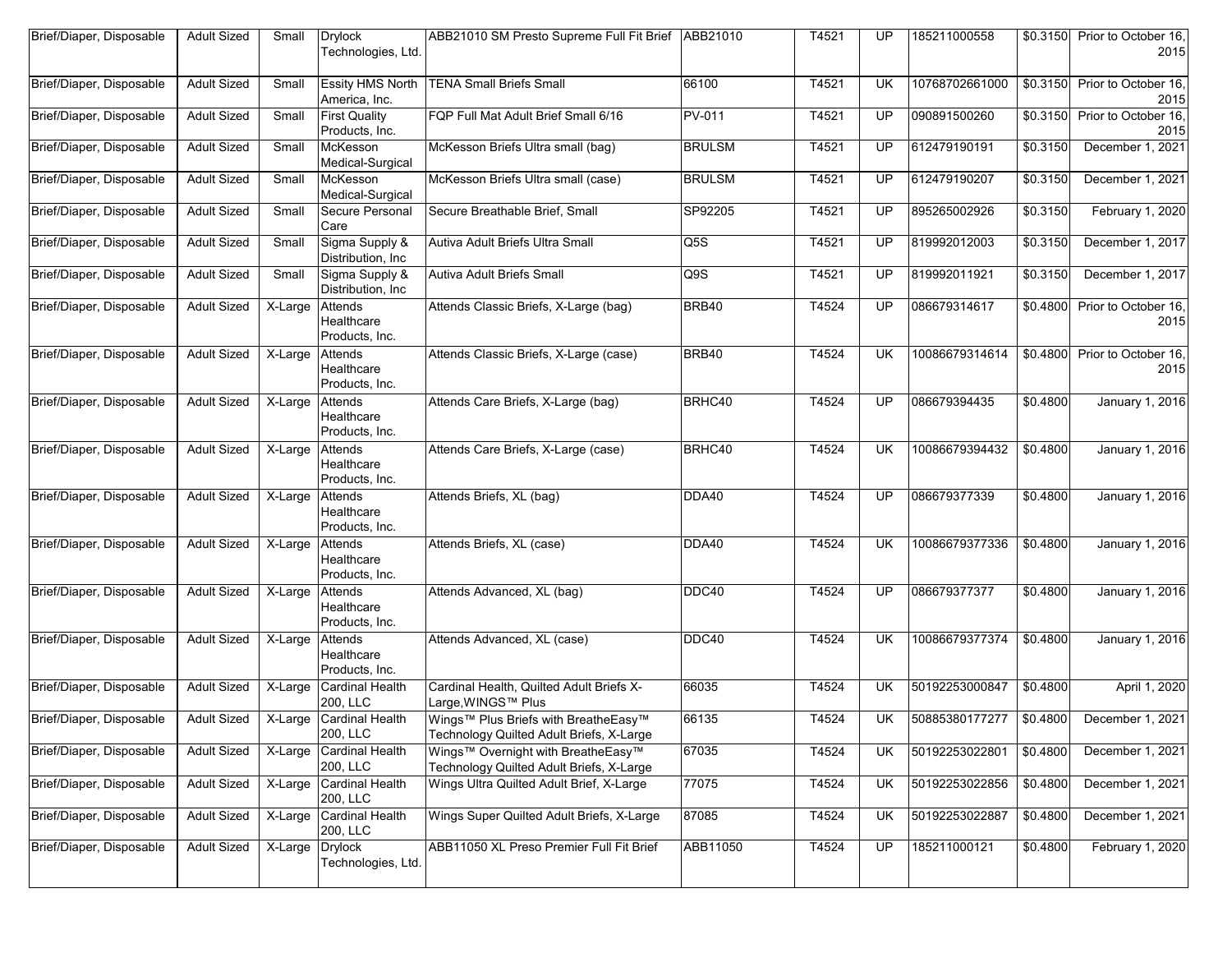| Brief/Diaper, Disposable | <b>Adult Sized</b> | X-Large          | <b>Drylock</b><br>Technologies, Ltd.        | ABB21050 XL Presto Supreme Full Fit Brief   ABB21050 |                     | T4524 | UP        | 185211000169   | \$0.4800             | Prior to October 16,<br>2015 |
|--------------------------|--------------------|------------------|---------------------------------------------|------------------------------------------------------|---------------------|-------|-----------|----------------|----------------------|------------------------------|
| Brief/Diaper, Disposable | <b>Adult Sized</b> | X-Large          | <b>Drylock</b><br>Technologies, Ltd.        | ABB30050 XL Presto Ultimate Full Fit Brief           | ABB30050            | T4524 | <b>UP</b> | 185211000213   | \$0.4800             | Prior to October 16.<br>2015 |
| Brief/Diaper, Disposable | <b>Adult Sized</b> | X-Large          | <b>Essity HMS North</b><br>America, Inc.    | TENA Complete Briefs: XL, bag                        | 67340               | T4524 | UP        | 768702673402   | \$0.4800             | <b>January 1, 2021</b>       |
| Brief/Diaper, Disposable | <b>Adult Sized</b> | X-Large          | <b>Essity HMS North</b><br>America, Inc.    | TENA Complete Briefs: XL, case                       | 67340               | T4524 | <b>UK</b> | 10768702673409 | \$0.4800             | January 1, 2021              |
| Brief/Diaper, Disposable | <b>Adult Sized</b> | X-Large          | <b>Essity HMS North</b><br>America, Inc.    | TENA Complete Ultra Briefs: XL, bag                  | 67342               | T4524 | <b>UP</b> | 768702673426   | \$0.4800             | January 1, 2021              |
| Brief/Diaper, Disposable | <b>Adult Sized</b> | X-Large          | <b>Essity HMS North</b><br>America, Inc.    | TENA Complete Ultra Briefs: XL, case                 | 67342               | T4524 | <b>UK</b> | 10768702673423 | \$0.4800             | January 1, 2021              |
| Brief/Diaper, Disposable | <b>Adult Sized</b> | X-Large          | <b>Essity HMS North</b><br>America, Inc.    | TENA Complete + Care XL 3x24                         | 69980               | T4524 | <b>UK</b> | 10768702699805 | \$0.4800             | December 1, 2018             |
| Brief/Diaper, Disposable | <b>Adult Sized</b> | X-Large          | <b>Essity HMS North</b><br>America, Inc.    | TENA Complete +Care Ultra Briefs: XL, bag            | 69982               | T4524 | UP        | 768702699822   | \$0.4800             | January 1, 2021              |
| Brief/Diaper, Disposable | <b>Adult Sized</b> | X-Large          | <b>Essity HMS North</b><br>America, Inc.    | TENA Complete +Care Ultra Briefs: XL, case 69982     |                     | T4524 | <b>UK</b> | 10768702699829 | \$0.4800             | January 1, 2021              |
| Brief/Diaper, Disposable | <b>Adult Sized</b> | X-Large          | <b>First Quality</b><br>Products, Inc.      | Prevail Extended Use 360°, X-Large 4/15              | <b>NGX-014</b>      | T4524 | UP.       | 090891946136   | \$0.4800             | December 1, 2017             |
| Brief/Diaper, Disposable | <b>Adult Sized</b> | X-Large          | <b>First Quality</b><br>Products, Inc.      | Nu-Fit Breathable Adult Brief X-Large 4/15           | NU-014/1            | T4524 | <b>UP</b> | 090891248087   | \$0.4800             | Prior to October 16,<br>2015 |
| Brief/Diaper, Disposable | <b>Adult Sized</b> | X-Large          | <b>First Quality</b><br>Products, Inc.      | Per-Fit Adult Briefs X-Large 4/15                    | PF-014/1            | T4524 | UP        | 090891258086   | \$0.4800             | Prior to October 16,<br>2015 |
| Brief/Diaper, Disposable | <b>Adult Sized</b> | X-Large          | <b>First Quality</b><br>Products, Inc.      | Per-Fit360° X-Large 4/15                             | <b>PFNG-014</b>     | T4524 | UP        | 090891246670   | $\overline{$0.4800}$ | Prior to October 16,<br>2015 |
| Brief/Diaper, Disposable | <b>Adult Sized</b> | X-Large          | <b>First Quality</b><br>Products, Inc.      | Prevail Bariatric Brief - A (48 ct)                  | <b>PV-017</b>       | T4524 | UP        | 090891500253   | \$0.4800             | January 1, 2021              |
| Brief/Diaper, Disposable | <b>Adult Sized</b> | X-Large          | <b>First Quality</b><br>Products, Inc.      | Prevail Breezers Adult Brief X-Large 4/15            | PVB-014/1           | T4524 | <b>UP</b> | 090891264155   | \$0.4800             | Prior to October 16,<br>2015 |
| Brief/Diaper, Disposable | <b>Adult Sized</b> | X-Large          | <b>First Quality</b><br>Products, Inc.      | Air Plus Briefs Breezers360° X-Large 4/15            | PVBNG-014CA         | T4524 | UP.       | 090891246649   | \$0.4800             | Prior to October 16,<br>2015 |
| Brief/Diaper, Disposable | <b>Adult Sized</b> | X-Large          | <b>First Quality</b><br>Products, Inc.      | Per-Fit Adult Briefs Bariatric A 4\12                | PF-017              | T4524 | <b>UP</b> | 090891949335   | \$0.4800             | December 1, 2021             |
| Brief/Diaper, Disposable | <b>Adult Sized</b> | X-Large          | Ideal Brands, Inc.                          | Ideal Breathable Adult Briefs X-Large                | B-5008              | T4524 | UP        | 873347002026   | \$0.4800             | Prior to October 16,<br>2015 |
| Brief/Diaper, Disposable | <b>Adult Sized</b> | X-Large          | McKesson<br>Medical-Surgical                | McKesson Briefs Super Extra Large (bag)              | <b>BR30645</b>      | T4524 | <b>UP</b> | 612479240919   | \$0.4800             | December 1, 2021             |
| Brief/Diaper, Disposable | <b>Adult Sized</b> | $X-Large$        | McKesson<br>Medical-Surgical                | McKesson Briefs Super Extra Large (case)             | <b>BR30645</b>      | T4524 | <b>UP</b> | 612479240926   | \$0.4800             | December 1, 2021             |
| Brief/Diaper, Disposable | <b>Adult Sized</b> | X-Large          | Medline<br>Industries, Inc.                 | Ultracare Cloth-like Adult Briefs, X-Large           | <b>ULTRACAREXLG</b> | T4524 | UK        | 40884389102160 | \$0.4800             | December 1, 2017             |
| Brief/Diaper, Disposable | <b>Adult Sized</b> |                  | X-Large San Pablo<br><b>Commercial Corp</b> | SPC Breathable Adult Brief (X-Large)                 | SPC82169            | T4524 | UP        | 856450002169   | \$0.4800             | Prior to October 16,<br>2015 |
| Brief/Diaper, Disposable | <b>Adult Sized</b> | X-Large          | Secure Personal<br>Care                     | Secure Breahtable Brief, Extra-Large                 | SP92505             | T4524 | UP        | 895265002728   | \$0.4800             | February 1, 2020             |
| Brief/Diaper, Disposable | <b>Adult Sized</b> | X-Large          | Sigma Supply &<br>Distribution, Inc.        | Autiva Adult Briefs Ultra X-Large                    | Q5X                 | T4524 | UP        | 819992012034   | \$0.4800             | December 1, 2017             |
| Brief/Diaper, Disposable | <b>Adult Sized</b> | X-Large          | Sigma Supply &<br>Distribution, Inc         | Autiva Adult Briefs X-Large                          | Q9X                 | T4524 | UP        | 819992011952   | $\sqrt{$0.4800}$     | December 1, 2017             |
| Brief/Diaper, Disposable | <b>Adult Sized</b> | XX-Large Attends | Healthcare<br>Products, Inc.                | Attends Briefs, XXL (bag)                            | <b>DD50</b>         | T4524 | UP        | 086679377391   | \$0.4800             | January 1, 2016              |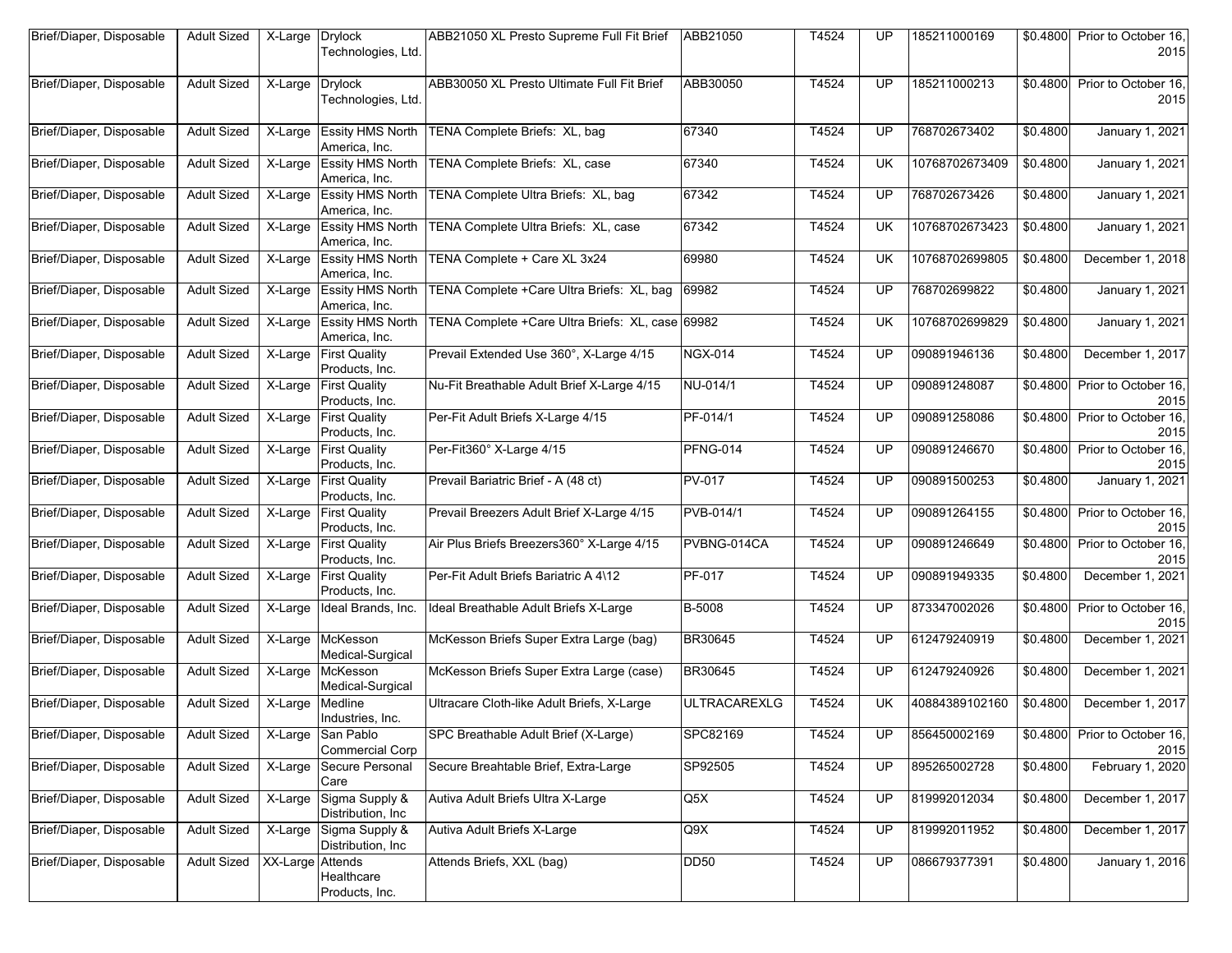| Brief/Diaper, Disposable                | <b>Adult Sized</b> | XX-Large Attends | Healthcare<br>Products, Inc.                  | Attends Briefs, XXL (case)                                                         | <b>DD50</b>    | T4524 | UK              | 10086679377398 | \$0.4800 | January 1, 2016              |
|-----------------------------------------|--------------------|------------------|-----------------------------------------------|------------------------------------------------------------------------------------|----------------|-------|-----------------|----------------|----------|------------------------------|
| Brief/Diaper, Disposable                | <b>Adult Sized</b> |                  | XX-Large Cardinal Health<br>200, LLC          | Wings Super Quilted Adult Briefs, XX-Large                                         | 67093          | T4524 | UK              | 50192253022818 | \$0.4800 | December 1, 2021             |
| Brief/Diaper, Disposable                | <b>Adult Sized</b> | XX-Large Drylock | Technologies, Ltd.                            | ABB21060 XXL Presto Supreme Full Fit Brief ABB21060                                |                | T4524 | <b>UP</b>       | 185211000176   | \$0.4800 | Prior to October 16.<br>2015 |
| Brief/Diaper, Disposable                | <b>Adult Sized</b> |                  | XX-Large Essity HMS North<br>America, Inc.    | TENA Complete+ Care Ultra Brief 2XL (bag)                                          | 61092          | T4524 | UP              | 768702610926   | \$0.4800 | December 1, 2021             |
| Brief/Diaper, Disposable                | <b>Adult Sized</b> |                  | XX-Large Essity HMS North<br>America, Inc.    | TENA Complete+ Care Ultra Brief 2XL (case) 61092                                   |                | T4524 | <b>UK</b>       | 10768702610923 | \$0.4800 | December 1, 2021             |
| Brief/Diaper, Disposable                | <b>Adult Sized</b> |                  | XX-Large Ideal Brands, Inc.                   | Ideal Breathable Adult Briefs XX-Large                                             | B-5010         | T4524 | UP.             | 873347002309   | \$0.4800 | Prior to October 16,<br>2015 |
| Brief/Diaper, Disposable                | <b>Adult Sized</b> |                  | XX-Large McKesson<br>Medical-Surgical         | McKesson Brief Breathable XX-Large (bag)                                           | <b>BRULXXL</b> | T4524 | UP.             | 612479190276   | \$0.4800 | December 1, 2021             |
| Brief/Diaper, Disposable                | <b>Adult Sized</b> |                  | XX-Large McKesson<br>Medical-Surgical         | McKesson Brief Breathable XX-Large (case)                                          | <b>BRULXXL</b> | T4524 | <b>UP</b>       | 612479190283   | \$0.4800 | December 1, 2021             |
| Brief/Diaper, Disposable                | <b>Adult Sized</b> |                  | XX-Large Sigma Supply &<br>Distribution, Inc  | Autiva Adult Briefs Ultra 2X-Large                                                 | Q52            | T4524 | UP              | 819992011884   | \$0.4800 | December 1, 2017             |
| Brief/Diaper, Disposable                | <b>Adult Sized</b> |                  | XX-Large Sigma Supply &<br>Distribution, Inc. | Autiva Adult Briefs 2X-Large                                                       | Q9W            | T4524 | <b>UP</b>       | 819992011860   | \$0.4800 | December 1, 2017             |
| Brief/Diaper, Disposable                | Youth Sized        | Youth            | <b>Essity HMS North</b><br>America, Inc.      | <b>TENA Youth Brief</b>                                                            | 61199          | T4533 | <b>UK</b>       | 10768702611999 | \$0.3064 | April 1, 2018                |
| Brief/Diaper, Disposable                | <b>Youth Sized</b> | Youth            | <b>First Quality</b><br>Products, Inc.        | FQP Full Mat Adult Brief Youth 6/16                                                | <b>PV-015</b>  | T4533 | $\overline{UP}$ | 090891500277   | \$0.3064 | Prior to October 16,<br>2015 |
| Liner/Shield/Guard/Pad/<br>Undergarment | <b>Adult Sized</b> | Heavy            | McKesson<br>Medical-Surgical                  | McKesson Liners Ultra (bag)                                                        | LINERHV-34     | T4535 | <b>UP</b>       | 612479259768   | \$0.3100 | December 1, 2021             |
| Liner/Shield/Guard/Pad/<br>Undergarment | <b>Adult Sized</b> | Heavy            | McKesson<br>Medical-Surgical                  | McKesson Liners Ultra (case)                                                       | LINERHV-34     | T4535 | UP              | 612479259775   | \$0.3100 | December 1, 2021             |
| Liner/Shield/Guard/Pad/<br>Undergarment | <b>Adult Sized</b> | Heavy            | <b>Smart Choice</b><br>Medical Inc.           | Avancé Maximum Absorbency Contour<br>Bladder Pad, 6.5" x 13.5", Pack of 20         | AVAXCBP-20     | T4535 | <b>UK</b>       | 00857950006473 | \$0.3100 | April 1, 2021                |
| Liner/Shield/Guard/Pad/<br>Undergarment | <b>Adult Sized</b> | Heavy            | <b>Smart Choice</b><br>Medical Inc.           | Avancé Maximum Absorbency Contour<br>Bladder Pad, 6.5" x 13.5", Case of 180        | AVAXCBP-180    | T4535 | UK              | 00857950006480 | \$0.3100 | April 1, 2021                |
| Liner/Shield/Guard/Pad/<br>Undergarment | <b>Adult Sized</b> | Heavy            | <b>Smart Choice</b><br>Medical Inc.           | Avancé Ultimate Absorbency Contour<br>Bladder Pad, 8" x 17.5", Pack of 20          | AVAUCBP-20     | T4535 | <b>UK</b>       | 00857950006503 | \$0.3100 | April 1, 2021                |
| Liner/Shield/Guard/Pad/<br>Undergarment | <b>Adult Sized</b> | Heavy            | Smart Choice<br>Medical Inc.                  | Avancé Ultimate Absorbency Contour<br>Bladder Pad, 8" x 17.5", Case of 180         | AVAUCBP-180    | T4535 | <b>UK</b>       | 00857950006510 | \$0.3100 | April 1, 2021                |
| Liner/Shield/Guard/Pad/<br>Undergarment | <b>Adult Sized</b> | Heavy            | <b>Cardinal Health</b><br>200, LLC            | Cardinal Health, Insert Pads, WINGS™<br>Heavy                                      | 1044A          | T4535 | <b>UK</b>       | 50192253000984 | \$0.3100 | April 1, 2020                |
| Liner/Shield/Guard/Pad/<br>Undergarment | <b>Adult Sized</b> | Light            | <b>Cardinal Health</b><br>200. LLC            | Cardinal Health, Garment Liner, WINGS™<br>Light                                    | 1530           | T4535 | <b>UK</b>       | 50192253000946 | \$0.1800 | April 1, 2020                |
| Liner/Shield/Guard/Pad/<br>Undergarment | <b>Adult Sized</b> | Light            | <b>Smart Choice</b><br>Medical Inc.           | Avancé Light Absorbency Bladder Control<br>Pad, 3.5" x 11", Pack of 20             | AVALBCP-20     | T4535 | UK              | 00857950006206 | \$0.1800 | April 1, 2021                |
| Liner/Shield/Guard/Pad/<br>Undergarment | Adult Sized        | Light            | <b>Smart Choice</b><br>Medical Inc.           | Avancé Light Absorbency Bladder Control<br>Pad, 3.5" x 11", Case of 180            | AVALBCP-180    | T4535 | UK.             | 00857950006213 | \$0.1800 | April 1, 2021                |
| Liner/Shield/Guard/Pad/<br>Undergarment | <b>Adult Sized</b> | Light            | <b>Smart Choice</b><br>Medical Inc.           | Avancé Light Absorbency Bladder Control<br>Pad with Wings, 3.5" x 11", Pack of 20  | AVALBCPW-20    | T4535 | UK              | 00857950006718 | \$0.1800 | April 1, 2021                |
| Liner/Shield/Guard/Pad/<br>Undergarment | <b>Adult Sized</b> | Light            | <b>Smart Choice</b><br>Medical Inc.           | Avancé Light Absorbency Bladder Control<br>Pad with Wings, 3.5" x 11", Case of 180 | AVALBCPW-180   | T4535 | UK              | 00857950006725 | \$0.1800 | April 1, 2021                |
| Liner/Shield/Guard/Pad/<br>Undergarment | <b>Adult Sized</b> | Light            | <b>Smart Choice</b><br>Medical Inc.           | Avancé Light Absorbency Contour Bladder<br>Pad, 5.5" x 10.5", Pack of 20           | AVALCBP-20     | T4535 | UK              | 00857950006329 | \$0.1800 | April 1, 2021                |
| Liner/Shield/Guard/Pad/<br>Undergarment | <b>Adult Sized</b> | Light            | <b>Smart Choice</b><br>Medical Inc.           | Avancé Light Absorbency Contour Bladder<br>Pad, 5.5" x 10.5", Case of 180          | AVALCBP-180    | T4535 | UK              | 00857950006336 | \$0.1800 | April 1, 2021                |
| Liner/Shield/Guard/Pad/<br>Undergarment | <b>Adult Sized</b> |                  | Moderate Cardinal Health<br>200, LLC          | Cardinal Health, Insert Pads, WINGS™<br>Moderate                                   | 1040           | T4535 | UK              | 50192253000694 | \$0.2600 | September 1, 2020            |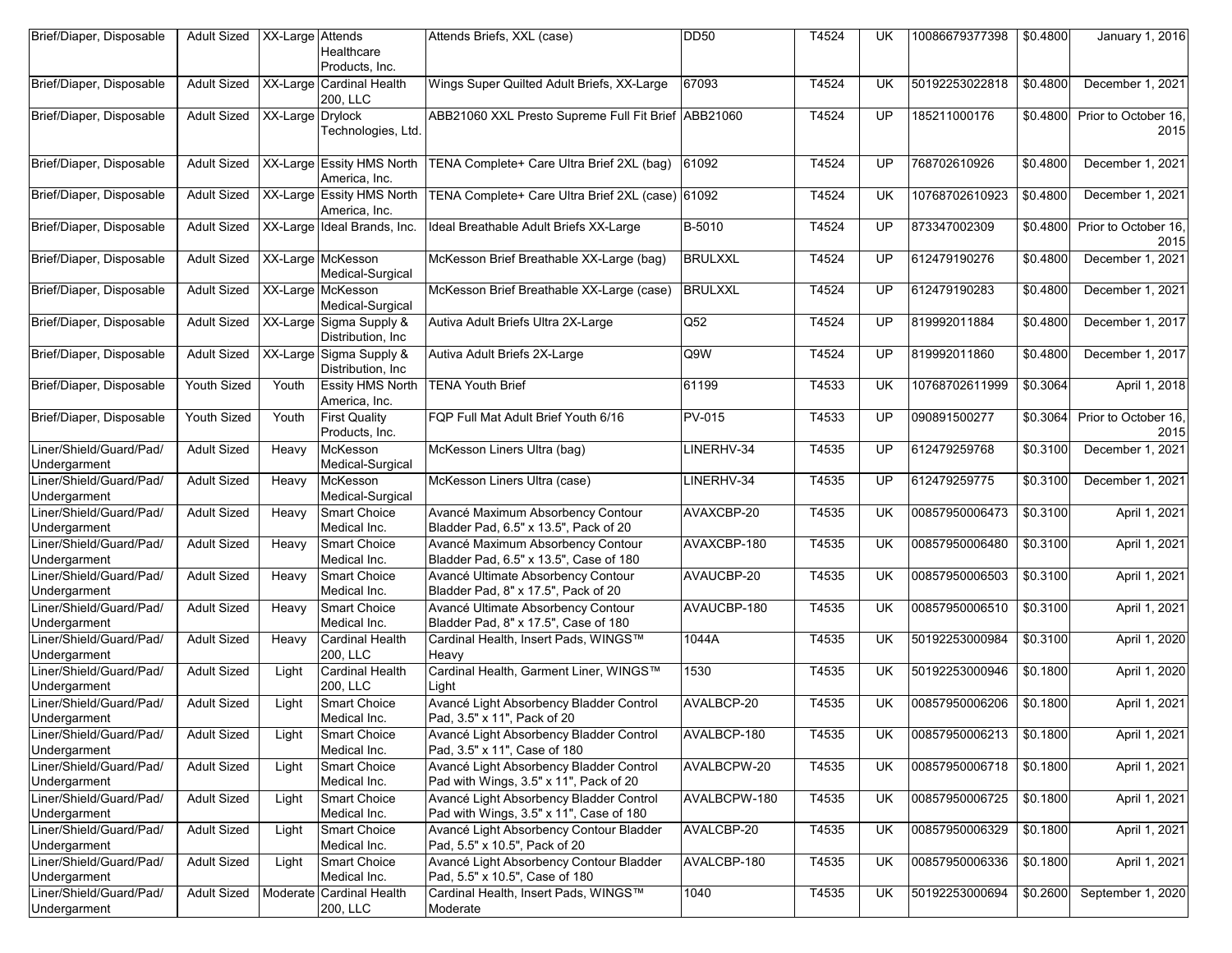| <b>Adult Sized</b> |                                                                                                   |                                         | Cardinal Health, Garment Liner, WINGS™                                                                                                                                                                                                                                                                                                                                                                                                                                                                                                                                                                                                                                                                               | 635A                                                                                                                                                                                                                                                                                                                                                                                                                                   | T4535                                                                                                                                                                                                                       | UK                                                                                     | 50192253000939                                                     | \$0.2600                                                                                                                                                           | April 1, 2020                                                                                            |
|--------------------|---------------------------------------------------------------------------------------------------|-----------------------------------------|----------------------------------------------------------------------------------------------------------------------------------------------------------------------------------------------------------------------------------------------------------------------------------------------------------------------------------------------------------------------------------------------------------------------------------------------------------------------------------------------------------------------------------------------------------------------------------------------------------------------------------------------------------------------------------------------------------------------|----------------------------------------------------------------------------------------------------------------------------------------------------------------------------------------------------------------------------------------------------------------------------------------------------------------------------------------------------------------------------------------------------------------------------------------|-----------------------------------------------------------------------------------------------------------------------------------------------------------------------------------------------------------------------------|----------------------------------------------------------------------------------------|--------------------------------------------------------------------|--------------------------------------------------------------------------------------------------------------------------------------------------------------------|----------------------------------------------------------------------------------------------------------|
|                    |                                                                                                   | 200. LLC                                | Moderate                                                                                                                                                                                                                                                                                                                                                                                                                                                                                                                                                                                                                                                                                                             |                                                                                                                                                                                                                                                                                                                                                                                                                                        |                                                                                                                                                                                                                             |                                                                                        |                                                                    |                                                                                                                                                                    |                                                                                                          |
| <b>Adult Sized</b> |                                                                                                   | Products, Inc.                          | Per-Fit BCP MODERATE 9/20                                                                                                                                                                                                                                                                                                                                                                                                                                                                                                                                                                                                                                                                                            | PF-920                                                                                                                                                                                                                                                                                                                                                                                                                                 | T4535                                                                                                                                                                                                                       | <b>UP</b>                                                                              | 090891949250                                                       | \$0.2600                                                                                                                                                           | December 1, 2021                                                                                         |
| <b>Adult Sized</b> |                                                                                                   |                                         | Per-Fit BCP ULTIMATE 4/33                                                                                                                                                                                                                                                                                                                                                                                                                                                                                                                                                                                                                                                                                            |                                                                                                                                                                                                                                                                                                                                                                                                                                        | T4535                                                                                                                                                                                                                       | <b>UP</b>                                                                              | 090891949267                                                       | \$0.2600                                                                                                                                                           | December 1, 2021                                                                                         |
| <b>Adult Sized</b> |                                                                                                   |                                         | Per-Fit BCP MAXIMUM LONG 4/39                                                                                                                                                                                                                                                                                                                                                                                                                                                                                                                                                                                                                                                                                        |                                                                                                                                                                                                                                                                                                                                                                                                                                        | T4535                                                                                                                                                                                                                       | <b>UP</b>                                                                              | 091891949274                                                       | \$0.2600                                                                                                                                                           | December 1, 2021                                                                                         |
|                    |                                                                                                   |                                         |                                                                                                                                                                                                                                                                                                                                                                                                                                                                                                                                                                                                                                                                                                                      |                                                                                                                                                                                                                                                                                                                                                                                                                                        |                                                                                                                                                                                                                             |                                                                                        |                                                                    |                                                                                                                                                                    |                                                                                                          |
| <b>Adult Sized</b> |                                                                                                   |                                         |                                                                                                                                                                                                                                                                                                                                                                                                                                                                                                                                                                                                                                                                                                                      |                                                                                                                                                                                                                                                                                                                                                                                                                                        |                                                                                                                                                                                                                             | UP                                                                                     |                                                                    |                                                                                                                                                                    | December 1, 2021                                                                                         |
| <b>Adult Sized</b> |                                                                                                   |                                         | McKesson Liners Regular (bag)                                                                                                                                                                                                                                                                                                                                                                                                                                                                                                                                                                                                                                                                                        | LINERMD-34                                                                                                                                                                                                                                                                                                                                                                                                                             | T4535                                                                                                                                                                                                                       | UP                                                                                     | 612479259744                                                       | \$0.2600                                                                                                                                                           | December 1, 2021                                                                                         |
| <b>Adult Sized</b> |                                                                                                   |                                         | McKesson Liners Regular (case)                                                                                                                                                                                                                                                                                                                                                                                                                                                                                                                                                                                                                                                                                       | LINERMD-34                                                                                                                                                                                                                                                                                                                                                                                                                             | T4535                                                                                                                                                                                                                       | <b>UP</b>                                                                              | 612479259751                                                       | \$0.2600                                                                                                                                                           | December 1, 2021                                                                                         |
|                    |                                                                                                   |                                         |                                                                                                                                                                                                                                                                                                                                                                                                                                                                                                                                                                                                                                                                                                                      |                                                                                                                                                                                                                                                                                                                                                                                                                                        |                                                                                                                                                                                                                             |                                                                                        |                                                                    |                                                                                                                                                                    |                                                                                                          |
|                    |                                                                                                   | Medical Inc.                            |                                                                                                                                                                                                                                                                                                                                                                                                                                                                                                                                                                                                                                                                                                                      |                                                                                                                                                                                                                                                                                                                                                                                                                                        |                                                                                                                                                                                                                             |                                                                                        |                                                                    |                                                                                                                                                                    | April 1, 2021                                                                                            |
| <b>Adult Sized</b> |                                                                                                   |                                         | Avancé Moderate Absorbency Contour                                                                                                                                                                                                                                                                                                                                                                                                                                                                                                                                                                                                                                                                                   | AVAMCBP-180                                                                                                                                                                                                                                                                                                                                                                                                                            | T4535                                                                                                                                                                                                                       | UK                                                                                     | 00857950006367                                                     | \$0.2600                                                                                                                                                           | April 1, 2021                                                                                            |
|                    |                                                                                                   |                                         |                                                                                                                                                                                                                                                                                                                                                                                                                                                                                                                                                                                                                                                                                                                      |                                                                                                                                                                                                                                                                                                                                                                                                                                        |                                                                                                                                                                                                                             |                                                                                        |                                                                    |                                                                                                                                                                    | Prior to October 16,                                                                                     |
| Undergarmen        |                                                                                                   | Products, Inc.                          |                                                                                                                                                                                                                                                                                                                                                                                                                                                                                                                                                                                                                                                                                                                      |                                                                                                                                                                                                                                                                                                                                                                                                                                        |                                                                                                                                                                                                                             |                                                                                        |                                                                    |                                                                                                                                                                    | 2015                                                                                                     |
|                    |                                                                                                   |                                         |                                                                                                                                                                                                                                                                                                                                                                                                                                                                                                                                                                                                                                                                                                                      |                                                                                                                                                                                                                                                                                                                                                                                                                                        |                                                                                                                                                                                                                             |                                                                                        |                                                                    |                                                                                                                                                                    | December 1, 2017                                                                                         |
| Undergarmen        |                                                                                                   | Industries, Inc.                        |                                                                                                                                                                                                                                                                                                                                                                                                                                                                                                                                                                                                                                                                                                                      |                                                                                                                                                                                                                                                                                                                                                                                                                                        |                                                                                                                                                                                                                             |                                                                                        |                                                                    |                                                                                                                                                                    |                                                                                                          |
| Guard              | Light                                                                                             | Bandz, Inc.                             | 305 Guard                                                                                                                                                                                                                                                                                                                                                                                                                                                                                                                                                                                                                                                                                                            | 305                                                                                                                                                                                                                                                                                                                                                                                                                                    | T4535                                                                                                                                                                                                                       | UP.                                                                                    | 017848305006                                                       | \$0.1800                                                                                                                                                           | December 1, 2018                                                                                         |
|                    |                                                                                                   |                                         |                                                                                                                                                                                                                                                                                                                                                                                                                                                                                                                                                                                                                                                                                                                      |                                                                                                                                                                                                                                                                                                                                                                                                                                        |                                                                                                                                                                                                                             |                                                                                        |                                                                    |                                                                                                                                                                    |                                                                                                          |
|                    |                                                                                                   | Care                                    |                                                                                                                                                                                                                                                                                                                                                                                                                                                                                                                                                                                                                                                                                                                      |                                                                                                                                                                                                                                                                                                                                                                                                                                        |                                                                                                                                                                                                                             |                                                                                        |                                                                    |                                                                                                                                                                    | Prior to October 16,<br>2015                                                                             |
| Guard              |                                                                                                   | Healthcare                              | Attends Discreet Male Guard (bag)                                                                                                                                                                                                                                                                                                                                                                                                                                                                                                                                                                                                                                                                                    | ADMG20                                                                                                                                                                                                                                                                                                                                                                                                                                 | T4535                                                                                                                                                                                                                       | $\overline{UP}$                                                                        | 086679435619                                                       | \$0.2600                                                                                                                                                           | December 1, 2018                                                                                         |
|                    |                                                                                                   |                                         |                                                                                                                                                                                                                                                                                                                                                                                                                                                                                                                                                                                                                                                                                                                      |                                                                                                                                                                                                                                                                                                                                                                                                                                        |                                                                                                                                                                                                                             |                                                                                        |                                                                    |                                                                                                                                                                    |                                                                                                          |
|                    |                                                                                                   | Healthcare<br>Products, Inc.            |                                                                                                                                                                                                                                                                                                                                                                                                                                                                                                                                                                                                                                                                                                                      |                                                                                                                                                                                                                                                                                                                                                                                                                                        |                                                                                                                                                                                                                             |                                                                                        |                                                                    |                                                                                                                                                                    | December 1, 2018                                                                                         |
| Guard              |                                                                                                   |                                         | 405 Guard                                                                                                                                                                                                                                                                                                                                                                                                                                                                                                                                                                                                                                                                                                            |                                                                                                                                                                                                                                                                                                                                                                                                                                        | T4535                                                                                                                                                                                                                       | UP.                                                                                    | 017848405003                                                       | \$0.2600                                                                                                                                                           | December 1, 2018                                                                                         |
|                    |                                                                                                   |                                         |                                                                                                                                                                                                                                                                                                                                                                                                                                                                                                                                                                                                                                                                                                                      |                                                                                                                                                                                                                                                                                                                                                                                                                                        |                                                                                                                                                                                                                             |                                                                                        |                                                                    |                                                                                                                                                                    |                                                                                                          |
|                    |                                                                                                   | Technologies, Ltd.                      |                                                                                                                                                                                                                                                                                                                                                                                                                                                                                                                                                                                                                                                                                                                      |                                                                                                                                                                                                                                                                                                                                                                                                                                        |                                                                                                                                                                                                                             |                                                                                        |                                                                    |                                                                                                                                                                    | December 1, 2017                                                                                         |
| Guard              |                                                                                                   |                                         | Prevail Male Guard 9/14                                                                                                                                                                                                                                                                                                                                                                                                                                                                                                                                                                                                                                                                                              |                                                                                                                                                                                                                                                                                                                                                                                                                                        | T4535                                                                                                                                                                                                                       | UP                                                                                     | 090891800001                                                       | \$0.2600                                                                                                                                                           | Prior to October 16,<br>2015                                                                             |
|                    |                                                                                                   |                                         |                                                                                                                                                                                                                                                                                                                                                                                                                                                                                                                                                                                                                                                                                                                      |                                                                                                                                                                                                                                                                                                                                                                                                                                        |                                                                                                                                                                                                                             |                                                                                        |                                                                    |                                                                                                                                                                    | <b>January 1, 2021</b>                                                                                   |
|                    |                                                                                                   |                                         |                                                                                                                                                                                                                                                                                                                                                                                                                                                                                                                                                                                                                                                                                                                      |                                                                                                                                                                                                                                                                                                                                                                                                                                        |                                                                                                                                                                                                                             |                                                                                        |                                                                    |                                                                                                                                                                    |                                                                                                          |
| Guard              |                                                                                                   |                                         |                                                                                                                                                                                                                                                                                                                                                                                                                                                                                                                                                                                                                                                                                                                      |                                                                                                                                                                                                                                                                                                                                                                                                                                        |                                                                                                                                                                                                                             | <b>UK</b>                                                                              | 40884389160771                                                     |                                                                                                                                                                    | \$0.2600 Prior to October 16,                                                                            |
|                    |                                                                                                   | Industries, Inc.                        |                                                                                                                                                                                                                                                                                                                                                                                                                                                                                                                                                                                                                                                                                                                      |                                                                                                                                                                                                                                                                                                                                                                                                                                        |                                                                                                                                                                                                                             |                                                                                        |                                                                    |                                                                                                                                                                    | 2015                                                                                                     |
| Guard              |                                                                                                   |                                         | SPC Super Absorbent Guard                                                                                                                                                                                                                                                                                                                                                                                                                                                                                                                                                                                                                                                                                            | SPC82206                                                                                                                                                                                                                                                                                                                                                                                                                               | T4535                                                                                                                                                                                                                       | UP                                                                                     |                                                                    | \$0.2600                                                                                                                                                           | Prior to October 16,                                                                                     |
|                    |                                                                                                   | <b>Commercial Corp</b>                  |                                                                                                                                                                                                                                                                                                                                                                                                                                                                                                                                                                                                                                                                                                                      |                                                                                                                                                                                                                                                                                                                                                                                                                                        |                                                                                                                                                                                                                             |                                                                                        |                                                                    |                                                                                                                                                                    | 2015                                                                                                     |
| Guard              |                                                                                                   |                                         | <b>SPC Super Contour Guard</b>                                                                                                                                                                                                                                                                                                                                                                                                                                                                                                                                                                                                                                                                                       | SPC82787                                                                                                                                                                                                                                                                                                                                                                                                                               | T4535                                                                                                                                                                                                                       | <b>UP</b>                                                                              | 856450002787                                                       | \$0.2600                                                                                                                                                           | January 1, 2016                                                                                          |
|                    |                                                                                                   | <b>Commercial Corp</b>                  |                                                                                                                                                                                                                                                                                                                                                                                                                                                                                                                                                                                                                                                                                                                      |                                                                                                                                                                                                                                                                                                                                                                                                                                        |                                                                                                                                                                                                                             |                                                                                        |                                                                    |                                                                                                                                                                    |                                                                                                          |
| Guard              |                                                                                                   |                                         |                                                                                                                                                                                                                                                                                                                                                                                                                                                                                                                                                                                                                                                                                                                      |                                                                                                                                                                                                                                                                                                                                                                                                                                        | T4535                                                                                                                                                                                                                       | UP.                                                                                    | 895265002131                                                       | \$0.2600                                                                                                                                                           | Prior to October 16,<br>2015                                                                             |
|                    | Heavy                                                                                             |                                         |                                                                                                                                                                                                                                                                                                                                                                                                                                                                                                                                                                                                                                                                                                                      |                                                                                                                                                                                                                                                                                                                                                                                                                                        |                                                                                                                                                                                                                             | <b>UP</b>                                                                              |                                                                    |                                                                                                                                                                    | January 1, 2016                                                                                          |
|                    |                                                                                                   | Technologies, Ltd.                      |                                                                                                                                                                                                                                                                                                                                                                                                                                                                                                                                                                                                                                                                                                                      |                                                                                                                                                                                                                                                                                                                                                                                                                                        |                                                                                                                                                                                                                             |                                                                                        |                                                                    |                                                                                                                                                                    |                                                                                                          |
| Liner              | Heavy                                                                                             | <b>First Quality</b><br>Products, Inc.  | Prevail Pant Liner Large Plus 6/16                                                                                                                                                                                                                                                                                                                                                                                                                                                                                                                                                                                                                                                                                   |                                                                                                                                                                                                                                                                                                                                                                                                                                        | T4535                                                                                                                                                                                                                       | <b>UP</b>                                                                              | 090891161133                                                       | \$0.3100                                                                                                                                                           | Prior to October 16,<br>2015                                                                             |
|                    | <b>Adult Sized</b><br><b>Belted</b><br><b>Belted</b><br>Guard<br>Guard<br>Guard<br>Guard<br>Liner | <b>Belted</b><br><b>Belted</b><br>Light | Moderate Cardinal Health<br>Moderate First Quality<br>Moderate First Quality<br>Products, Inc.<br>Moderate First Quality<br>Products, Inc.<br>Moderate First Quality<br>Products, Inc.<br>Moderate McKesson<br>Medical-Surgical<br>Moderate McKesson<br>Medical-Surgical<br>Moderate Smart Choice<br>Moderate Smart Choice<br>Medical Inc.<br><b>First Quality</b><br>Medline<br>Secure Personal<br>Moderate Attends<br>Products, Inc.<br>Moderate Attends<br>Moderate Bandz, Inc.<br>Moderate Drylock<br>Moderate First Quality<br>Products, Inc.<br>Moderate First Quality<br>Products, Inc.<br>Moderate Medline<br>Moderate San Pablo<br>Moderate San Pablo<br>Moderate Secure Personal<br>Care<br><b>Drylock</b> | Per-Fit BCP ULTIMATE LONG 2/45<br>Avancé Moderate Absorbency Contour<br>Bladder Pad, 6.5" x 13.5", Pack of 20<br>Bladder Pad, 6.5" x 13.5", Case of 180<br><b>Belted Undergarment</b><br>Secure Extra Length Guards, Light<br>Attends Discreet Male Guard (case)<br>BCM31302 12" Presto Male Guard<br>Prevail Male Guard (208 ct)<br><b>FitRight Active Male Guard</b><br>Secure Extra-Length Guards<br>ILS11710 24" Liner, Beige, Mod | PF-923<br>PF-915<br>PF-945<br>AVAMCBP-20<br>Prevail Extra 30-count Belted Undergarments PV324<br>MSC346000A<br>SP1565<br>ADMG20<br>405<br><b>BCM31302</b><br>PV811<br>PV-812/1<br>MSCMG02<br>SP1570<br>ILS11710<br>PL-113/1 | T4535<br>T4535<br>T4535<br>T4535<br>T4535<br>T4535<br>T4535<br>T4535<br>T4535<br>T4535 | <b>UK</b><br>UP<br><b>UK</b><br>UP<br><b>UK</b><br><b>UP</b><br>UP | 090891949311<br>00857950006350<br>090891300303<br>30888277656400<br>895265002698<br>10086679435616<br>810946021126<br>090891600731<br>856450002206<br>810946020259 | \$0.2600<br>\$0.2600<br>\$0.3500<br>\$0.3500<br>\$0.1800<br>\$0.2600<br>\$0.2600<br>\$0.2600<br>\$0.3100 |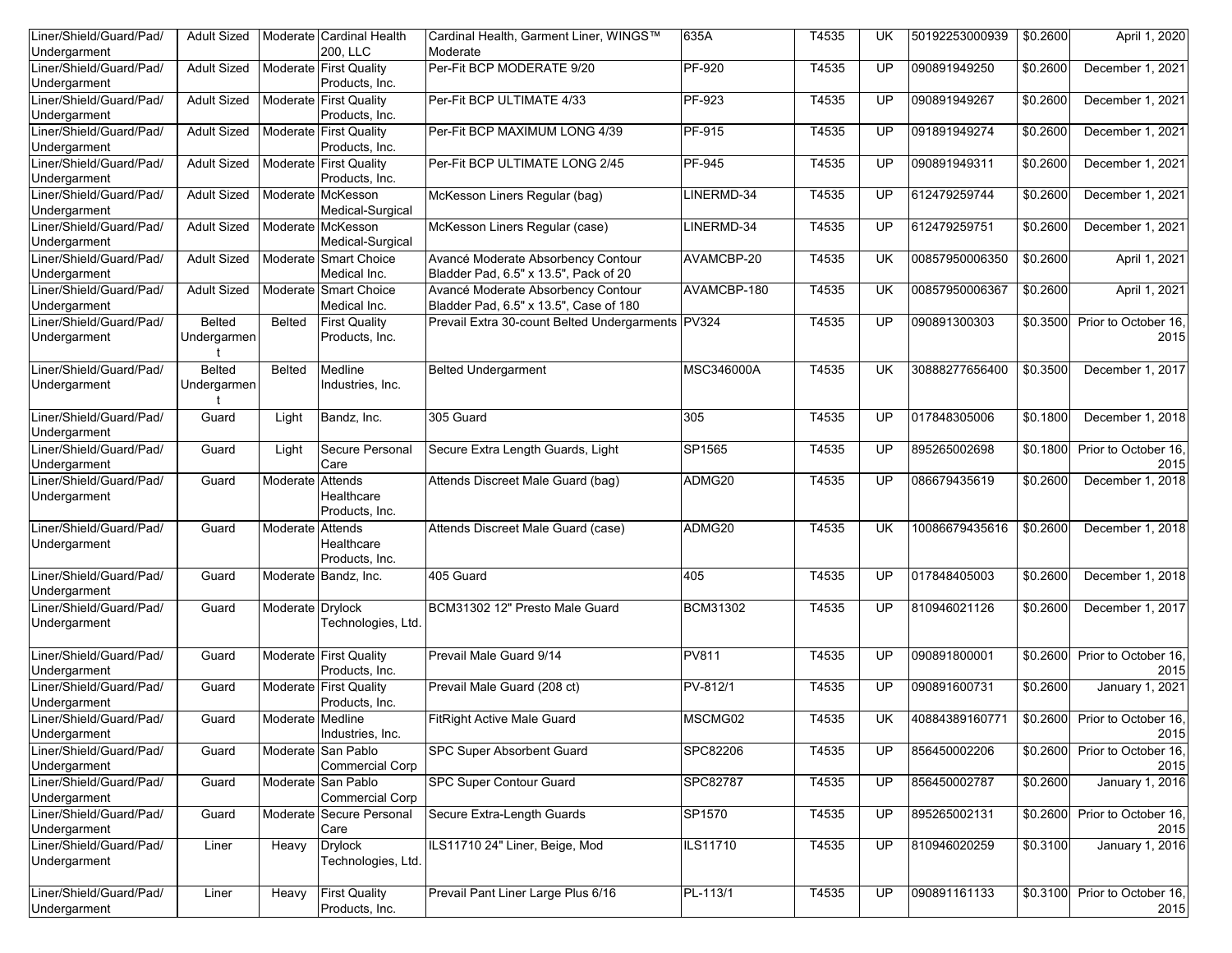| Liner/Shield/Guard/Pad/<br>Undergarment | Liner | Heavy            | <b>First Quality</b><br>Products, Inc.       | Prevail Pant Liner Large Overnight 6/16                         | PL-115          | T4535 | UP              | 090891161157   | \$0.3100 | Prior to October 16.<br>2015 |
|-----------------------------------------|-------|------------------|----------------------------------------------|-----------------------------------------------------------------|-----------------|-------|-----------------|----------------|----------|------------------------------|
| Liner/Shield/Guard/Pad/                 | Liner | Heavy            | Medline                                      | <b>FitRight Plus Liners</b>                                     | FITLINER300     | T4535 | UK              | 40888277160010 | \$0.3100 | Prior to October 16,         |
| Undergarment                            |       |                  | Industries, Inc.                             |                                                                 |                 |       |                 |                |          | 2015                         |
| Liner/Shield/Guard/Pad/<br>Undergarment | Liner | Light            | Sigma Supply &<br>Distribution, Inc.         | <b>Super Liner</b>                                              | L1S             | T4535 | UP              | 819992012195   | \$0.1800 | December 1, 2018             |
| Liner/Shield/Guard/Pad/                 | Liner |                  | Moderate First Quality                       | Small Pant Liner 4/52                                           | PL-100/1        | T4535 | UP              | 090891161171   | \$0.2600 | Prior to October 16,         |
| Undergarment                            |       |                  | Products, Inc.                               |                                                                 |                 |       |                 |                |          | 2015                         |
| Liner/Shield/Guard/Pad/                 | Liner | Moderate         | Hartmann USA,                                | <b>DIGNITY UltraShield Active liner</b>                         | 60074           | T4535 | <b>UK</b>       | 40612553020039 | \$0.2600 | April 1, 2018                |
| Undergarment                            |       |                  | Inc.                                         |                                                                 |                 |       |                 |                |          |                              |
| Liner/Shield/Guard/Pad/<br>Undergarment | Liner |                  | Moderate Hartmann USA,<br>Inc.               | <b>DIGNITY UltraShield liner</b>                                | 50072-180       | T4535 | <b>UK</b>       | 40612553020114 | \$0.2600 | Prior to October 16,<br>2015 |
| Liner/Shield/Guard/Pad/                 | Liner | Moderate Medline |                                              | <b>FitRight Normal Liner</b>                                    | FITLINER100     | T4535 | UK              | 40888277160003 | \$0.2600 | Prior to October 16,         |
| Undergarment                            |       |                  | Industries, Inc.                             |                                                                 |                 |       |                 |                |          | 2015                         |
| Liner/Shield/Guard/Pad/                 | Liner |                  | Moderate San Pablo                           | SPC Super Absorbent Liner                                       | SPC82190        | T4535 | UP              | 856450002190   | \$0.2600 | Prior to October 16,         |
| Undergarment                            |       |                  | <b>Commercial Corp</b>                       |                                                                 |                 |       |                 |                |          | 2015                         |
| Liner/Shield/Guard/Pad/<br>Undergarment | Liner |                  | Moderate San Pablo<br><b>Commercial Corp</b> | SPC Super Absorbent Soft Liner                                  | SPC82756        | T4535 | UP              | 856450002756   | \$0.2600 | January 1, 2016              |
| Liner/Shield/Guard/Pad/                 | Liner | Moderate         | Secure Personal                              | Secure Brief Liner                                              | SP1571          | T4535 | UP              | 895265002100   | \$0.2600 | Prior to October 16,         |
| Undergarment                            |       |                  | Care                                         |                                                                 |                 |       |                 |                |          | 2015                         |
| Liner/Shield/Guard/Pad/                 | Liner |                  | Moderate Sigma Supply &                      | <b>Extra Liner</b>                                              | L <sub>1U</sub> | T4535 | UP              | 819992012201   | \$0.2600 | December 1, 2018             |
| Undergarment                            |       |                  | Distribution, Inc.                           |                                                                 |                 |       |                 |                |          |                              |
| Liner/Shield/Guard/Pad/                 | Liner | Moderate         | Sigma Supply &                               | <b>Extra Liner</b>                                              | 2X              | T4535 | UP              | 819992012232   | \$0.2600 | December 1, 2018             |
| Undergarment                            |       |                  | Distribution, Inc                            |                                                                 |                 |       |                 |                |          |                              |
| Liner/Shield/Guard/Pad/<br>Undergarment | Pad   | Heavy            | <b>Drylock</b><br>Technologies, Ltd.         | BCP41510 Presto Ultra Long BCP                                  | <b>BCP41510</b> | T4535 | $\overline{UP}$ | 810946020372   | \$0.3100 | July 1, 2015                 |
|                                         |       |                  |                                              |                                                                 |                 |       |                 |                |          |                              |
| Liner/Shield/Guard/Pad/<br>Undergarment | Pad   | Heavy            | <b>Drylock</b><br>Technologies, Ltd.         | ILS31500 16" Ultimate Shaped Pad                                | ILS31500        | T4535 | UP              | 810946020426   | \$0.3100 | January 1, 2016              |
| Liner/Shield/Guard/Pad/<br>Undergarment | Pad   | Heavy            | <b>First Quality</b><br>Products, Inc.       | Prevail Bladder Control Pads - Overnight<br>Absorbency (120 ct) | <b>PVX-120</b>  | T4535 | UP              | 090891946075   | \$0.3100 | <b>January 1, 2021</b>       |
| Liner/Shield/Guard/Pad/                 | Pad   | Heavy            | Hartmann USA,                                | MoliCare® Premium Lady Pad 4 D                                  | 168654          | T4535 | EN              | 4049500860826  | \$0.3100 | Prior to October 16,         |
| Undergarment                            |       |                  | Inc.                                         |                                                                 |                 |       |                 |                |          | 2015                         |
| Liner/Shield/Guard/Pad/                 | Pad   | Heavy            | Medline                                      | Capri Plus Maxi                                                 |                 | T4535 | <b>UK</b>       | 40888277346728 | \$0.3100 | December 1, 2017             |
| Undergarment                            |       |                  | Industries, Inc.                             |                                                                 | BCPE03          |       |                 |                |          |                              |
| Liner/Shield/Guard/Pad/                 | Pad   | Heavy            | Medline                                      | FitRight Ultimate Bladder Control Pad                           | <b>FBC1040</b>  | T4535 | <b>UK</b>       | 20888177677965 | \$0.3100 | December 1, 2018             |
| Undergarment                            |       |                  | Industries, Inc.                             |                                                                 |                 |       |                 |                |          |                              |
| Liner/Shield/Guard/Pad/<br>Undergarment | Pad   | Heavy            | Secure Personal<br>Care                      | Secure Pads Maximum                                             | SP1573          | T4535 | UP              | 895265002452   | \$0.3100 | Prior to October 16.<br>2015 |
| Liner/Shield/Guard/Pad/                 | Pad   | Heavy            | Secure Personal                              | Secure Booster Pads Maximum                                     | SP1579          | T4535 | UP              | 895265002469   | \$0.3100 | April 1, 2018                |
| Undergarment                            |       |                  | Care                                         |                                                                 |                 |       |                 |                |          |                              |
| Liner/Shield/Guard/Pad/                 | Pad   | Heavy            | Secure Personal                              | Secure Pads Ultimate                                            | SP1596          | T4535 | UP              | 895265002476   | \$0.3100 | Prior to October 16,         |
| Undergarment                            |       |                  | Care                                         |                                                                 |                 |       |                 |                |          | 2015                         |
| Liner/Shield/Guard/Pad/                 | Pad   | Heavy            | Secure Personal                              | Secure Booster Pads Ultimate                                    | SP1599          | T4535 | UP              | 895265002919   | \$0.3100 | April 1, 2018                |
| Undergarment                            |       |                  | Care                                         |                                                                 |                 |       |                 |                |          |                              |
| Liner/Shield/Guard/Pad/                 | Pad   | Heavy            | Secure Personal                              | Secure Dual Pads                                                | SP1911          | T4535 | UP              | 855892008036   | \$0.3100 | December 1, 2018             |
| Undergarment                            |       |                  | Care                                         |                                                                 |                 |       |                 |                |          |                              |
| Liner/Shield/Guard/Pad/<br>Undergarment | Pad   | Heavy            | Sigma Supply &<br>Distribution, Inc          | <b>Ultra Pad</b>                                                | L2U             | T4535 | UP              | 819992012249   | \$0.3100 | December 1, 2018             |
| Liner/Shield/Guard/Pad/                 | Pad   | Heavy            | Sigma Supply &                               | <b>Ultra Pad</b>                                                | $L2U-C4$        | T4535 | UK.             | 10819992012246 | \$0.3100 | December 1, 2018             |
| Undergarment                            |       |                  | Distribution, Inc                            |                                                                 |                 |       |                 |                |          |                              |
| Liner/Shield/Guard/Pad/                 | Pad   | Light            | Attends                                      | Attends Discreet Bladder Control Pads.                          | <b>ADLINER</b>  | T4535 | UP              | 086679439877   | \$0.1800 | December 1, 2018             |
| Undergarment                            |       |                  | Healthcare<br>Products, Inc.                 | Liners (bag)                                                    |                 |       |                 |                |          |                              |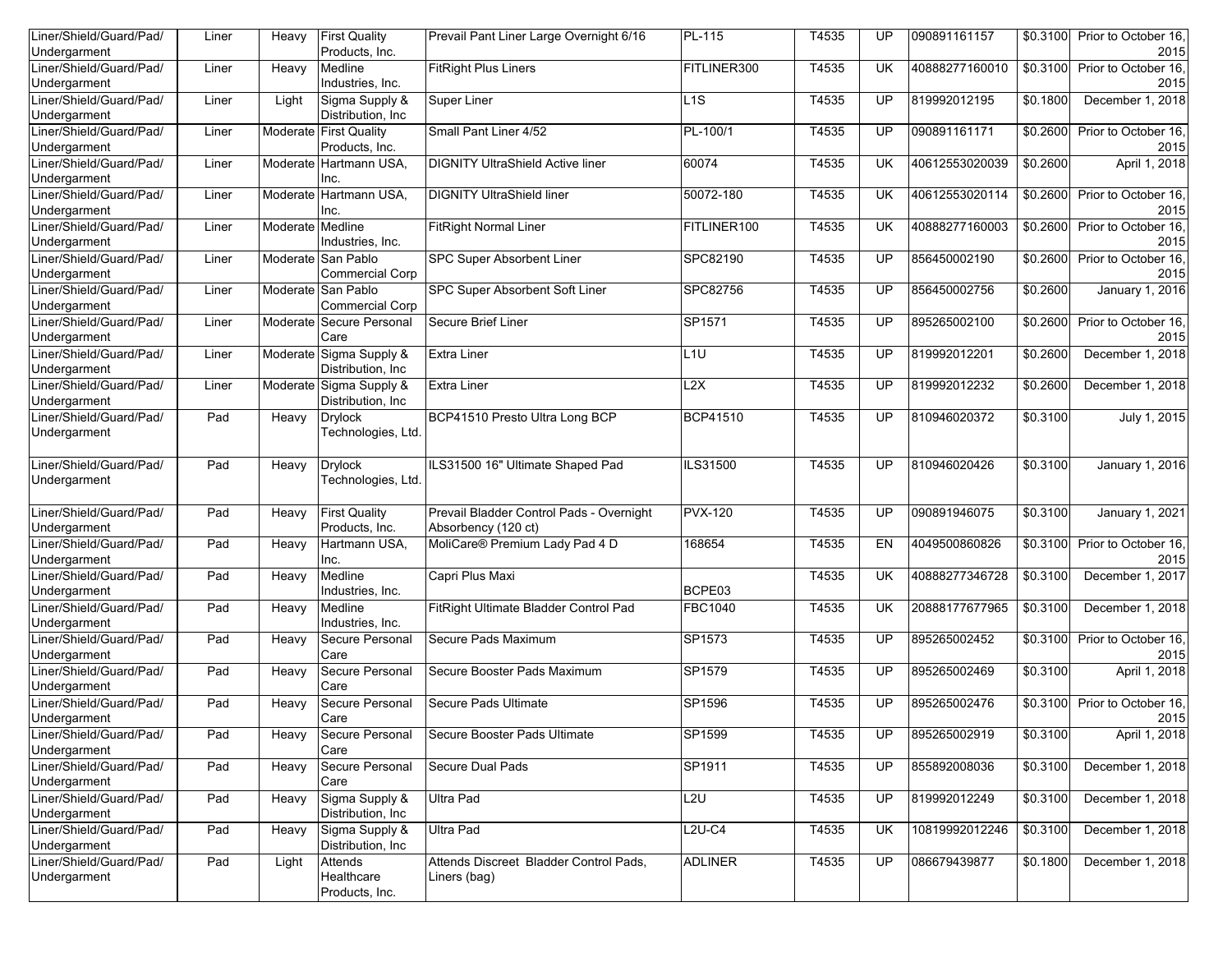| Liner/Shield/Guard/Pad/<br>Undergarment | Pad | Light | Attends<br>Healthcare<br>Products, Inc. | Attends Discreet Bladder Control Pads,<br>Liners (case)    | <b>ADLINER</b> | T4535 | UK                       | 10086679439874 | \$0.1800 | December 1, 2018                      |
|-----------------------------------------|-----|-------|-----------------------------------------|------------------------------------------------------------|----------------|-------|--------------------------|----------------|----------|---------------------------------------|
| Liner/Shield/Guard/Pad/<br>Undergarment | Pad | Light | Attends<br>Healthcare<br>Products, Inc. | Attends Discreet Bladder Control Pads,<br>Moderate (bag)   | <b>ADPMOD</b>  | T4535 | UP                       | 086679435510   | \$0.1800 | December 1, 2018                      |
| Liner/Shield/Guard/Pad/<br>Undergarment | Pad | Light | Attends<br>Healthcare<br>Products, Inc. | Attends Discreet Bladder Control Pads.<br>Moderate (case)  | <b>ADPMOD</b>  | T4535 | <b>UK</b>                | 10086679435517 | \$0.1800 | December 1, 2018                      |
| Liner/Shield/Guard/Pad/<br>Undergarment | Pad | Light | Attends<br>Healthcare<br>Products, Inc. | Attends Discreet Bladder Control Pads,<br>Ultrathin (bag)  | <b>ADPTHIN</b> | T4535 | UP                       | 086679435565   | \$0.1800 | December 1, 2018                      |
| Liner/Shield/Guard/Pad/<br>Undergarment | Pad | Light | Attends<br>Healthcare<br>Products, Inc. | Attends Discreet Bladder Control Pads.<br>Ultrathin (case) | <b>ADPTHIN</b> | T4535 | <b>UK</b>                | 10086679435562 | \$0.1800 | December 1, 2018                      |
| Liner/Shield/Guard/Pad/<br>Undergarment | Pad | Light | Attends<br>Healthcare<br>Products, Inc. | Attends Booster Pads (bag)                                 | <b>BST0192</b> | T4535 | UP                       | 086679262628   | \$0.1800 | April 1, 2018                         |
| Liner/Shield/Guard/Pad/<br>Undergarment | Pad | Light | Attends<br>Healthcare<br>Products, Inc. | Attends Booster Pads (case)                                | <b>BST0192</b> | T4535 | <b>UK</b>                | 10086679262625 | \$0.1800 | April 1, 2018                         |
| Liner/Shield/Guard/Pad/<br>Undergarment | Pad | Light | Bandz. Inc.                             | 304 Booster Pad                                            | 304            | T4535 | UP                       | 017848304009   | \$0.1800 | December 1, 2018                      |
| Liner/Shield/Guard/Pad/<br>Undergarment | Pad | Light | <b>Cardinal Health</b><br>200, LLC      | Wings™ Bladder Control Pads                                | 1100B          | T4535 | UK                       | 50192253001516 | \$0.1800 | December 1, 2021                      |
| Liner/Shield/Guard/Pad/<br>Undergarment | Pad | Light | <b>Drylock</b><br>Technologies, Ltd     | BCP11100 Presto Light BCP                                  | BCP11100       | T4535 | UP                       | 810946020297   | \$0.1800 | July 1, 2015                          |
| Liner/Shield/Guard/Pad/<br>Undergarment | Pad | Light | <b>Drylock</b><br>Technologies, Ltd.    | BCP21201 10' Presto Mod BCP                                | BCP21201       | T4535 | $\overline{\mathsf{UP}}$ | 810946021041   | \$0.1800 | January 1, 2016                       |
| Liner/Shield/Guard/Pad/<br>Undergarment | Pad | Light | <b>Drylock</b><br>Technologies, Ltd.    | BCP21310 12" Presto Mod Long BC                            | BCP21310       | T4535 | UP                       | 810946020327   | \$0.1800 | January 1, 2016                       |
| Liner/Shield/Guard/Pad/<br>Undergarment | Pad | Light | <b>Drylock</b><br>Technologies, Ltd     | ILI01300 Presto 12in Light Booster                         | ILI01300       | T4535 | $\overline{\mathsf{UP}}$ | 810946043076   | \$0.1800 | February 1, 2020                      |
| Liner/Shield/Guard/Pad/<br>Undergarment | Pad | Light | <b>Drylock</b><br>Technologies, Ltd.    | ILI03200 Presto Super Liner                                | ILI03200       | T4535 | UP                       | 810946020822   | \$0.1800 | April 1, 2018                         |
| Liner/Shield/Guard/Pad/<br>Undergarment | Pad | Light | <b>First Quality</b><br>Products, Inc.  | Prevail Pantiliner - Very Light (312 ct)                   | <b>PV-926</b>  | T4535 | UP                       | 090891600694   | \$0.1800 | January 1, 2021                       |
| Liner/Shield/Guard/Pad/<br>Undergarment | Pad | Light | <b>First Quality</b><br>Products, Inc.  | Prevail Bladder Control Pad - Ultra Thin (90<br>ct)        | PV-930/2       | T4535 | UP                       | 090891600816   | \$0.1800 | January 1, 2021                       |
| Liner/Shield/Guard/Pad/<br>Undergarment | Pad | Light | Hartmann USA.<br>Inc.                   | MoliCare <sup>®</sup> Premium Lady Pad 2D                  | 168634         | T4535 | EN                       | 4049500860789  |          | \$0.1800 Prior to October 16,<br>2015 |
| Liner/Shield/Guard/Pad/<br>Undergarment | Pad | Light | Hartmann USA,<br>Inc.                   | MoliCare® Premium Lady Pad 3 D                             | 168644         | T4535 | EN                       | 4049500860802  | \$0.1800 | Prior to October 16,<br>2015          |
| Liner/Shield/Guard/Pad/<br>Undergarment | Pad | Light | Hartmann USA,<br>Inc.                   | <b>DIGNITY Thin absorbent pad</b>                          | 30054-180      | T4535 | UK                       | 40612553020152 | \$0.1800 | Prior to October 16,<br>2015          |
| Liner/Shield/Guard/Pad/<br>Undergarment | Pad | Light | Ideal Brands, Inc.                      | Ideal Ultra Pad Light                                      | IP-704         | T4535 | <b>UP</b>                | 873347002200   | \$0.1800 | Prior to October 16,<br>2015          |
| Liner/Shield/Guard/Pad/<br>Undergarment | Pad | Light | Ideal Brands, Inc.                      | Ideal Ultra Booster Pad Light                              | <b>IPB-702</b> | T4535 | <b>UP</b>                | 873347002187   | \$0.1800 | April 1, 2018                         |
| Liner/Shield/Guard/Pad/<br>Undergarment | Pad | Light | Medline<br>Industries, Inc.             | Capri Plus Mini                                            | BCPE01         | T4535 | <b>UK</b>                | 40888277346704 | \$0.1800 | December 1, 2017                      |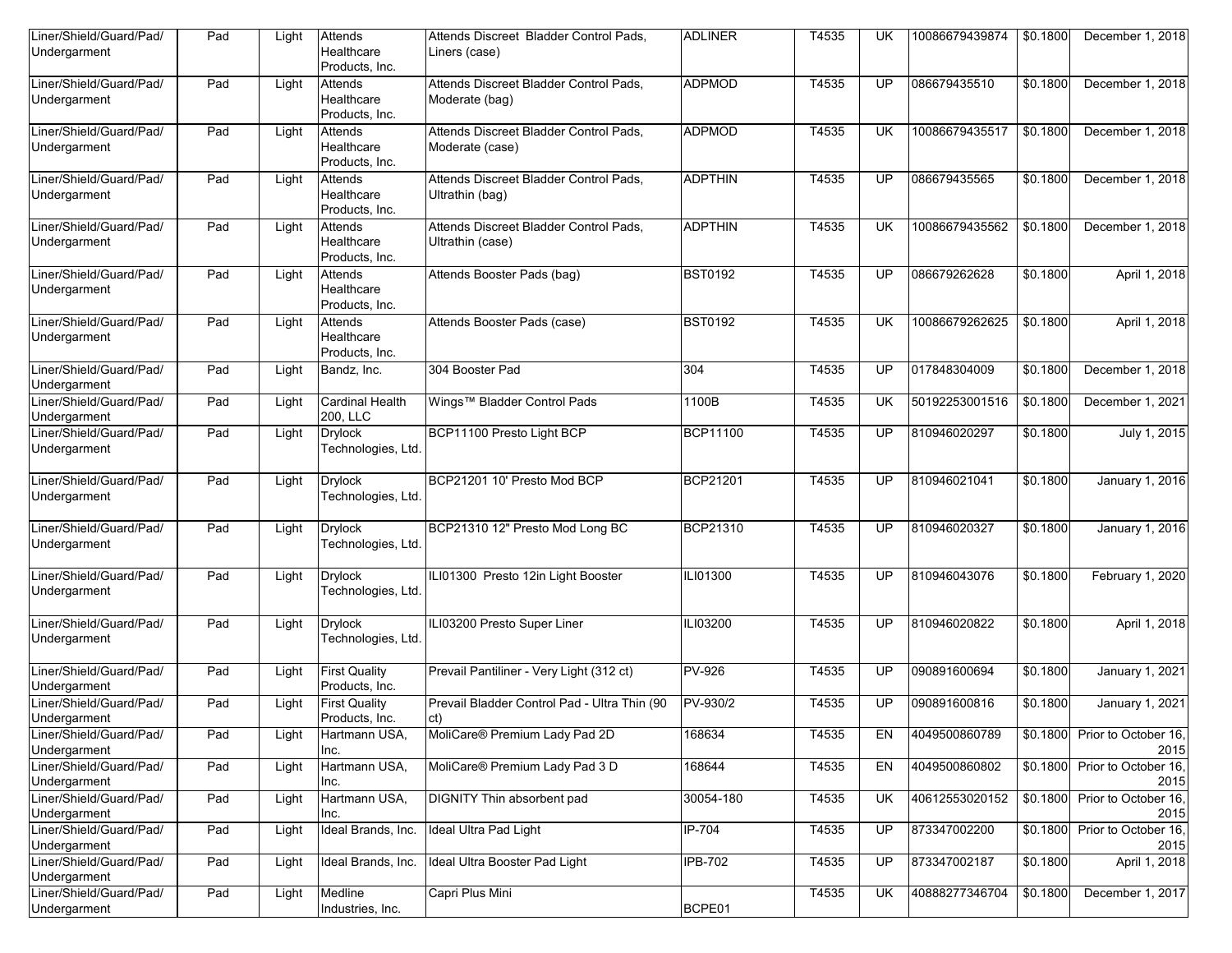| Liner/Shield/Guard/Pad/<br>Undergarment | Pad | Light            | Medline<br>Industries, Inc.               | FitRight Light Bladder Control Pad       | FBC1010         | T4535 | UK              | 20888277677934 | \$0.1800 | December 1, 2018             |
|-----------------------------------------|-----|------------------|-------------------------------------------|------------------------------------------|-----------------|-------|-----------------|----------------|----------|------------------------------|
| Liner/Shield/Guard/Pad/                 | Pad | Light            | Medline                                   | Capri Regular                            | MSC325100       | T4535 | UK              | 40080196700753 | \$0.1800 | Prior to October 16,         |
| Undergarment<br>Liner/Shield/Guard/Pad/ | Pad |                  | Industries, Inc.<br>San Pablo             | SPC Super Bladder Control Pad            | SPC82183        | T4535 | UP              | 856450002183   | \$0.1800 | 2015<br>Prior to October 16, |
| Undergarment                            |     | Light            | <b>Commercial Corp</b>                    |                                          |                 |       |                 |                |          | 2015                         |
| Liner/Shield/Guard/Pad/                 | Pad | Light            | San Pablo                                 | SPC Extra Absorbent Thin Pad             | SPC82473        | T4535 | UP              | 856450002473   | \$0.1800 | Prior to October 16,         |
| Undergarment                            |     |                  | <b>Commercial Corp</b>                    |                                          |                 |       |                 |                |          | 2015                         |
| Liner/Shield/Guard/Pad/                 | Pad | Light            | San Pablo                                 | SPC Extra Absorbent Soft N Thin Pad      | SPC82725        | T4535 | UP              | 856450002725   | \$0.1800 | January 1, 2016              |
| Undergarment<br>Liner/Shield/Guard/Pad/ | Pad | Light            | <b>Commercial Corp</b><br>Secure Personal | Secure Light Pads Regular                | SP1560          | T4535 | UP              | 895265002063   | \$0.1800 | Prior to October 16,         |
| Undergarment                            |     |                  | Care                                      |                                          |                 |       |                 |                |          | 2015                         |
| Liner/Shield/Guard/Pad/                 | Pad | Light            | Secure Personal                           | Secure Light Pads Extra                  | SP1561          | T4535 | UP              | 895265002070   | \$0.1800 | Prior to October 16,         |
| Undergarment                            |     |                  | Care                                      |                                          |                 |       |                 |                |          | 2015                         |
| Liner/Shield/Guard/Pad/<br>Undergarment | Pad | Light            | Sigma Supply &<br>Distribution, Inc.      | Super Wing Pad                           | L5S             | T4535 | UP              | 819992012225   | \$0.1800 | December 1, 2018             |
| Liner/Shield/Guard/Pad/                 | Pad | Moderate         | Attends                                   | Attends Discreet Bladder Control Pads,   | <b>ADPMAL</b>   | T4535 | UP              | 086679435541   | \$0.2600 | December 1, 2018             |
| Undergarment                            |     |                  | Healthcare<br>Products, Inc.              | Maximum Long (bag)                       |                 |       |                 |                |          |                              |
| Liner/Shield/Guard/Pad/                 | Pad | Moderate Attends |                                           | Attends Discreet Bladder Control Pads,   | <b>ADPMAL</b>   | T4535 | UK              | 10086679435548 | \$0.2600 | December 1, 2018             |
| Undergarment                            |     |                  | Healthcare<br>Products, Inc.              | Maximum Long (case)                      |                 |       |                 |                |          |                              |
| Liner/Shield/Guard/Pad/                 | Pad | Moderate         | Attends                                   | Attends Discreet Bladder Control Pads,   | <b>ADPMAX</b>   | T4535 | UP              | 086679435527   | \$0.2600 | December 1, 2018             |
| Undergarment                            |     |                  | Healthcare<br>Products, Inc.              | Maximum (bag)                            |                 |       |                 |                |          |                              |
| Liner/Shield/Guard/Pad/                 | Pad | Moderate Attends |                                           | Attends Discreet Bladder Control Pads,   | <b>ADPMAX</b>   | T4535 | <b>UK</b>       | 10086679435524 | \$0.2600 | December 1, 2018             |
| Undergarment                            |     |                  | Healthcare<br>Products, Inc.              | Maximum (case)                           |                 |       |                 |                |          |                              |
| Liner/Shield/Guard/Pad/                 | Pad | Moderate Attends |                                           | Attends Discreet Bladder Control Pads,   | <b>ADPULT</b>   | T4535 | UP              | 086679435534   | \$0.2600 | December 1, 2018             |
| Undergarment                            |     |                  | Healthcare<br>Products, Inc.              | Ultimate (bag)                           |                 |       |                 |                |          |                              |
| Liner/Shield/Guard/Pad/                 | Pad | Moderate Attends |                                           | Attends Discreet Bladder Control Pads,   | <b>ADPULT</b>   | T4535 | <b>UK</b>       | 10086679435531 | \$0.2600 | December 1, 2018             |
| Undergarment                            |     |                  | Healthcare<br>Products, Inc.              | Ultimate (case)                          |                 |       |                 |                |          |                              |
| Liner/Shield/Guard/Pad/                 | Pad |                  | Moderate Bandz, Inc.                      | 404 Booster Pad                          | 404             | T4535 | UP              | 017848404006   | \$0.2600 | December 1, 2018             |
| Undergarment<br>Liner/Shield/Guard/Pad/ | Pad | Moderate Drylock |                                           | BCP31301 Presto Max BCP                  | BCP31301        | T4535 | UP              | 810946021171   | \$0.2600 | December 1, 2017             |
| Undergarment                            |     |                  | Technologies, Ltd.                        |                                          |                 |       |                 |                |          |                              |
|                                         |     |                  |                                           |                                          |                 |       |                 |                |          |                              |
| Liner/Shield/Guard/Pad/<br>Undergarment | Pad | Moderate Drylock | Technologies, Ltd.                        | BCP31410 14" Presto Max Long BCP         | BCP31410        | T4535 | UP              | 810946020358   | \$0.2600 | January 1, 2016              |
|                                         |     |                  |                                           |                                          |                 |       |                 |                |          |                              |
| Liner/Shield/Guard/Pad/                 | Pad | Moderate Drylock |                                           | ILI11410 Presto 14in Moderate Booster    | ILI11410        | T4535 | UP              | 810946023083   | \$0.2600 | February 1, 2020             |
| Undergarment                            |     |                  | Technologies, Ltd.                        |                                          |                 |       |                 |                |          |                              |
| Liner/Shield/Guard/Pad/                 | Pad | Moderate Drylock |                                           | ILS21400 14" Maximum Shaped Pad          | <b>ILS21400</b> | T4535 | UP              | 810946020419   | \$0.2600 | December 1, 2018             |
| Undergarment                            |     |                  | Technologies, Ltd.                        |                                          |                 |       |                 |                |          |                              |
| Liner/Shield/Guard/Pad/                 | Pad |                  | Moderate First Quality                    | Booster Pad (Case 180)                   | 20001116        | T4535 | $\overline{UP}$ | 090891948168   | \$0.2600 | <b>January 1, 2021</b>       |
| Undergarment                            |     |                  | Products, Inc.                            |                                          |                 |       |                 |                |          |                              |
| Liner/Shield/Guard/Pad/<br>Undergarment | Pad |                  | Moderate First Quality<br>Products, Inc.  | Prevail BC Pad Moderate 9/20             | <b>BC012</b>    | T4535 | <b>UP</b>       | 090891600205   | \$0.2600 | February 1, 2020             |
| Liner/Shield/Guard/Pad/                 | Pad |                  | Moderate First Quality                    | Prevail BD Pad Moderate Long 9/16        | <b>BC013</b>    | T4535 | UP              | 090891600168   | \$0.2600 | February 1, 2020             |
| Undergarment                            |     |                  | Products, Inc.                            |                                          |                 |       |                 |                |          |                              |
| Liner/Shield/Guard/Pad/                 | Pad |                  | Moderate First Quality                    | Prevail Bladder Control Pad - Mod. Long- | PV-914/1        | T4535 | UP              | 090891600769   | \$0.2600 | <b>January 1, 2021</b>       |
| Undergarment                            |     |                  | Products, Inc.                            | Jumbo Pack (108 ct)                      |                 |       |                 |                |          |                              |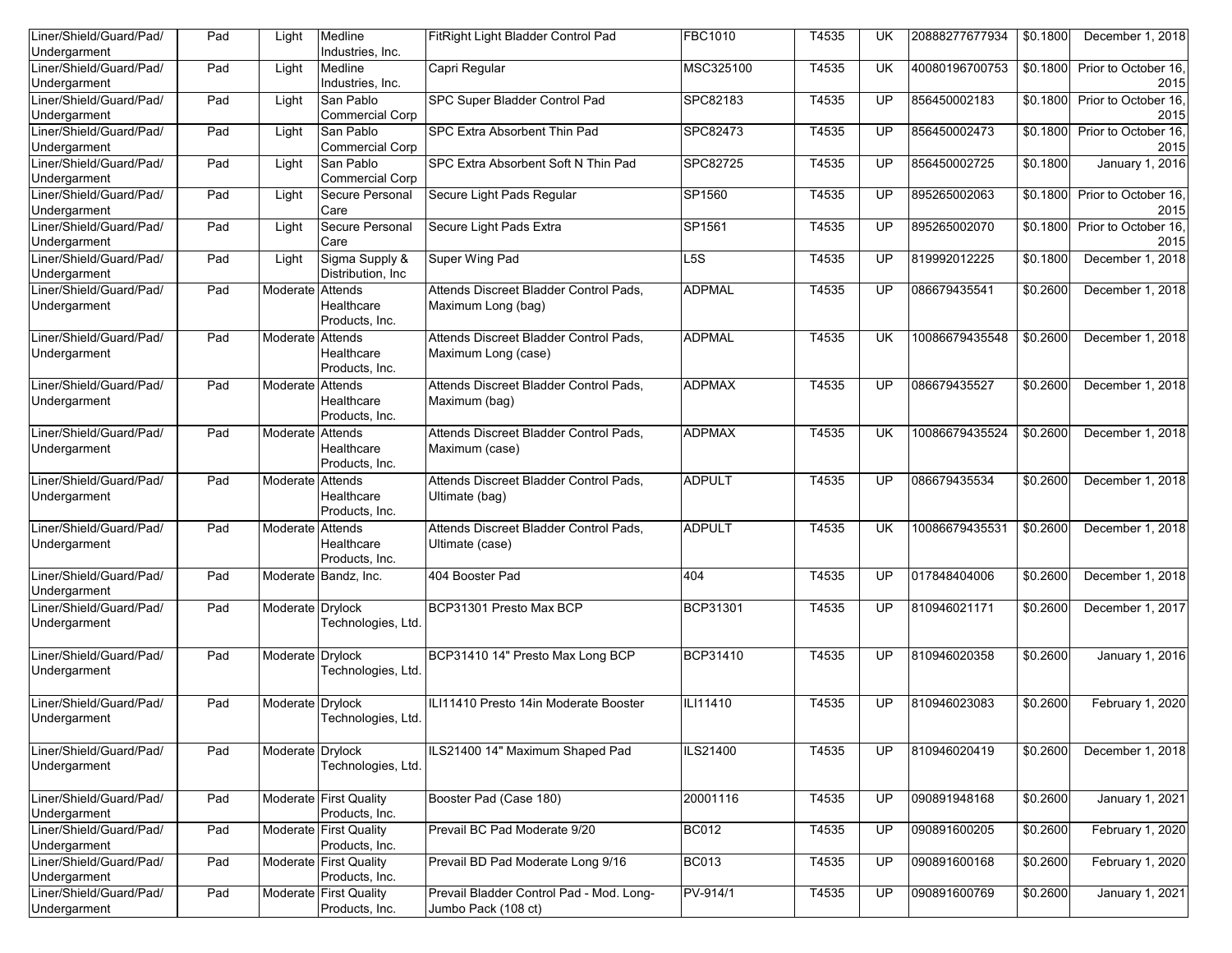| Liner/Shield/Guard/Pad/<br>Undergarment                  | Pad                |                  | Moderate First Quality<br>Products, Inc.      | Prevail BC Pad Maximum Long 4/39                      | $PV-915/1$     | T4535 | UP        | 090891600786   | \$0.2600 | Prior to October 16,<br>2015          |
|----------------------------------------------------------|--------------------|------------------|-----------------------------------------------|-------------------------------------------------------|----------------|-------|-----------|----------------|----------|---------------------------------------|
| Liner/Shield/Guard/Pad/<br>Undergarment                  | Pad                |                  | Moderate First Quality<br>Products, Inc.      | Prevail BC Pad Maximum 4/48                           | PV-916/1       | T4535 | UP        | 090891600779   | \$0.2600 | February 1, 2020                      |
| Liner/Shield/Guard/Pad/<br>Undergarment                  | Pad                |                  | Moderate First Quality<br>Products, Inc.      | Ultimate BC Pad 4/33                                  | PV-923/1       | T4535 | UP        | 090891600790   | \$0.2600 | <b>January 1, 2021</b>                |
| Liner/Shield/Guard/Pad/<br>Undergarment                  | Pad                |                  | Moderate Ideal Brands, Inc.                   | Ideal Ultra Plus Pad Moderate                         | IP-714         | T4535 | UP        | 873347002217   | \$0.2600 | Prior to October 16.<br>2015          |
| Liner/Shield/Guard/Pad/<br>Undergarment                  | Pad                |                  | Moderate Ideal Brands, Inc.                   | Ideal Ultra Plus Booster Pad Moderate                 | <b>IPB-712</b> | T4535 | UP        | 873347002194   | \$0.2600 | April 1, 2018                         |
| Liner/Shield/Guard/Pad/<br>Undergarment                  | Pad                | Moderate Medline | Industries, Inc.                              | Capri Plus Midi                                       | BCPE02         | T4535 | <b>UK</b> | 40888277346711 | \$0.2600 | December 1, 2017                      |
| Liner/Shield/Guard/Pad/<br>Undergarment                  | Pad                | Moderate Medline | Industries, Inc.                              | FitRight Moderate Bladder Control Pad                 | FBC1020        | T4535 | <b>UK</b> | 20888277677941 | \$0.2600 | December 1, 2018                      |
| Liner/Shield/Guard/Pad/<br>Undergarment                  | Pad                | Moderate Medline | Industries, Inc.                              | FitRight Maximum Bladder Control Pad                  | FBC1030        | T4535 | <b>UK</b> | 20888277677958 | \$0.2600 | December 1, 2018                      |
| Liner/Shield/Guard/Pad/<br>Undergarment                  | Pad                | Moderate Medline | Industries, Inc.                              | Capri Extra Plus                                      | MSC326100      | T4535 | UK        | 40080196759652 | \$0.2600 | Prior to October 16,<br>2015          |
| Liner/Shield/Guard/Pad/<br>Undergarment                  | Pad                | Moderate Medline | Industries, Inc.                              | Capri Ultra Plus                                      | MSC327100      | T4535 | <b>UK</b> | 40080196759669 | \$0.2600 | Prior to October 16,<br>2015          |
| Liner/Shield/Guard/Pad/<br>Undergarment                  | Pad                |                  | Moderate San Pablo<br><b>Commercial Corp</b>  | <b>SPC Super Doubler Pad</b>                          | SPC82213       | T4535 | UP        | 856450002213   | \$0.2600 | April 1, 2018                         |
| Liner/Shield/Guard/Pad/<br>Undergarment                  | Pad                | Moderate         | Secure Personal<br>Care                       | Secure Duo Booster Pads                               | BH98102        | T4535 | UP        | 895265002155   | \$0.2600 | April 1, 2018                         |
| Liner/Shield/Guard/Pad/<br>Undergarment                  | Pad                |                  | Moderate Secure Personal<br>Care              | Secure Moderate Pads Extra                            | SP1562         | T4535 | UP        | 895265002087   | \$0.2600 | Prior to October 16,<br>2015          |
| Liner/Shield/Guard/Pad/<br>Undergarment                  | Pad                | Moderate         | Secure Personal<br>Care                       | Secure Moderate Pads Extra Plus                       | SP1563         | T4535 | UP        | 895265002094   | \$0.2600 | Prior to October 16,<br>2015          |
| Liner/Shield/Guard/Pad/<br>Undergarment                  | Pad                |                  | Moderate Secure Personal<br>Care              | Secure Ultra Booster Pads                             | SP1900         | T4535 | UP        | 895265002148   | \$0.2600 | April 1, 2018                         |
| Liner/Shield/Guard/Pad/<br>Undergarment                  | Pad                |                  | Moderate Sigma Supply &<br>Distribution, Inc. | <b>Extra Doubler</b>                                  | L1D            | T4535 | UP        | 819992012218   | \$0.2600 | December 1, 2018                      |
| Protective Underwear/Pull-<br>on, Disposable             | <b>Adult Sized</b> | Large            | Attends<br>Healthcare<br>Products, Inc.       | Attends Underwear, Large (bag)                        | AP0730         | T4527 | UP        | 086679281490   | \$0.4800 | Prior to October 16,<br>2015          |
| Protective Underwear/Pull-<br>on, Disposable             | <b>Adult Sized</b> | Large            | Attends<br>Healthcare<br>Products, Inc.       | Attends Underwear, Large (box)                        | AP0730         | T4527 | <b>UK</b> | 10086679281497 | \$0.4800 | Prior to October 16,<br>2015          |
| Protective Underwear/Pull-<br>on, Disposable             | <b>Adult Sized</b> | Large            | Attends<br>Healthcare<br>Products, Inc.       | Attends Advance Underwear, Large (bag)                | APP0730        | T4527 | UP        | 086679250328   | \$0.4800 | Prior to October 16,<br>2015          |
| Protective Underwear/Pull-<br>on, Disposable             | <b>Adult Sized</b> | Large            | Attends<br>Healthcare<br>Products, Inc.       | Attends Advance Underwear, Large (case)               | APP0730        | T4527 | <b>UK</b> | 10086679250325 | \$0.4800 | Prior to October 16,<br>2015          |
| Protective Underwear/Pull- Adult Sized<br>on, Disposable |                    | Large            | Attends<br>Healthcare<br>Products, Inc.       | Attends Care Underwear, Large (bag)                   | APV30          | T4527 | UP        | 086679368511   |          | \$0.4800 Prior to October 16,<br>2015 |
| Protective Underwear/Pull- Adult Sized<br>on, Disposable |                    | Large            | Attends<br>Healthcare<br>Products, Inc.       | Attends Care Underwear, Large (case)                  | APV30          | T4527 | <b>UK</b> | 10086679368518 |          | \$0.4800 Prior to October 16,<br>2015 |
| Protective Underwear/Pull- Adult Sized<br>on, Disposable |                    | Large            | <b>Cardinal Health</b><br>200, LLC            | Cardinal Health, Underwear Large, SURE<br>CARE™ Ultra | 1445           | T4527 | UK.       | 50192253001912 | \$0.4800 | April 1, 2020                         |
| Protective Underwear/Pull- Adult Sized<br>on, Disposable |                    | Large            | Cardinal Health<br>200, LLC                   | SURE CARE™ Super Underwear, Large                     | 1215           | T4527 | UK.       | 50192253000908 | \$0.4800 | December 1, 2021                      |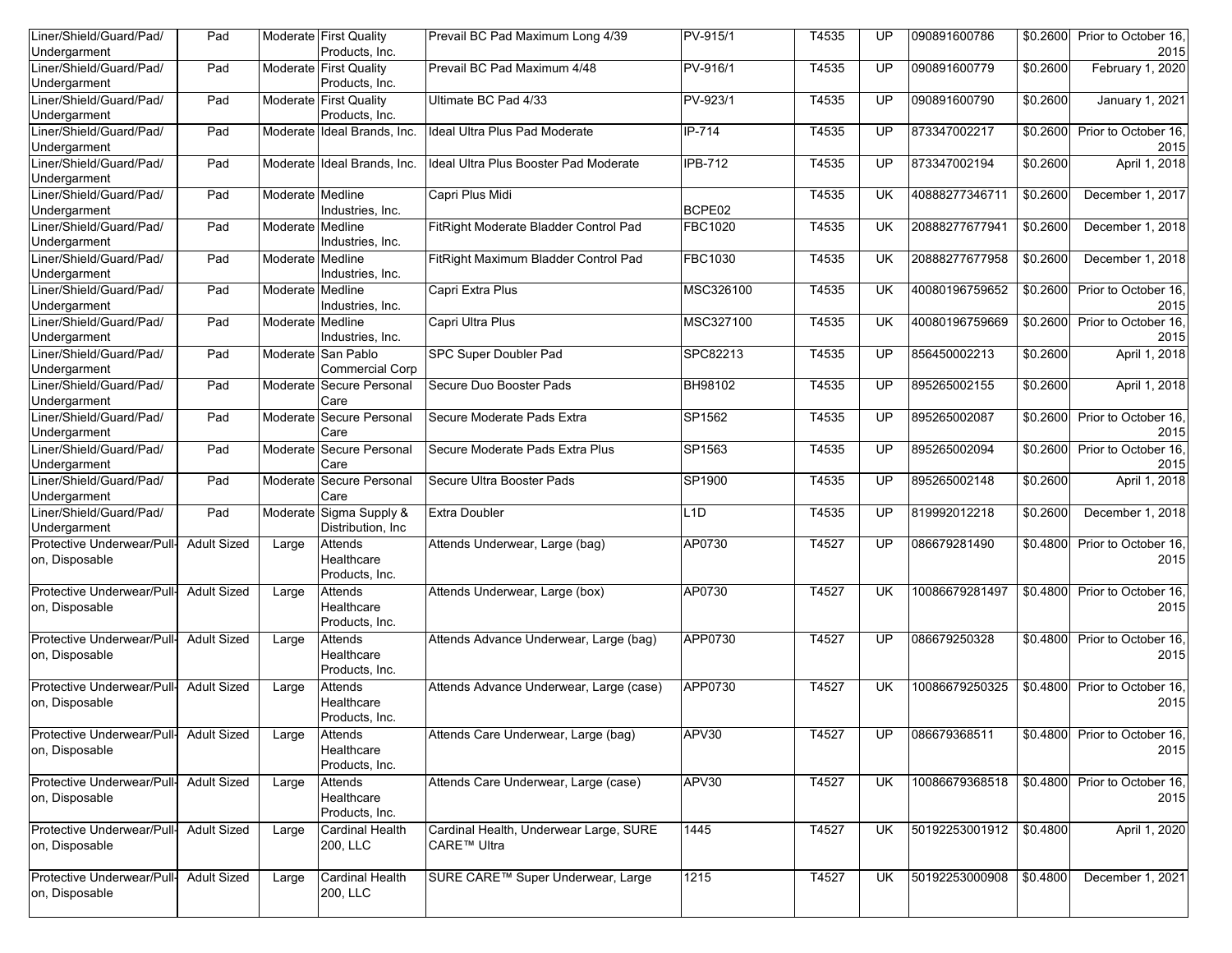| Protective Underwear/Pull-<br>on, Disposable | <b>Adult Sized</b> | Large | <b>Drylock</b><br>Technologies, Ltd.     | AUB12040 LG Presto Premier Classic UW                                 | AUB12040       | T4527 | UP        | 185211000435   | \$0.4800 | February 1, 2020             |
|----------------------------------------------|--------------------|-------|------------------------------------------|-----------------------------------------------------------------------|----------------|-------|-----------|----------------|----------|------------------------------|
| Protective Underwear/Pull-<br>on, Disposable | <b>Adult Sized</b> | Large | <b>Drylock</b><br>Technologies, Ltd.     | AUB23040 LG Presto Maximum Classic UW AUB23040                        |                | T4527 | <b>UP</b> | 185211000022   | \$0.4800 | Prior to October 16,<br>2015 |
| Protective Underwear/Pull-<br>on, Disposable | <b>Adult Sized</b> | Large | <b>Essity HMS North</b><br>America, Inc. | TENA Dry Comfort Protective Underwear,<br>Large                       | 72423          | T4527 | <b>UK</b> | 10768702724231 | \$0.4800 | January 1, 2016              |
| Protective Underwear/Pull-<br>on, Disposable | <b>Adult Sized</b> | Large | <b>Essity HMS North</b><br>America, Inc. | TENA Classic Protective Underwear Large,<br>$4x20$ (bag)              | 72514          | T4527 | UP        | 768702725149   | \$0.4800 | February 1, 2020             |
| Protective Underwear/Pull-<br>on, Disposable | <b>Adult Sized</b> | Large | <b>Essity HMS North</b><br>America, Inc. | TENA Classic Protective Underwear Large,<br>$4x20$ (case)             | 72514          | T4527 | <b>UK</b> | 10768702725146 | \$0.4800 | February 1, 2020             |
| Protective Underwear/Pull-<br>on, Disposable | <b>Adult Sized</b> | Large | <b>Essity HMS North</b><br>America, Inc. | <b>TENA Proskin Protective Underwear for</b><br>Women: Large, bag     | 73030          | T4527 | UP.       | 768702730303   | \$0.4800 | January 1, 2021              |
| Protective Underwear/Pull-<br>on, Disposable | <b>Adult Sized</b> | Large | <b>Essity HMS North</b><br>America, Inc. | <b>TENA Proskin Protective Underwear for</b><br>Women: Large, case    | 73030          | T4527 | UK.       | 10768702730300 | \$0.4800 | January 1, 2021              |
| Protective Underwear/Pull<br>on, Disposable  | <b>Adult Sized</b> | Large | <b>Essity HMS North</b><br>America, Inc. | TENA Proskin Protective Underwear for Men: 73530<br>Large, bag        |                | T4527 | UP        | 768702735308   | \$0.4800 | January 1, 2021              |
| Protective Underwear/Pull-<br>on, Disposable | <b>Adult Sized</b> | Large | <b>Essity HMS North</b><br>America, Inc. | TENA Proskin Protective Underwear for Men: 73530<br>Large, case       |                | T4527 | <b>UK</b> | 10768702735305 | \$0.4800 | January 1, 2021              |
| Protective Underwear/Pull-<br>on, Disposable | <b>Adult Sized</b> | Large | <b>Essity HMS North</b><br>America, Inc. | TENA Plus Protective Underwear Large (bag) 72633                      |                | T4527 | <b>UP</b> | 768702726337   | \$0.4800 | December 1, 2021             |
| Protective Underwear/Pull-<br>on, Disposable | <b>Adult Sized</b> | Large | <b>Essity HMS North</b><br>America, Inc. | TENA Plus Protective Underwear Large (case 72633                      |                | T4527 | UK        | 10768702726334 | \$0.4800 | December 1, 2021             |
| Protective Underwear/Pull-<br>on, Disposable | <b>Adult Sized</b> | Large | <b>First Quality</b><br>Products, Inc.   | Per-Fit Adult Protective Underwear Large<br>4/18                      | PF-513         | T4527 | <b>UP</b> | 090891258017   | \$0.4800 | Prior to October 16,<br>2015 |
| Protective Underwear/Pull<br>on, Disposable  | <b>Adult Sized</b> | Large | <b>First Quality</b><br>Products, Inc.   | Per-Fit Men Adult Protective Underwear<br>Large 4/18                  | <b>PFM-513</b> | T4527 | UP        | 090891190072   | \$0.4800 | Prior to October 16,<br>2015 |
| Protective Underwear/Pull-<br>on, Disposable | <b>Adult Sized</b> | Large | <b>First Quality</b><br>Products, Inc.   | Per-Fit Women Adult Protective Underwear<br>Large 4/18                | <b>PFW-513</b> | T4527 | <b>UP</b> | 090891190041   | \$0.4800 | Prior to October 16,<br>2015 |
| Protective Underwear/Pull-<br>on, Disposable | <b>Adult Sized</b> | Large | <b>First Quality</b><br>Products. Inc.   | Prevail Moderate Absorbency Adult<br>Protective Underwear, Large 4/18 | PV-513         | T4527 | UP        | 090891500024   | \$0.4800 | December 1, 2017             |
| Protective Underwear/Pull-<br>on, Disposable | <b>Adult Sized</b> | Large | <b>First Quality</b><br>Products, Inc.   | Prevail Maximum Absorbency Adult<br>Protective Underwear Large 4/16   | <b>PVS-513</b> | T4527 | UP.       | 090891501137   | \$0.4800 | Prior to October 16,<br>2015 |
| Protective Underwear/Pull-<br>on, Disposable | <b>Adult Sized</b> | Large | <b>First Quality</b><br>Products, Inc.   | Prevail Unisex - Overnight Absorbency Large   PVX-513                 |                | T4527 | <b>UP</b> | 090891949120   | \$0.4800 | December 1, 2021             |
| Protective Underwear/Pull-<br>on, Disposable | <b>Adult Sized</b> | Large | Ideal Brands, Inc.                       | Ideal Protective Underwear Large                                      | <b>PU-460</b>  | T4527 | <b>UP</b> | 873347001944   | \$0.4800 | Prior to October 16,<br>2015 |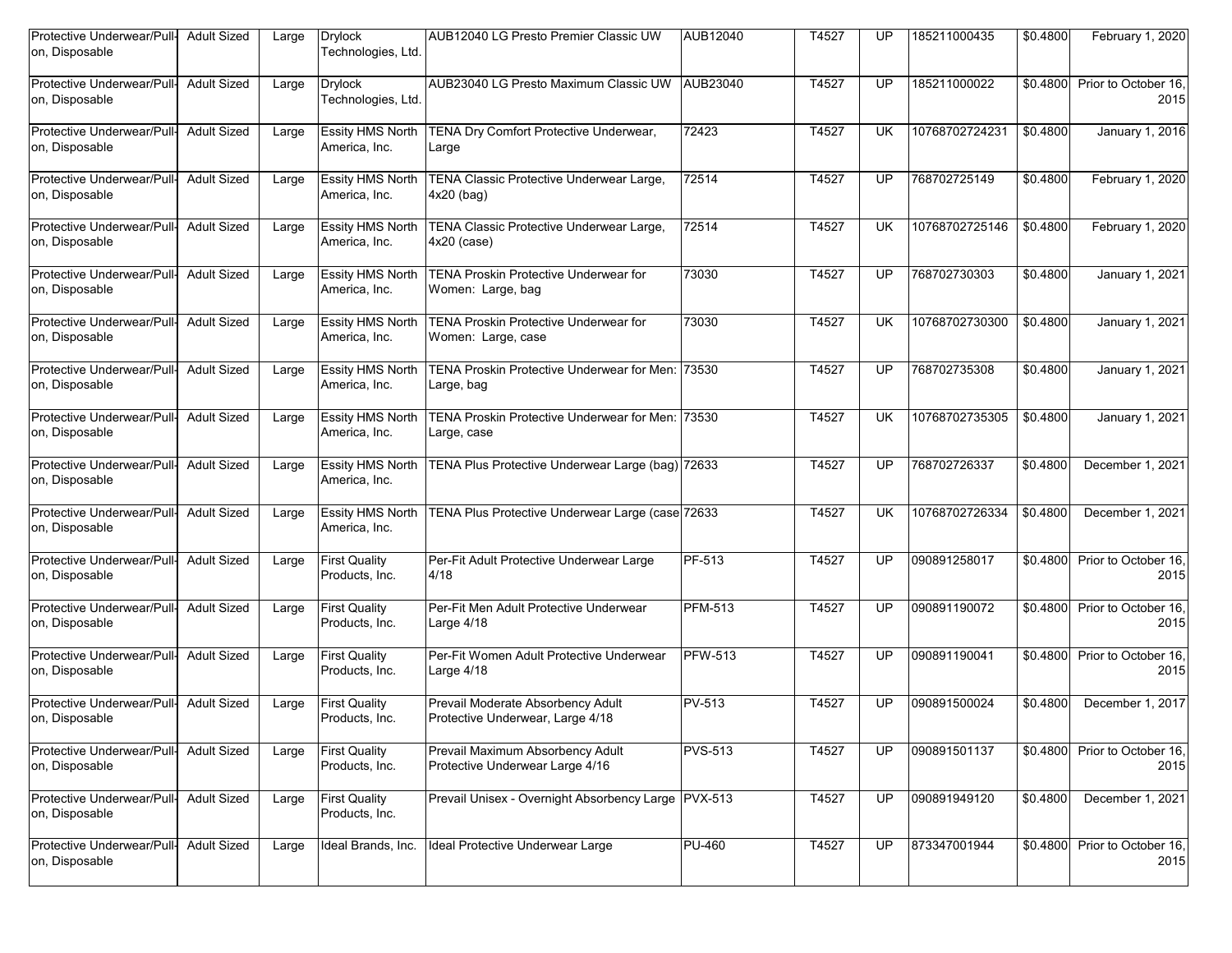| Protective Underwear/Pull-<br>on, Disposable | <b>Adult Sized</b> | Large  | McKesson<br>Medical-Surgical             | McKesson Underwear I Super Large (bag)                             | UW33845          | T4527 | UP        | 612479241015   | \$0.4800 | December 1, 2021             |
|----------------------------------------------|--------------------|--------|------------------------------------------|--------------------------------------------------------------------|------------------|-------|-----------|----------------|----------|------------------------------|
| Protective Underwear/Pull-<br>on, Disposable | <b>Adult Sized</b> | Large  | McKesson<br>Medical-Surgical             | McKesson Underwear I Super Large (case)                            | UW33845          | T4527 | UP        | 612479241022   | \$0.4800 | December 1, 2021             |
| Protective Underwear/Pull<br>on, Disposable  | <b>Adult Sized</b> | Large  | McKesson<br>Medical-Surgical             | McKesson Underwear   Ultra Large (bag)                             | <b>UWBLG</b>     | T4527 | UP        | 612479190535   | \$0.4800 | December 1, 2021             |
| Protective Underwear/Pull-<br>on, Disposable | <b>Adult Sized</b> | Large  | McKesson<br>Medical-Surgical             | McKesson Underwear   Ultra Large (case)                            | <b>UWBLG</b>     | T4527 | UP        | 612479190542   | \$0.4800 | December 1, 2021             |
| Protective Underwear/Pull-<br>on, Disposable | <b>Adult Sized</b> | Large  | Medline<br>Industries, Inc.              | Absorbent Protective Underwear, Large                              | <b>PUW05</b>     | T4527 | <b>UK</b> | 20888277660615 | \$0.4800 | December 1, 2017             |
| Protective Underwear/Pull<br>on, Disposable  | <b>Adult Sized</b> | Large  | Medline<br>Industries, Inc.              | FitRight Super Protective Underwear Large                          | <b>FIT33505A</b> | T4527 | UK        | 40888277182364 | \$0.4800 | December 1, 2017             |
| Protective Underwear/Pull-<br>on, Disposable | <b>Adult Sized</b> | Large  | Medline<br>Industries, Inc.              | Protection Plus Super Protective Underwear,<br>Large               | MSC33505         | T4527 | UK        | 40080196732563 | \$0.4800 | Prior to October 16.<br>2015 |
| Protective Underwear/Pull<br>on, Disposable  | <b>Adult Sized</b> | Large  | San Pablo<br><b>Commercial Corp</b>      | SPC Extra Protective Underwear Large                               | SPC82053         | T4527 | UP        | 856450002053   | \$0.4800 | Prior to October 16.<br>2015 |
| Protective Underwear/Pull-<br>on, Disposable | <b>Adult Sized</b> | Large  | Secure Personal<br>Care                  | Secure Regular Protective Underwear Large                          | SP99204          | T4527 | UP        | 895265002643   | \$0.4800 | Prior to October 16.<br>2015 |
| Protective Underwear/Pull-<br>on, Disposable | <b>Adult Sized</b> | Large  | Sigma Supply &<br>Distribution, Inc.     | Autiva Protective Underwear Super Large                            | P <sub>7L</sub>  | T4527 | UP        | 819992012102   | \$0.4800 | December 1, 2017             |
| Protective Underwear/Pull-<br>on, Disposable | <b>Adult Sized</b> | Large  | Smart Choice<br>Medical Inc.             | Avancé Aloe Daytime Protective Underwear,<br>Large, Pack of 18     | AVADBULG-18      | T4527 | UK        | 00857950006411 | \$0.4800 | December 1, 2021             |
| Protective Underwear/Pull-<br>on, Disposable | <b>Adult Sized</b> | Large  | <b>Smart Choice</b><br>Medical Inc.      | Avancé Aloe Daytime Protective Underwear,<br>Large, Pack of 72     | AVADBULG-72      | T4527 | <b>UK</b> | 00857950006428 | \$0.4800 | December 1, 2021             |
| Protective Underwear/Pull<br>on, Disposable  | <b>Adult Sized</b> | Large  | <b>First Quality</b><br>Products, Inc.   | Prevail for Men - Large/X-Large (72 ct)                            | PUM-513/1        | T4527 | UP        | 090891900282   | \$0.4800 | January 1, 2021              |
| Protective Underwear/Pull-<br>on, Disposable | <b>Adult Sized</b> | Large  | <b>First Quality</b><br>Products, Inc.   | Prevail for Women Classic - Large (72 ct)                          | PWC-513/1        | T4527 | UP        | 090891900251   | \$0.4800 | January 1, 2021              |
| Protective Underwear/Pull-<br>on, Disposable | <b>Adult Sized</b> | Medium | <b>Cardinal Health</b><br>200, LLC       | SURE CARE™ Super Underwear, Medium                                 | 1205A            | T4526 | UK        | 50192253000892 | \$0.3600 | December 1, 2021             |
| Protective Underwear/Pull-<br>on, Disposable | <b>Adult Sized</b> | Medium | <b>Essity HMS North</b><br>America, Inc. | TENA Proskin Protective Underwear for<br>Women: Small/Medium, bag  | 73020            | T4526 | UP        | 768702730204   | \$0.3600 | January 1, 2021              |
| Protective Underwear/Pull-<br>on, Disposable | <b>Adult Sized</b> | Medium | <b>Essity HMS North</b><br>America, Inc. | TENA Proskin Protective Underwear for<br>Women: Small/Medium, case | 73020            | T4526 | <b>UK</b> | 10768702730201 | \$0.3600 | January 1, 2021              |
| Protective Underwear/Pull-<br>on, Disposable | <b>Adult Sized</b> | Medium | <b>Essity HMS North</b><br>America, Inc. | TENA Proskin Protective Underwear for Men: 73520<br>Medium, bag    |                  | T4526 | UP        | 768702735209   | \$0.3600 | January 1, 2021              |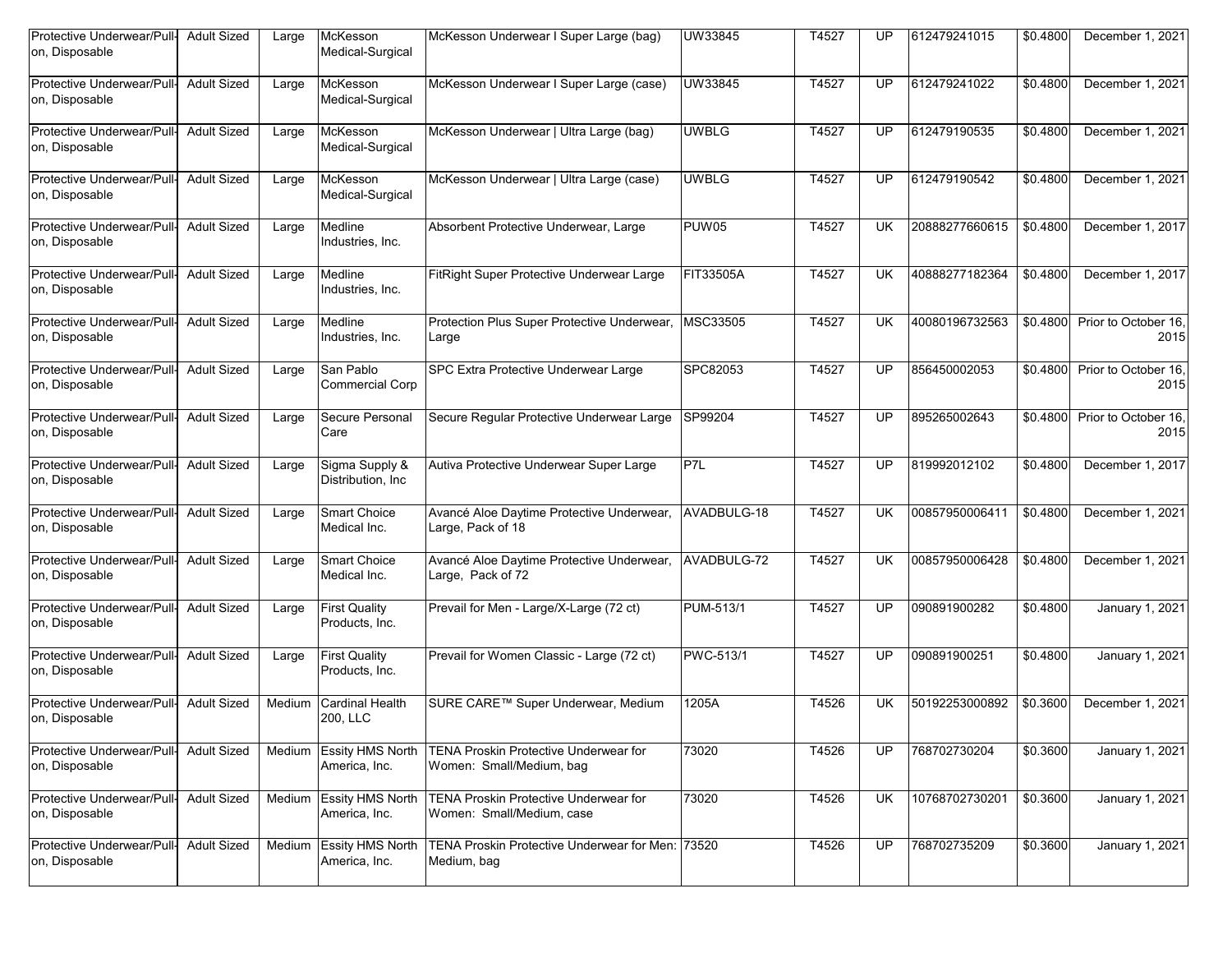| Protective Underwear/Pull-<br>on, Disposable | <b>Adult Sized</b> | Medium             | <b>Essity HMS North</b><br>America, Inc.        | TENA Proskin Protective Underwear for Men: 73520<br>Medium, case |                | T4526 | UK        | 10768702735206 | \$0.3600 | January 1, 2021              |
|----------------------------------------------|--------------------|--------------------|-------------------------------------------------|------------------------------------------------------------------|----------------|-------|-----------|----------------|----------|------------------------------|
| Protective Underwear/Pull-<br>on, Disposable | <b>Adult Sized</b> | Medium             | <b>Essity HMS North</b><br>America, Inc.        | TENA Plus Protective Underwear Medium (ba 72632                  |                | T4526 | UP        | 768702726320   | \$0.3600 | December 1, 2021             |
| Protective Underwear/Pull<br>on, Disposable  | <b>Adult Sized</b> | Medium             | <b>Essity HMS North</b><br>America, Inc.        | TENA Plus Protective Underwear Medium (ca. 72632                 |                | T4526 | UK        | 1068702726327  | \$0.3600 | December 1, 2021             |
| Protective Underwear/Pull-<br>on, Disposable | <b>Adult Sized</b> | Medium             | <b>First Quality</b><br>Products, Inc.          | Prevail for Women Classic - Small/Medium (80PWC-512/1            |                | T4526 | UP        | 090891900244   | \$0.3600 | January 1, 2021              |
| Protective Underwear/Pull-<br>on, Disposable | <b>Adult Sized</b> | Medium             | <b>First Quality</b><br>Products, Inc.          | Prevail Unisex - Overnight Absorbency<br>Small/Medium 4/16       | <b>PVX-512</b> | T4526 | UP        | 090891949113   | \$0.3600 | December 1, 2021             |
| Protective Underwear/Pull-<br>on, Disposable | <b>Adult Sized</b> | Medium             | McKesson<br>Medical-Surgical                    | McKesson Underwear I Super Medium (bag)                          | UW33844        | T4526 | UP        | 612479240995   | \$0.3600 | December 1, 2021             |
| Protective Underwear/Pull-<br>on, Disposable | <b>Adult Sized</b> | Medium             | McKesson<br>Medical-Surgical                    | McKesson Underwear I Super Medium (case) UW33844                 |                | T4526 | UP        | 612479241008   | \$0.3600 | December 1, 2021             |
| Protective Underwear/Pull-<br>on, Disposable | <b>Adult Sized</b> | Medium             | McKesson<br>Medical-Surgical                    | McKesson Underwear   Ultra Medium (bag)                          | <b>UWBMD</b>   | T4526 | UP        | 612479190511   | \$0.3600 | December 1, 2021             |
| Protective Underwear/Pull-<br>on, Disposable | <b>Adult Sized</b> | Medium             | McKesson<br>Medical-Surgical                    | McKesson Underwear   Ultra Medium (case)                         | <b>UWBMD</b>   | T4526 | UP        | 612479190528   | \$0.3600 | December 1, 2021             |
| Protective Underwear/Pull-<br>on, Disposable | <b>Adult Sized</b> | Medium             | <b>Smart Choice</b><br>Medical Inc.             | Avancé Aloe Daytime Protective Underwear,<br>Medium, Pack of 20  | AVADBUMD-20    | T4526 | UK        | 00857950006381 | \$0.3600 | December 1, 2021             |
| Protective Underwear/Pull-<br>on, Disposable | <b>Adult Sized</b> | Medium             | <b>Smart Choice</b><br>Medical Inc.             | Avancé Aloe Daytime Protective Underwear,<br>Medium, Pack of 80  | AVADBUMD-80    | T4526 | UK        | 00857950006398 | \$0.3600 | December 1, 2021             |
| Protective Underwear/Pull-<br>on, Disposable | <b>Adult Sized</b> | Medium/<br>Regular | Attends<br>Healthcare<br>Products, Inc.         | Attends Underwear, Medium (bag)                                  | AP0720         | T4526 | UP        | 086679281483   | \$0.3600 | Prior to October 16.<br>2015 |
| Protective Underwear/Pull-<br>on, Disposable | <b>Adult Sized</b> | Medium/<br>Regular | Attends<br>Healthcare<br>Products, Inc.         | Attends Underwear, Medium (box)                                  | AP0720         | T4526 | UK        | 10086679281480 | \$0.3600 | Prior to October 16.<br>2015 |
| Protective Underwear/Pull<br>on, Disposable  | <b>Adult Sized</b> | Medium/<br>Regular | Attends<br>Healthcare<br>Products, Inc.         | Attends Advance Underwear, Medium (bag)                          | APP0720        | T4526 | UP        | 086679250311   | \$0.3600 | Prior to October 16.<br>2015 |
| Protective Underwear/Pull<br>on, Disposable  | <b>Adult Sized</b> | Medium/            | Attends<br>Regular Healthcare<br>Products, Inc. | Attends Advance Underwear, Medium (case) APP0720                 |                | T4526 | UK        | 10086679250318 | \$0.3600 | Prior to October 16.<br>2015 |
| Protective Underwear/Pull-<br>on, Disposable | <b>Adult Sized</b> | Medium/<br>Regular | Attends<br>Healthcare<br>Products, Inc.         | Attends Care Underwear, Medium (bag)                             | APV20          | T4526 | UP        | 086679368504   | \$0.3600 | Prior to October 16,<br>2015 |
| Protective Underwear/Pull-<br>on, Disposable | <b>Adult Sized</b> | Medium/<br>Regular | Attends<br>Healthcare<br>Products, Inc.         | Attends Care Underwear, Medium (case)                            | APV20          | T4526 | UK        | 10086679368501 | \$0.3600 | Prior to October 16,<br>2015 |
| Protective Underwear/Pull-<br>on, Disposable | <b>Adult Sized</b> | Medium/            | <b>Cardinal Health</b><br>Regular 200, LLC      | Cardinal Health, Underwear Medium, SURE<br>CARE™ Ultra           | 1430A          | T4526 | <b>UK</b> | 50192253005958 | \$0.3600 | April 1, 2020                |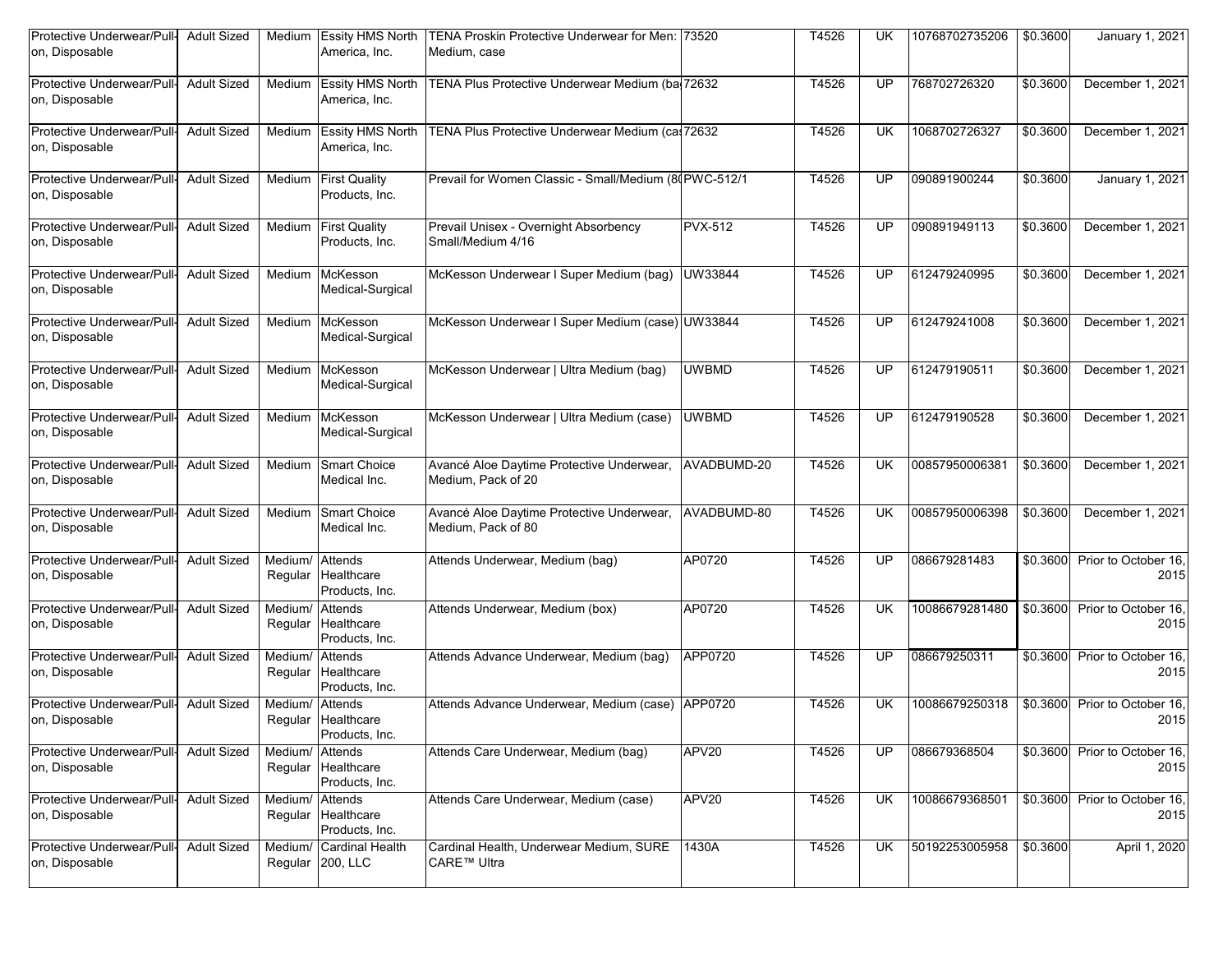| Protective Underwear/Pull-<br>on, Disposable | <b>Adult Sized</b> | Medium/ Drylock<br>Regular | Technologies, Ltd.                               | AUB12020 MD Presto Premier Classic UW                                  | AUB12020       | T4526 | UP        | 185211000428   | \$0.3600 | February 1, 2020             |
|----------------------------------------------|--------------------|----------------------------|--------------------------------------------------|------------------------------------------------------------------------|----------------|-------|-----------|----------------|----------|------------------------------|
| Protective Underwear/Pull-<br>on, Disposable | <b>Adult Sized</b> | Medium/<br>Regular         | <b>Drylock</b><br>Technologies, Ltd.             | AUB23020 MD Presto Maximum Classic UW   AUB23020                       |                | T4526 | UP        | 185211000015   | \$0.3600 | Prior to October 16.<br>2015 |
| Protective Underwear/Pull<br>on, Disposable  | <b>Adult Sized</b> | Medium/<br>Regular         | <b>Essity HMS North</b><br>America, Inc.         | TENA Dry Comfort Protective Underwear,<br>Medium                       | 72422          | T4526 | UK        | 10768702724224 | \$0.3600 | January 1, 2016              |
| Protective Underwear/Pull-<br>on, Disposable | <b>Adult Sized</b> | Medium/                    | <b>Essity HMS North</b><br>Regular America, Inc. | TENA Classic Protective Underwear Medium, 72513<br>$4x20$ (bag)        |                | T4526 | UP        | 768702725132   | \$0.3600 | February 1, 2020             |
| Protective Underwear/Pull-<br>on, Disposable | <b>Adult Sized</b> | Medium/<br>Regular         | <b>Essity HMS North</b><br>America, Inc.         | TENA Classic Protective Underwear Medium. 72513<br>$4x20$ (case)       |                | T4526 | <b>UK</b> | 10768702725139 | \$0.3600 | February 1, 2020             |
| Protective Underwear/Pull-<br>on, Disposable | <b>Adult Sized</b> | Medium/<br>Regular         | <b>First Quality</b><br>Products, Inc.           | Per-Fit Adult Protective Underwear Medium<br>4/20                      | PF-512         | T4526 | UP        | 090891258000   | \$0.3600 | Prior to October 16,<br>2015 |
| Protective Underwear/Pull-<br>on, Disposable | <b>Adult Sized</b> | Medium/<br>Regular         | <b>First Quality</b><br>Products, Inc.           | Per-Fit Men Adult Protective Underwear<br>Medium 4/20                  | <b>PFM-512</b> | T4526 | UP        | 090891190065   | \$0.3600 | Prior to October 16.<br>2015 |
| Protective Underwear/Pull<br>on, Disposable  | <b>Adult Sized</b> | Medium/<br>Regular         | <b>First Quality</b><br>Products, Inc.           | Per-Fit Women Adult Protective Underwear<br>Medium 4/20                | <b>PFW-512</b> | T4526 | UP        | 090891190034   | \$0.3600 | Prior to October 16.<br>2015 |
| Protective Underwear/Pull-<br>on, Disposable | <b>Adult Sized</b> | Medium/<br>Regular         | <b>First Quality</b><br>Products, Inc.           | Prevail Moderate Absorbency Adult<br>Protective Underwear, Medium 4/20 | <b>PV-512</b>  | T4526 | UP        | 090891500017   | \$0.3600 | December 1, 2017             |
| Protective Underwear/Pull-<br>on, Disposable | <b>Adult Sized</b> | Medium/<br>Regular         | <b>First Quality</b><br>Products, Inc.           | Prevail Maximum Absorbency Adult<br>Protective Underwear Medium 4/18   | <b>PVS-512</b> | T4526 | UP        | 090891501120   | \$0.3600 | Prior to October 16,<br>2015 |
| Protective Underwear/Pull<br>on, Disposable  | <b>Adult Sized</b> | Medium/<br>Regular         | Ideal Brands, Inc.                               | <b>Ideal Protective Underwear Medium</b>                               | <b>PU-440</b>  | T4526 | UP        | 873347001937   | \$0.3600 | Prior to October 16.<br>2015 |
| Protective Underwear/Pull-<br>on, Disposable | <b>Adult Sized</b> | Medium/<br>Regular         | Medline<br>Industries, Inc.                      | Absorbent Protective Underwear, Medium                                 | PUW03          | T4526 | UK        | 20888277660608 | \$0.3600 | December 1, 2017             |
| Protective Underwear/Pull<br>on, Disposable  | <b>Adult Sized</b> | Medium/<br>Regular         | Medline<br>Industries, Inc.                      | FitRight Super Protective Underwear Medium FIT33005A                   |                | T4526 | UK        | 40888277178862 | \$0.3600 | December 1, 2017             |
| Protective Underwear/Pull-<br>on, Disposable | <b>Adult Sized</b> | Medium/<br>Regular         | Medline<br>Industries, Inc.                      | Protection Plus Super Pullup Protective<br>Underwear, Medium           | MSC33005       | T4526 | UK        | 40080196732556 | \$0.3600 | Prior to October 16,<br>2015 |
| Protective Underwear/Pull-<br>on, Disposable | <b>Adult Sized</b> | Medium/                    | San Pablo<br>Regular Commercial Corp             | <b>SPC Extra Protective Underwear Medium</b>                           | SPC82046       | T4526 | UP        | 856450002046   | \$0.3600 | Prior to October 16.<br>2015 |
| Protective Underwear/Pull-<br>on, Disposable | <b>Adult Sized</b> | Medium/<br>Regular Care    | Secure Personal                                  | Secure Regular Protective Underwear<br>Medium                          | SP99203        | T4526 | UP        | 895265002636   | \$0.3600 | Prior to October 16,<br>2015 |
| Protective Underwear/Pull-<br>on, Disposable | <b>Adult Sized</b> | Medium/<br>Regular         | Sigma Supply &<br>Distribution, Inc.             | Autiva Protective Underwear Super Medium                               | P7M            | T4526 | <b>UP</b> | 819992012096   | \$0.3600 | December 1, 2017             |
| Protective Underwear/Pull-<br>on, Disposable | <b>Adult Sized</b> | Small                      | Attends<br>Healthcare<br>Products, Inc.          | Attends Underwear, Small (bag)                                         | APP0710        | T4525 | UP        | 086679250298   | \$0.3500 | Prior to October 16,<br>2015 |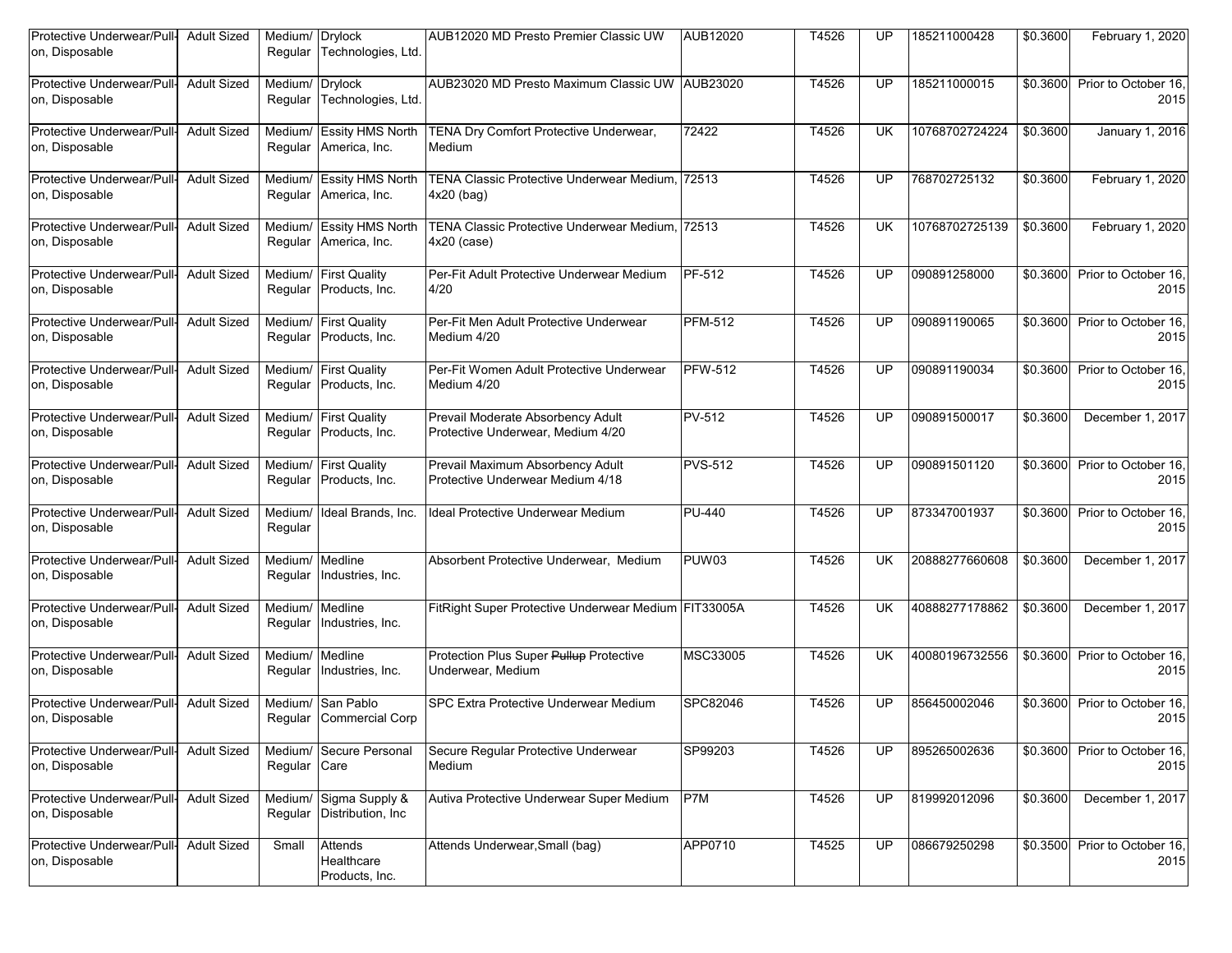| Protective Underwear/Pull-<br>on, Disposable | <b>Adult Sized</b> | Small                 | Attends<br>Healthcare<br>Products, Inc. | Attends Underwear, Small (case)                            | APP0710          | T4525 | UK        | 10086679250295 | \$0.3500 | Prior to October 16,<br>2015 |
|----------------------------------------------|--------------------|-----------------------|-----------------------------------------|------------------------------------------------------------|------------------|-------|-----------|----------------|----------|------------------------------|
| Protective Underwear/Pull-<br>on, Disposable | <b>Adult Sized</b> | Small                 | <b>Drylock</b><br>Technologies, Ltd.    | AUB23010 SM Presto Maximum Classic UW AUB23010             |                  | T4525 | UP        | 185211000633   | \$0.3500 | Prior to October 16.<br>2015 |
| Protective Underwear/Pull<br>on, Disposable  | <b>Adult Sized</b> | Small                 | <b>First Quality</b><br>Products, Inc.  | Prevail Adult Protective Underwear Small<br>4/22           | <b>PV-511</b>    | T4525 | UP        | 090891500000   | \$0.3500 | Prior to October 16.<br>2015 |
| Protective Underwear/Pull<br>on, Disposable  | <b>Adult Sized</b> | Small                 | <b>First Quality</b><br>Products, Inc.  | Prevail for Women Classic - Small (88 ct)                  | <b>PWC-511</b>   | T4525 | UP        | 090891948635   | \$0.3500 | January 1, 2021              |
| Protective Underwear/Pull-<br>on, Disposable | <b>Adult Sized</b> | Small                 | McKesson<br>Medical-Surgical            | McKesson Underwear Ultra small (bag)                       | <b>UWBSM</b>     | T4525 | UP        | 612479190474   | \$0.3500 | December 1, 2021             |
| Protective Underwear/Pull-<br>on, Disposable | <b>Adult Sized</b> | Small                 | McKesson<br>Medical-Surgical            | McKesson Underwear Ultra small (case)                      | <b>UWBSM</b>     | T4525 | UP        | 612479190481   | \$0.3500 | December 1, 2021             |
| Protective Underwear/Pull-<br>on, Disposable | <b>Adult Sized</b> | Small                 | Medline<br>Industries, Inc.             | Protection Plus Super Protective Adult<br>Underwear, Small | MSC33255         | T4525 | UK        | 40884389130309 | \$0.3500 | December 1, 2017             |
| Protective Underwear/Pull<br>on, Disposable  | <b>Adult Sized</b> | Small                 | Secure Personal<br>Care                 | Secure Regular Protective Underwear Small                  | SP99202          | T4525 | UP        | 895265002971   | \$0.3500 | Prior to October 16.<br>2015 |
| Protective Underwear/Pull-<br>on, Disposable | <b>Adult Sized</b> | Small                 | Sigma Supply &<br>Distribution, Inc.    | Autiva Protective Underwear Super Small                    | P <sub>7</sub> S | T4525 | UP        | 819992012089   | \$0.3500 | December 1, 2017             |
| Protective Underwear/Pull-<br>on, Disposable | <b>Adult Sized</b> | X-Large               | Attends<br>Healthcare<br>Products, Inc. | Attends Underwear, X-Large (bag)                           | AP0740           | T4528 | UP        | 086679281506   | \$0.4800 | Prior to October 16,<br>2015 |
| Protective Underwear/Pull-<br>on, Disposable | <b>Adult Sized</b> | X-Large               | Attends<br>Healthcare<br>Products, Inc. | Attends Underwear, X-Large (box)                           | AP0740           | T4528 | UK        | 10086679281503 | \$0.4800 | Prior to October 16.<br>2015 |
| Protective Underwear/Pull-<br>on, Disposable | <b>Adult Sized</b> | X-Large               | Attends<br>Healthcare<br>Products, Inc. | Attends Advance Underwear, X-Large (bag)                   | APP0740          | T4528 | UP        | 086679250335   | \$0.4800 | Prior to October 16.<br>2015 |
| Protective Underwear/Pull<br>on, Disposable  | <b>Adult Sized</b> | X-Large               | Attends<br>Healthcare<br>Products, Inc. | Attends Advance Underwear, X-Large (case) APP0740          |                  | T4528 | UK        | 10086679250332 | \$0.4800 | Prior to October 16.<br>2015 |
| Protective Underwear/Pull-<br>on, Disposable | <b>Adult Sized</b> | X-Large               | Attends<br>Healthcare<br>Products, Inc. | Attends Care Underwear, X-Large (bag)                      | APV40            | T4528 | UP        | 086679368528   | \$0.4800 | Prior to October 16.<br>2015 |
| Protective Underwear/Pull<br>on, Disposable  | <b>Adult Sized</b> | X-Large               | Attends<br>Healthcare<br>Products, Inc. | Attends Care Underwear, X-Large (case)                     | APV40            | T4528 | <b>UK</b> | 10086679368525 | \$0.4800 | Prior to October 16.<br>2015 |
| Protective Underwear/Pull-<br>on, Disposable | <b>Adult Sized</b> | $\overline{X}$ -Large | <b>Cardinal Health</b><br>200, LLC      | Cardinal Health, Underwear X-Large, SURE<br>CARE™ Ultra    | 1455             | T4528 | UK        | 50192253001905 | \$0.4800 | April 1, 2020                |
| Protective Underwear/Pull-<br>on, Disposable | <b>Adult Sized</b> | X-Large               | Cardinal Health<br>200, LLC             | SURE CARE™ Super Underwear, X-Large                        | 1225A            | T4528 | <b>UK</b> | 50192253000915 | \$0.4800 | December 1, 2021             |
| Protective Underwear/Pull-<br>on, Disposable | <b>Adult Sized</b> | X-Large               | <b>Drylock</b><br>Technologies, Ltd.    | AUB12050 XL Presto Premier Classic UW                      | AUB12050         | T4528 | UP        | 185211000442   | \$0.4800 | February 1, 2020             |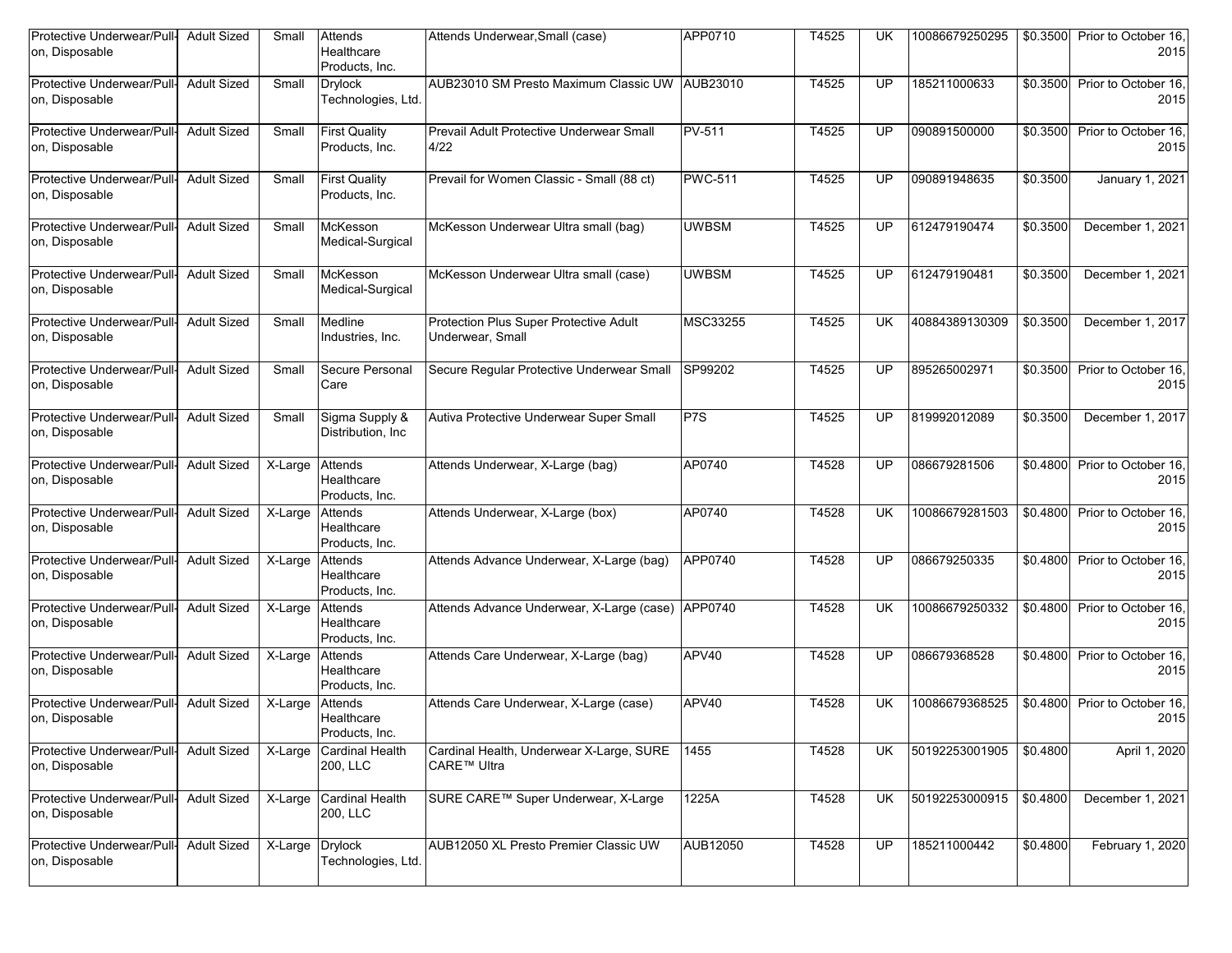| Protective Underwear/Pull-<br>on, Disposable | <b>Adult Sized</b> | X-Large               | <b>Drylock</b><br>Technologies, Ltd.     | AUB23050 XL Presto Maximum Classic UW                                   | AUB23050       | T4528 | UP        | 185211000039   | \$0.4800 | Prior to October 16,<br>2015 |
|----------------------------------------------|--------------------|-----------------------|------------------------------------------|-------------------------------------------------------------------------|----------------|-------|-----------|----------------|----------|------------------------------|
| Protective Underwear/Pull-<br>on, Disposable | <b>Adult Sized</b> | $X-Large$             | <b>Essity HMS North</b><br>America, Inc. | TENA Dry Comfort Protective Underwear,<br>Extra Large                   | 72424          | T4528 | UK        | 10768702724248 | \$0.4800 | January 1, 2016              |
| Protective Underwear/Pull<br>on, Disposable  | <b>Adult Sized</b> | X-Large               | <b>Essity HMS North</b><br>America, Inc. | TENA Classic Protective Underwear XL, 4x14 72516<br>(bag)               |                | T4528 | UP        | 768702725163   | \$0.4800 | February 1, 2020             |
| Protective Underwear/Pull-<br>on, Disposable | <b>Adult Sized</b> | $\overline{X}$ -Large | <b>Essity HMS North</b><br>America, Inc. | TENA Classic Protective Underwear XL, 4x14 72516<br>(case)              |                | T4528 | UK        | 10768702725160 | \$0.4800 | February 1, 2020             |
| Protective Underwear/Pull-<br>on, Disposable | <b>Adult Sized</b> | $\overline{X}$ -Large | <b>Essity HMS North</b><br>America, Inc. | <b>TENA Proskin Protective Underwear for</b><br>Women: XL, bag          | 73040          | T4528 | UP        | 768702730402   | \$0.4800 | January 1, 2021              |
| Protective Underwear/Pull-<br>on, Disposable | <b>Adult Sized</b> | X-Large               | <b>Essity HMS North</b><br>America, Inc. | <b>TENA Proskin Protective Underwear for</b><br>Women: XL, case         | 73040          | T4528 | UK        | 10768702730409 | \$0.4800 | January 1, 2021              |
| Protective Underwear/Pull-<br>on, Disposable | <b>Adult Sized</b> | X-Large               | <b>Essity HMS North</b><br>America, Inc. | TENA Proskin Protective Underwear for Men: 73540<br>XL, bag             |                | T4528 | UP        | 768702735407   | \$0.4800 | January 1, 2021              |
| Protective Underwear/Pull<br>on, Disposable  | <b>Adult Sized</b> | X-Large               | <b>Essity HMS North</b><br>America, Inc. | TENA Proskin Protective Underwear for Men: 73540<br>XL, case            |                | T4528 | UK        | 10768702735404 | \$0.4800 | January 1, 2021              |
| Protective Underwear/Pull-<br>on, Disposable | <b>Adult Sized</b> | X-Large               | <b>Essity HMS North</b><br>America, Inc. | TENA Plus Protective Underwear XL (bag)                                 | 72634          | T4528 | UP        | 768702726344   | \$0.4800 | December 1, 2021             |
| Protective Underwear/Pull-<br>on, Disposable | <b>Adult Sized</b> | $\overline{X}$ -Large | <b>Essity HMS North</b><br>America, Inc. | TENA Plus Protective Underwear XL (case)                                | 72634          | T4528 | <b>UK</b> | 10768702726341 | \$0.4800 | December 1, 2021             |
| Protective Underwear/Pull-<br>on, Disposable | <b>Adult Sized</b> | $\overline{X}$ -Large | <b>First Quality</b><br>Products, Inc.   | Per-Fit Adult Protective Underwear X-Large<br>4/14                      | PF-514         | T4528 | UP        | 090891258024   | \$0.4800 | Prior to October 16,<br>2015 |
| Protective Underwear/Pull-<br>on, Disposable | <b>Adult Sized</b> | $X-Large$             | <b>First Quality</b><br>Products, Inc.   | Per-Fit Men Adult Protective Underwear X-<br>Large 4/14                 | <b>PFM-514</b> | T4528 | UP        | 090891190089   | \$0.4800 | Prior to October 16,<br>2015 |
| Protective Underwear/Pull<br>on, Disposable  | <b>Adult Sized</b> | X-Large               | <b>First Quality</b><br>Products, Inc.   | Per-Fit Women Adult Protective Underwear X-PFW-514<br>Large 4/14        |                | T4528 | UP        | 090891190058   | \$0.4800 | Prior to October 16,<br>2015 |
| Protective Underwear/Pull-<br>on, Disposable | <b>Adult Sized</b> | X-Large               | <b>First Quality</b><br>Products, Inc.   | Prevail Moderate Absorbency Adult<br>Protective Underwear, X-Large 4/14 | <b>PV-514</b>  | T4528 | UP        | 090891500031   | \$0.4800 | December 1, 2017             |
| Protective Underwear/Pull<br>on, Disposable  | <b>Adult Sized</b> | X-Large               | <b>First Quality</b><br>Products, Inc.   | Prevail Maximum Absorbency Adult<br>Protective Underwear, X-Large 4/14  | <b>PVS-514</b> | T4528 | UP        | 090891500314   | \$0.4800 | June 1, 2018                 |
| Protective Underwear/Pull-<br>on, Disposable | <b>Adult Sized</b> | $\overline{X}$ -Large | <b>First Quality</b><br>Products, Inc.   | Prevail for Women Classic - X-Large (64 ct)                             | PWC-514/1      | T4528 | UP        | 090891900268   | \$0.4800 | January 1, 2021              |
| Protective Underwear/Pull-<br>on, Disposable | <b>Adult Sized</b> | X-Large               | <b>First Quality</b><br>Products, Inc.   | Prevail Unisex - Overnight Absorbency X-<br>Large                       | <b>PVX-514</b> | T4528 | <b>UP</b> | 090891949137   | \$0.4800 | December 1, 2021             |
| Protective Underwear/Pull-<br>on, Disposable | <b>Adult Sized</b> | X-Large               | Ideal Brands, Inc.                       | Ideal Protective Underwear X-Large                                      | <b>PU-480</b>  | T4528 | UP        | 873347001951   | \$0.4800 | Prior to October 16,<br>2015 |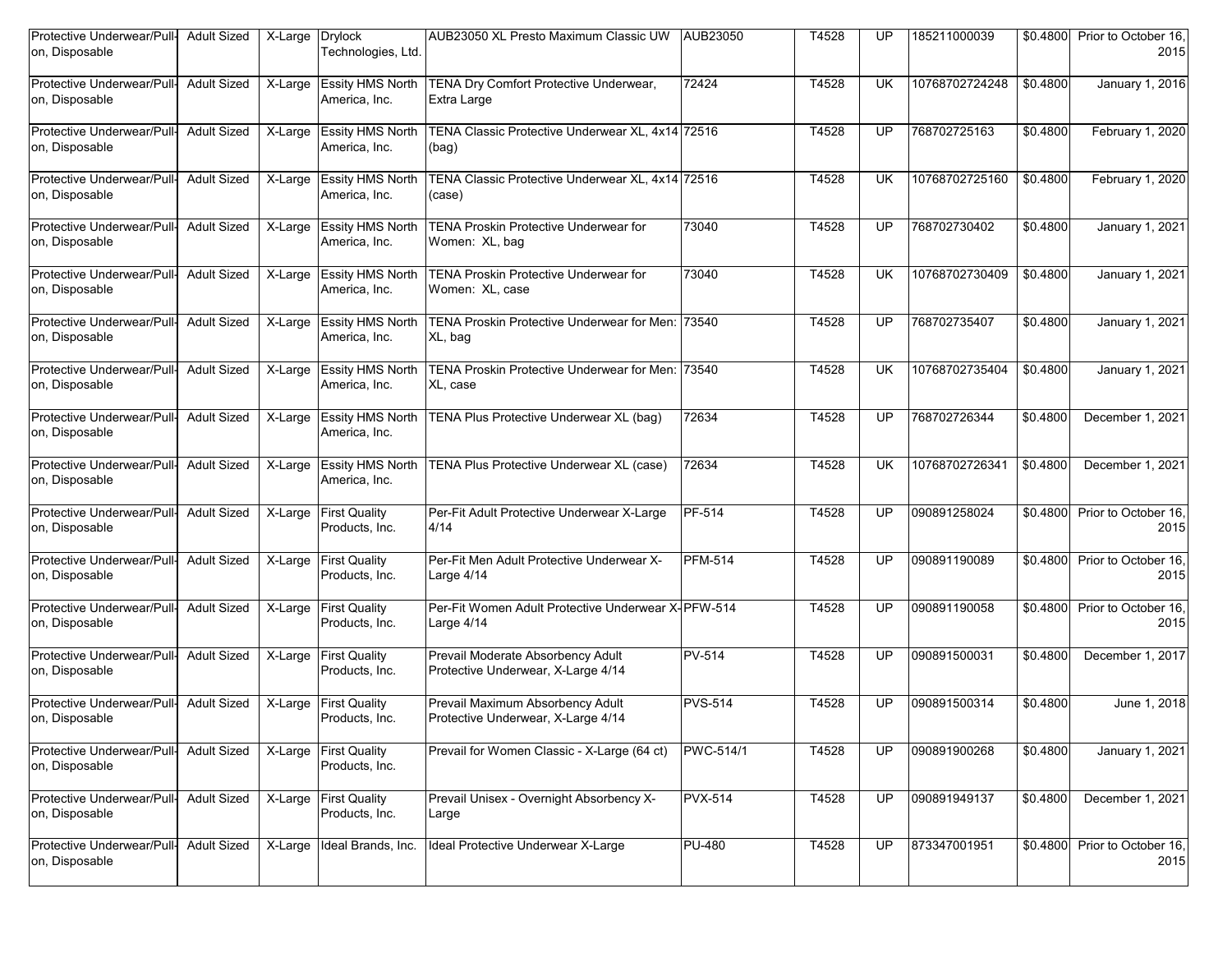| Protective Underwear/Pull-<br>on, Disposable | <b>Adult Sized</b> | X-Large               | McKesson<br>Medical-Surgical                | McKesson Underwear I Super X-Large (bag) UW33846                 |                  | T4528 | UP              | 612479241039   | \$0.4800 | December 1, 2021             |
|----------------------------------------------|--------------------|-----------------------|---------------------------------------------|------------------------------------------------------------------|------------------|-------|-----------------|----------------|----------|------------------------------|
| Protective Underwear/Pull-<br>on, Disposable | <b>Adult Sized</b> | X-Large               | McKesson<br>Medical-Surgical                | McKesson Underwear I Super X-Large (case) UW33846                |                  | T4528 | UP              | 612479241046   | \$0.4800 | December 1, 2021             |
| Protective Underwear/Pull<br>on, Disposable  | <b>Adult Sized</b> | X-Large               | McKesson<br>Medical-Surgical                | McKesson Underwear Ultra X- Large (bag)                          | <b>UWBXL</b>     | T4528 | UP              | 612479190559   | \$0.4800 | December 1, 2021             |
| Protective Underwear/Pull-<br>on, Disposable | <b>Adult Sized</b> | X-Large               | McKesson<br>Medical-Surgical                | McKesson Underwear Ultra X- Large (case)                         | <b>UWBXL</b>     | T4528 | UP              | 612479190566   | \$0.4800 | December 1, 2021             |
| Protective Underwear/Pull-<br>on, Disposable | <b>Adult Sized</b> | X-Large               | Medline<br>Industries, Inc.                 | Absorbent Protective Underwear, X-Large                          | <b>PUW06</b>     | T4528 | <b>UK</b>       | 20888277660622 | \$0.4800 | December 1, 2017             |
| Protective Underwear/Pull<br>on, Disposable  | <b>Adult Sized</b> | X-Large               | Medline<br>Industries, Inc.                 | Protection Plus Super Protective Underwear,<br>X-Large           | MSC33600         | T4528 | UK              | 40080196743965 | \$0.4800 | Prior to October 16,<br>2015 |
| Protective Underwear/Pull-<br>on, Disposable | <b>Adult Sized</b> | X-Large               | Medline<br>Industries, Inc.                 | FitRight Super Protective Underwear Large                        | FIT33600A        | T4528 | UK              | 40884389182377 | \$0.4800 | December 1, 2017             |
| Protective Underwear/Pull<br>on, Disposable  | <b>Adult Sized</b> | $\overline{X}$ -Large | Secure Personal<br>Care                     | Secure Regular Protective Underwear X-<br>Large                  | SP99205          | T4528 | UP              | 895265002650   | \$0.4800 | Prior to October 16,<br>2015 |
| Protective Underwear/Pull-<br>on, Disposable | <b>Adult Sized</b> | X-Large               | Sigma Supply &<br>Distribution, Inc.        | Autiva Protective Underwear Super X-Large                        | P <sub>7</sub> X | T4528 | UP              | 819992012119   | \$0.4800 | July 1, 2019                 |
| Protective Underwear/Pull-<br>on, Disposable | <b>Adult Sized</b> | X-Large               | Smart Choice<br>Medical Inc.                | Avancé Aloe Daytime Protective Underwear,<br>X-Large, Pack of 14 | AVADBUXL-14      | T4528 | UK              | 00857950006442 | \$0.4800 | December 1, 2021             |
| Protective Underwear/Pull<br>on, Disposable  | <b>Adult Sized</b> | X-Large               | Smart Choice<br>Medical Inc.                | Avancé Aloe Daytime Protective Underwear,<br>X-Large, Case of 56 | AVADBUXL-56      | T4528 | UK              | 00857950006459 | \$0.4800 | December 1, 2021             |
| Protective Underwear/Pull-<br>on, Disposable | <b>Adult Sized</b> | XX-Large Attends      | Healthcare<br>Products, Inc.                | Attends Bariatric Underwear, XX-Large (bag) AU50                 |                  | T4528 | UP              | 086679424644   | \$0.4800 | January 1, 2016              |
| Protective Underwear/Pull<br>on, Disposable  | <b>Adult Sized</b> | XX-Large Attends      | Healthcare<br>Products, Inc.                | Attends Bariatric Underwear, XX-Large<br>(case)                  | <b>AU50</b>      | T4528 | UK              | 10086679424641 | \$0.4800 | January 1, 2016              |
| Protective Underwear/Pull-<br>on, Disposable | <b>Adult Sized</b> |                       | <b>XX-Large Cardinal Health</b><br>200. LLC | Cardinal Health, Underwear, SURE CARE™<br><b>Plus Select</b>     | 1560P            | T4528 | UK              | 50192253002001 | \$0.4800 | April 1, 2020                |
| Protective Underwear/Pull<br>on, Disposable  | <b>Adult Sized</b> | XX-Large Drylock      | Technologies, Ltd.                          | AUB23060 XXL Presto Maximum Classic UW AUB23060                  |                  | T4528 | UP              | 185211000046   | \$0.4800 | Prior to October 16.<br>2015 |
| Protective Underwear/Pull-<br>on, Disposable | <b>Adult Sized</b> |                       | XX-Large First Quality<br>Products, Inc.    | Prevail for Men - 2XLarge (60 ct)                                | <b>PUM-517</b>   | T4528 | <b>UP</b>       | 090891947614   | \$0.4800 | January 1, 2021              |
| Protective Underwear/Pull-<br>on, Disposable | <b>Adult Sized</b> |                       | XX-Large First Quality<br>Products, Inc.    | Prevail Adult Protective Underwear XX-Large   PV-517<br>4/12(48) |                  | T4528 | $\overline{UP}$ | 090891501168   | \$0.4800 | Prior to October 16,<br>2015 |
| Protective Underwear/Pull-<br>on, Disposable | <b>Adult Sized</b> |                       | XX-Large First Quality<br>Products, Inc.    | Prevail for Women Classic - 2X-Large (56 ct) PWC-517             |                  | T4528 | UP              | 090891947607   | \$0.4800 | January 1, 2021              |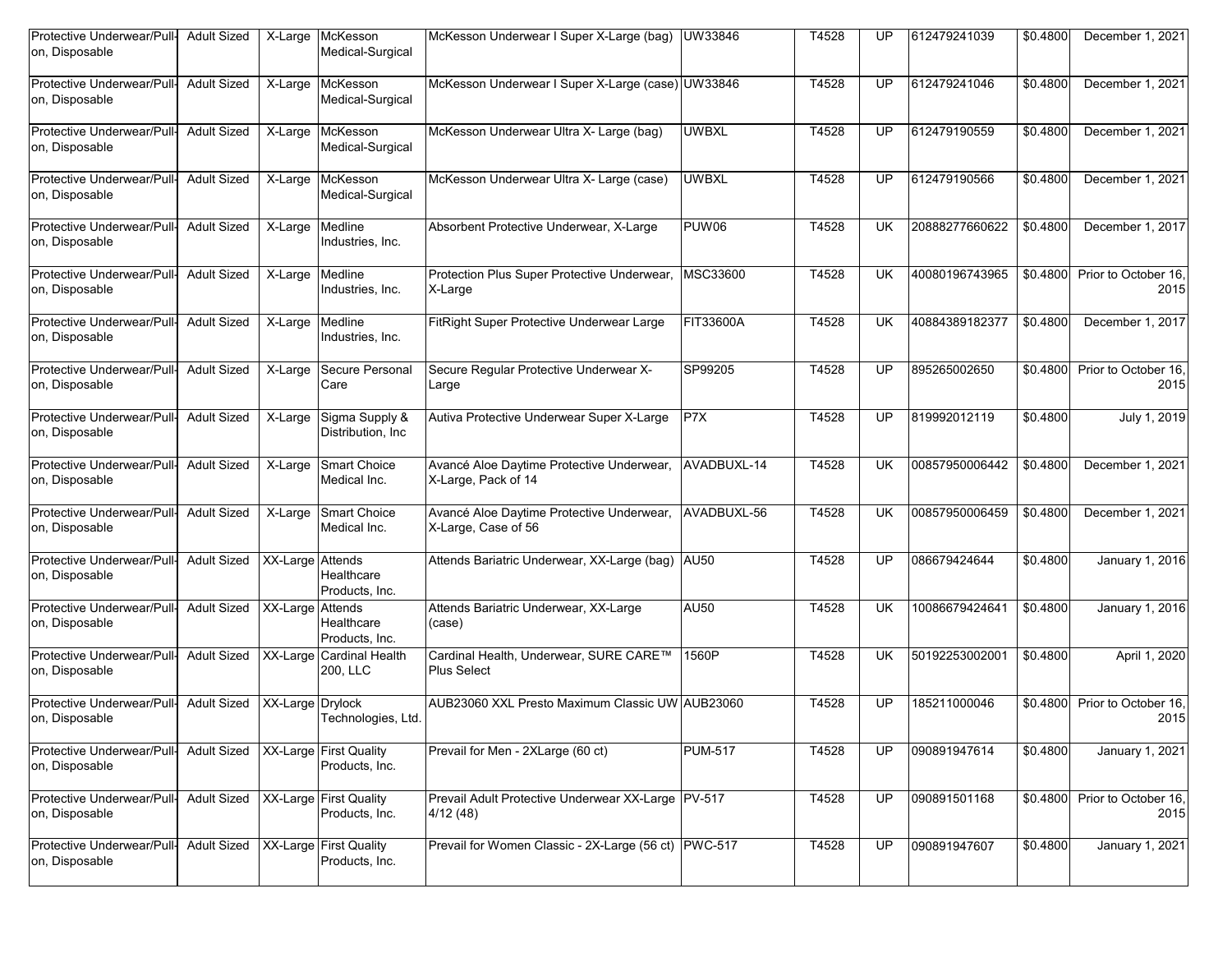| Protective Underwear/Pull-<br>on, Disposable             | <b>Adult Sized</b>    |                       | XX-Large First Quality<br>Products, Inc.       | Per-Fit Unisex Adult Protective Underwear,<br>2XL 4/12                    | <b>PF-517</b>   | T4528 | UP        | 090891949342   | \$0.4800 | December 1, 2021             |
|----------------------------------------------------------|-----------------------|-----------------------|------------------------------------------------|---------------------------------------------------------------------------|-----------------|-------|-----------|----------------|----------|------------------------------|
| Protective Underwear/Pull- Adult Sized<br>on, Disposable |                       |                       | XX-Large McKesson<br>Medical-Surgical          | McKesson Underwear Ultra XX- Large (bag)                                  | <b>UWBXXL</b>   | T4528 | UP        | 612479190498   | \$0.4800 | December 1, 2021             |
| Protective Underwear/Pull-<br>on, Disposable             | <b>Adult Sized</b>    |                       | XX-Large McKesson<br>Medical-Surgical          | McKesson Underwear Ultra XX- Large (case) UWBXXL                          |                 | T4528 | UP        | 612479190504   | \$0.4800 | December 1, 2021             |
| Protective Underwear/Pull-<br>on, Disposable             | <b>Adult Sized</b>    | XX-Large Medline      | Industries, Inc.                               | Protection Plus Super Protective Adult<br>Underwear, XX-Large             | MSC33700        | T4528 | UK        | 40080196287803 | \$0.4800 | December 1, 2017             |
| Protective Underwear/Pull-<br>on, Disposable             | <b>Adult Sized</b>    |                       | XX-Large Sigma Supply &<br>Distribution, Inc.  | Autiva Protective Underwear Super 2X-Large P72                            |                 | T4528 | UP        | 819992011907   | \$0.4800 | December 1, 2017             |
| Reusable Underwear/Pull- Mesh Pants<br>on                |                       | Large                 | Attends<br>Healthcare<br>Products, Inc.        | Attends Seamless Mesh Pant, Large - Brown   MPS30<br>band (bag)           |                 | T4536 | UP        | 086679376868   | \$0.8500 | Prior to October 16.<br>2015 |
| Reusable Underwear/Pull-<br>on                           | <b>Mesh Pants</b>     | Large                 | Attends<br>Healthcare<br>Products, Inc.        | Attends Seamless Mesh Pant, Large - Brown MPS30<br>band (case)            |                 | T4536 | UK        | 10086679376865 | \$0.8500 | Prior to October 16.<br>2015 |
| Reusable Underwear/Pull-<br>on                           | <b>Mesh Pants</b>     | Large                 | Attends<br>Healthcare<br>Products, Inc.        | Attends Seamless Mesh Pant, Large - Brown   MPS30100<br>band (bag)        |                 | T4536 | UP        | 086679376875   | \$0.8500 | Prior to October 16.<br>2015 |
| Reusable Underwear/Pull-<br>on                           | <b>Mesh Pants</b>     | Large                 | Attends<br>Healthcare<br>Products, Inc.        | Attends Seamless Mesh Pant, Large - Brown MPS30100<br>band (case)         |                 | T4536 | <b>UK</b> | 10086679376872 | \$0.8500 | Prior to October 16.<br>2015 |
| Reusable Underwear/Pull-<br>on                           | <b>Mesh Pants</b>     | Medium                | Attends<br>Healthcare<br>Products, Inc.        | Attends Seamless Mesh Pant, Small/Medium MPS20<br>Yellow/Blue band (bag)  |                 | T4536 | UP        | 086679376851   | \$0.8500 | Prior to October 16.<br>2015 |
| Reusable Underwear/Pull-<br>on                           | <b>Mesh Pants</b>     | Medium                | Attends<br>Healthcare<br>Products, Inc.        | Attends Seamless Mesh Pant, Small/Medium MPS20<br>Yellow/Blue band (case) |                 | T4536 | UK        | 10086679376858 | \$0.8500 | Prior to October 16,<br>2015 |
| Reusable Underwear/Pull- Mesh Pants<br>on                |                       | $X-Large$             | Attends<br>Healthcare<br>Products, Inc.        | Attends Seamless Mesh Pant, X-Large -<br>Green band (bag)                 | MPS40           | T4536 | UP        | 086679376882   | \$0.8500 | Prior to October 16.<br>2015 |
| Reusable Underwear/Pull-<br>on                           | <b>Mesh Pants</b>     | X-Large               | Attends<br>Healthcare<br>Products, Inc.        | Attends Seamless Mesh Pant, X-Large -<br>Green band (case)                | MPS40           | T4536 | UK        | 10086679376889 | \$0.8500 | Prior to October 16.<br>2015 |
| Reusable Underwear/Pull-<br>on                           | <b>Mesh Pants</b>     | $\overline{X}$ -Large | <b>Attends</b><br>Healthcare<br>Products, Inc. | Attends Seamless Mesh Pant, X-Large -<br>Green band (bag)                 | MPS40100        | T4536 | UP        | 086679376899   | \$0.8500 | Prior to October 16.<br>2015 |
| Reusable Underwear/Pull-<br>on                           | <b>Mesh Pants</b>     | X-Large               | Attends<br>Healthcare<br>Products, Inc.        | Attends Seamless Mesh Pant, X-Large -<br>Green band (case)                | MPS40100        | T4536 | UK        | 10086679376896 | \$0.8500 | Prior to October 16.<br>2015 |
| Reusable Underwear/Pull-Reusable<br>on                   | Underwear/P<br>ull-on | 2X-Large              | Sigma Supply &<br>Distribution, Inc.           | Reusable Underwear for Lady, 2X-Large                                     | RF <sub>5</sub> | T4536 | UP        | 819992011808   | \$4.2000 | December 1, 2018             |
| Reusable Underwear/Pull-Reusable<br>on                   | Underwear/P<br>ull-on | 2X-Large              | Sigma Supply &<br>Distribution, Inc.           | Reusable Underwear for Men, 2X-Large                                      | RM <sub>5</sub> | T4536 | <b>UP</b> | 819992011754   | \$4.2000 | December 1, 2018             |
| Reusable Underwear/Pull-Reusable<br>on                   | Underwear/P<br>ull-on |                       | 2X-Large Sigma Supply &<br>Distribution, Inc   | Reusable Underwear, 2X-Large                                              | RU <sub>5</sub> | T4536 | UP        | 819992011853   | \$4.2000 | December 1, 2018             |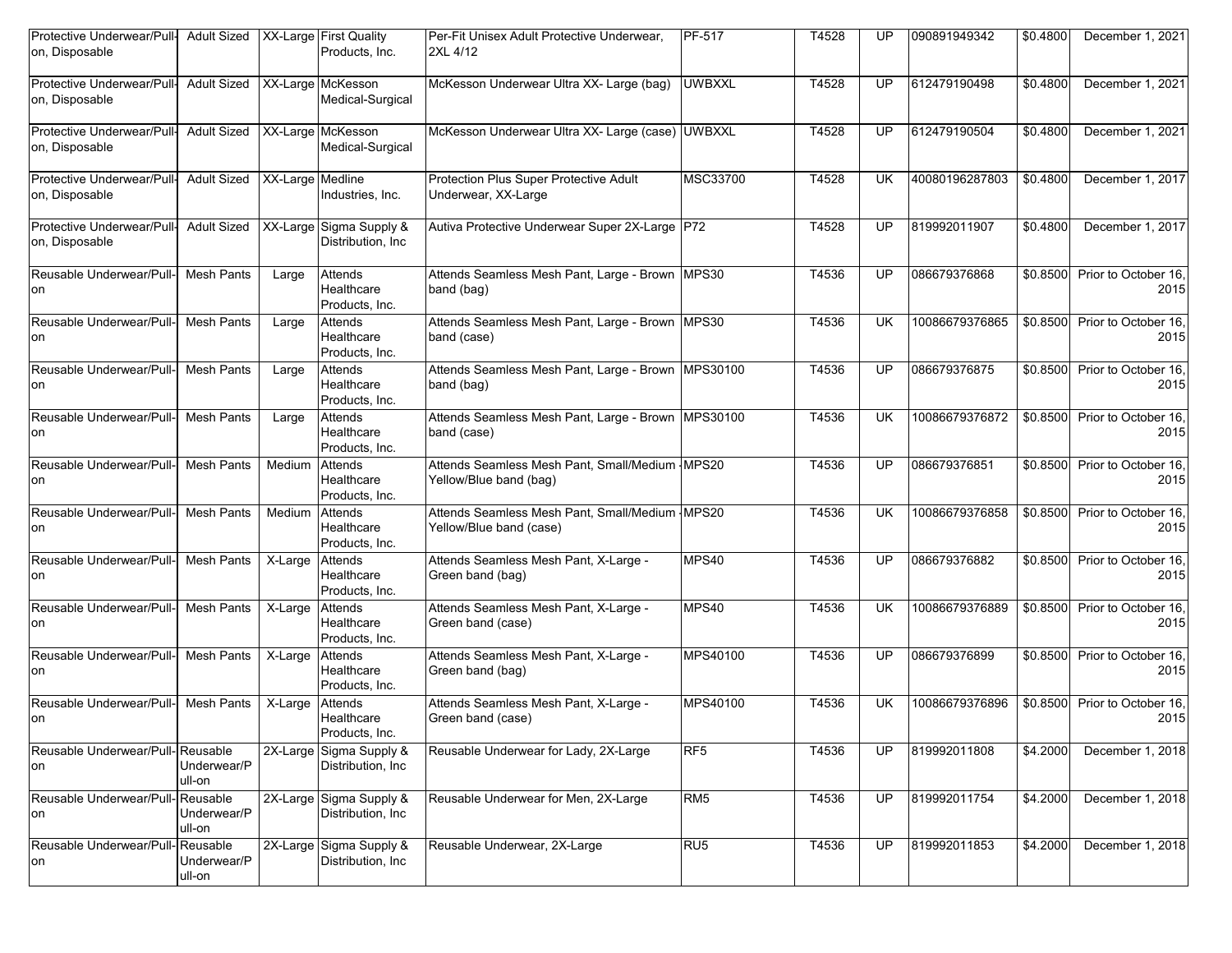| Reusable Underwear/Pull-Reusable<br>on | Underwear/P<br>ull-on             | Large  | Hartmann USA,<br>Inc.                | <b>Unisex DIGNITY Pant Large</b>    | 16904           | T4536 | UP        | 612553020703 | \$4.2000 | Prior to October 16,<br>2015 |
|----------------------------------------|-----------------------------------|--------|--------------------------------------|-------------------------------------|-----------------|-------|-----------|--------------|----------|------------------------------|
| Reusable Underwear/Pull-Reusable<br>on | Underwear/P<br>ull-on             | Large  | Hartmann USA,<br>Inc.                | Lady DIGNITY Large                  | 40203           | T4536 | UP.       | 612553020970 | \$4,2000 | Prior to October 16,<br>2015 |
| Reusable Underwear/Pull-Reusable<br>on | Underwear/P<br>ull-on             | Large  | Hartmann USA,<br>Inc.                | Sir DIGNITY Large                   | 40213           | T4536 | UP        | 612553021021 | \$4.2000 | Prior to October 16.<br>2015 |
| Reusable Underwear/Pull-Reusable<br>on | Underwear/P<br>ull-on             | Large  | San Pablo<br><b>Commercial Corp</b>  | SPC Lady Cotton Pant Large          | SPC82244        | T4536 | UP        | 856450002244 | \$4.2000 | Prior to October 16.<br>2015 |
| Reusable Underwear/Pull-Reusable<br>on | Underwear/P<br>ull-on             | Large  | San Pablo<br><b>Commercial Corp</b>  | SPC Men Cotton Pant Large           | SPC82299        | T4536 | UP        | 856450002299 | \$4.2000 | Prior to October 16,<br>2015 |
| Reusable Underwear/Pull-Reusable<br>on | Underwear/P<br>ull-on             | Large  | San Pablo<br><b>Commercial Corp</b>  | <b>SPC Unisex Cotton Pant Large</b> | SPC82343        | T4536 | UP        | 856450002343 | \$4.2000 | Prior to October 16,<br>2015 |
| Reusable Underwear/Pull-<br>on         | Reusable<br>Underwear/P<br>ull-on | Large  | Sigma Supply &<br>Distribution, Inc. | Reusable Underwear for Lady, Large  | RF3             | T4536 | UP        | 819992011785 | \$4.2000 | December 1, 2018             |
| Reusable Underwear/Pull-<br>on         | Reusable<br>Underwear/P<br>ull-on | Large  | Sigma Supply &<br>Distribution, Inc. | Reusable Underwear for Men, Large   | RM3             | T4536 | UP        | 819992011730 | \$4.2000 | December 1, 2018             |
| Reusable Underwear/Pull-<br>on         | Reusable<br>Underwear/P<br>ull-on | Large  | Sigma Supply &<br>Distribution, Inc. | Reusable Underwear, Large           | RU <sub>3</sub> | T4536 | UP        | 819992011839 | \$4,2000 | December 1, 2018             |
| Reusable Underwear/Pull-Reusable<br>on | Underwear/P<br>ull-on             | Medium | Hartmann USA,<br>Inc.                | <b>Unisex DIGNITY Pant Medium</b>   | 16903           | T4536 | UP        | 612553020697 | \$4,2000 | Prior to October 16,<br>2015 |
| Reusable Underwear/Pull-<br>on         | Reusable<br>Underwear/P<br>ull-on | Medium | Hartmann USA,<br>Inc.                | Lady DIGNITY Medium                 | 40202           | T4536 | UP        | 612553020963 | \$4.2000 | Prior to October 16,<br>2015 |
| Reusable Underwear/Pull-Reusable<br>on | Underwear/P<br>ull-on             | Medium | Hartmann USA,<br>Inc.                | Sir DIGNITY Medium                  | 40212           | T4536 | UP        | 612553021014 | \$4.2000 | Prior to October 16,<br>2015 |
| Reusable Underwear/Pull-Reusable<br>on | Underwear/P<br>ull-on             | Medium | San Pablo<br><b>Commercial Corp</b>  | <b>SPC Lady Coton Pant Medium</b>   | SPC82237        | T4536 | UP        | 856450002237 | \$4.2000 | Prior to October 16,<br>2015 |
| Reusable Underwear/Pull-Reusable<br>on | Underwear/P<br>ull-on             | Medium | San Pablo<br><b>Commercial Corp</b>  | SPC Men Cotton Pant Medium          | SPC82282        | T4536 | UP        | 856450002282 | \$4.2000 | Prior to October 16.<br>2015 |
| Reusable Underwear/Pull-Reusable<br>on | Underwear/P<br>ull-on             | Medium | San Pablo<br><b>Commercial Corp</b>  | SPC Unisex Cotton Pant Medium       | SPC82336        | T4536 | UP        | 856450002336 | \$4.2000 | Prior to October 16,<br>2015 |
| Reusable Underwear/Pull-<br>on         | Reusable<br>Underwear/P<br>ull-on | Medium | Sigma Supply &<br>Distribution, Inc. | Reusable Underwear for Lady, Medium | RF <sub>2</sub> | T4536 | UP        | 819992011778 | \$4.2000 | December 1, 2018             |
| Reusable Underwear/Pull-Reusable<br>on | Underwear/P<br>ull-on             | Medium | Sigma Supply &<br>Distribution, Inc. | Reusable Underwear for Men, Medium  | RM2             | T4536 | <b>UP</b> | 819992011723 | \$4.2000 | December 1, 2018             |
| Reusable Underwear/Pull-Reusable<br>on | Underwear/P<br>ull-on             | Medium | Sigma Supply &<br>Distribution, Inc. | Reusable Underwear, Medium          | RU <sub>2</sub> | T4536 | UP        | 819992011822 | \$4.2000 | December 1, 2018             |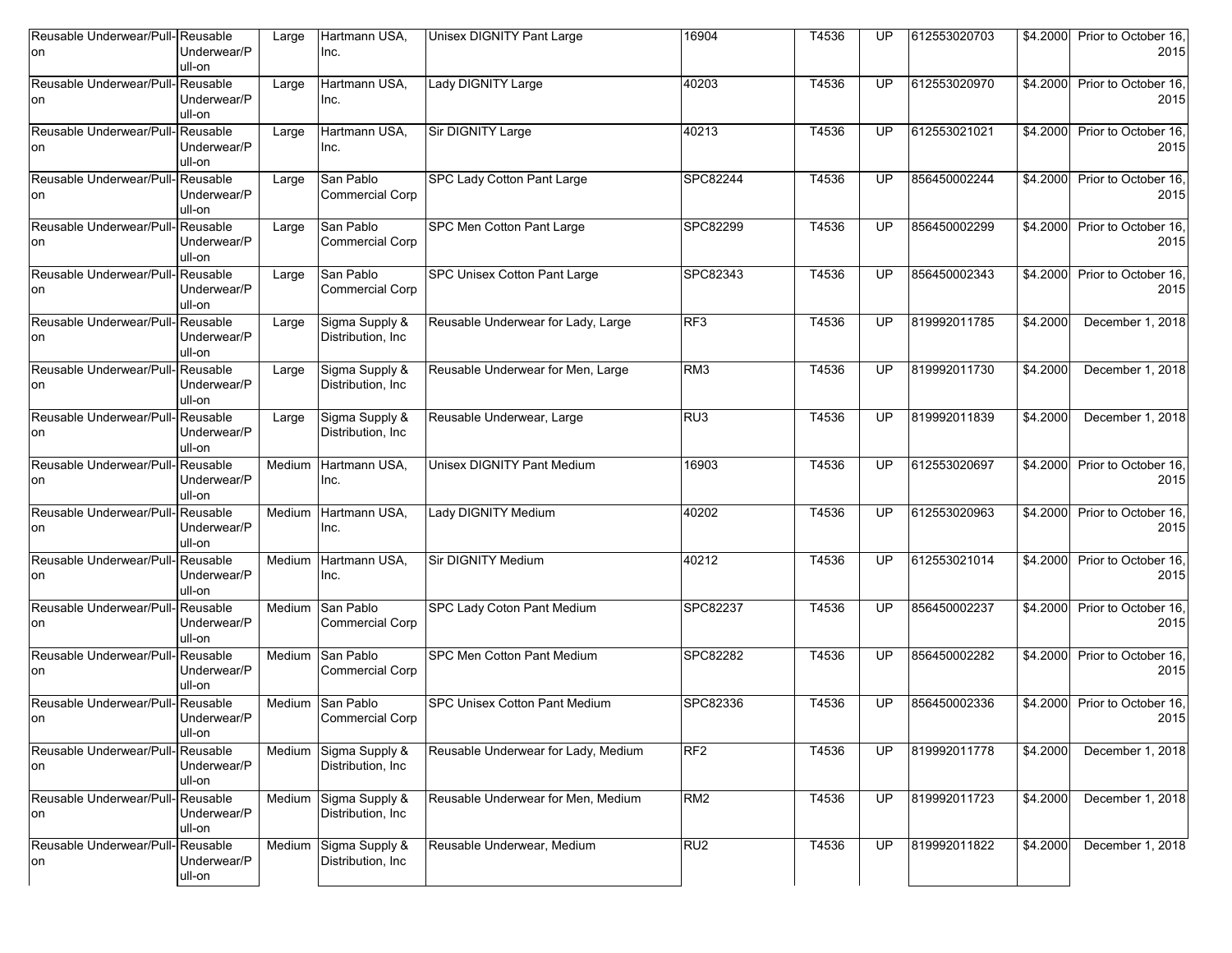| Reusable Underwear/Pull-Reusable<br>on | Underwear/P<br>ull-on             | Small                 | Hartmann USA,<br>Inc.                | <b>Unisex DIGNITY Pant Small</b>     | 16902    | T4536 | UP        | 612553020680 | \$4.2000         | Prior to October 16,<br>2015 |
|----------------------------------------|-----------------------------------|-----------------------|--------------------------------------|--------------------------------------|----------|-------|-----------|--------------|------------------|------------------------------|
| Reusable Underwear/Pull-Reusable<br>on | Underwear/P<br>ull-on             | Small                 | Hartmann USA,<br>Inc.                | Lady DIGNITY Small                   | 40201    | T4536 | UP.       | 612553020956 | \$4.2000         | Prior to October 16,<br>2015 |
| Reusable Underwear/Pull-Reusable<br>on | Underwear/P<br>ull-on             | Small                 | Hartmann USA,<br>Inc.                | <b>Sir DIGNITY Small</b>             | 40211    | T4536 | UP        | 612553021007 | \$4.2000         | Prior to October 16,<br>2015 |
| Reusable Underwear/Pull-Reusable<br>on | Underwear/P<br>ull-on             | Small                 | San Pablo<br><b>Commercial Corp</b>  | SPC Lady Cotton Pant Small           | SPC82220 | T4536 | UP        | 856450002220 | \$4.2000         | Prior to October 16.<br>2015 |
| Reusable Underwear/Pull-Reusable<br>on | Underwear/P<br>ull-on             | Small                 | San Pablo<br><b>Commercial Corp</b>  | SPC Men Cotton Pant Small            | SPC82275 | T4536 | UP        | 856450002275 | $\sqrt{$4.2000}$ | Prior to October 16,<br>2015 |
| Reusable Underwear/Pull-Reusable<br>on | Underwear/P<br>ull-on             | Small                 | San Pablo<br><b>Commercial Corp</b>  | <b>SPC Unisex Cotton Pant Small</b>  | SPC82329 | T4536 | UP        | 856450002329 | \$4.2000         | Prior to October 16,<br>2015 |
| Reusable Underwear/Pull-<br>on         | Reusable<br>Underwear/P<br>ull-on | Small                 | Sigma Supply &<br>Distribution, Inc. | Reusable Underwear for Lady, Small   | RF1      | T4536 | UP        | 819992011761 | \$4.2000         | December 1, 2018             |
| Reusable Underwear/Pull-<br>on         | Reusable<br>Underwear/P<br>ull-on | Small                 | Sigma Supply &<br>Distribution, Inc. | Reusable Underwear for Men, Small    | RM1      | T4536 | UP        | 819992011716 | \$4,2000         | December 1, 2018             |
| Reusable Underwear/Pull-<br>on         | Reusable<br>Underwear/P<br>ull-on | Small                 | Sigma Supply &<br>Distribution, Inc  | Reusable Underwear, Small            | RU1      | T4536 | UP        | 819992011815 | \$4.2000         | December 1, 2018             |
| Reusable Underwear/Pull-Reusable<br>on | Underwear/P<br>ull-on             | X-Large               | Hartmann USA,<br>Inc.                | <b>Unisex DIGNITY Pant X-Large</b>   | 16905    | T4536 | UP        | 612553020710 | \$4.2000         | Prior to October 16,<br>2015 |
| Reusable Underwear/Pull-<br>on         | Reusable<br>Underwear/P<br>ull-on | $\overline{X}$ -Large | Hartmann USA,<br>Inc.                | Lady DIGNITY X-Large                 | 40204    | T4536 | UP        | 612553020987 | \$4.2000         | Prior to October 16,<br>2015 |
| Reusable Underwear/Pull-Reusable<br>on | Underwear/P<br>ull-on             | $X-Large$             | Hartmann USA,<br>Inc.                | Sir DIGNITY X-Large                  | 40214    | T4536 | UP        | 612553021038 | \$4.2000         | Prior to October 16,<br>2015 |
| Reusable Underwear/Pull-Reusable<br>on | Underwear/P<br>ull-on             | X-Large               | San Pablo<br><b>Commercial Corp</b>  | SPC Lady Cotton Pant X-Large         | SPC82251 | T4536 | UP        | 856450002251 | \$4.2000         | Prior to October 16,<br>2015 |
| Reusable Underwear/Pull-Reusable<br>on | Underwear/P<br>ull-on             | X-Large               | San Pablo<br><b>Commercial Corp</b>  | SPC Men Cotton Pant X-Large          | SPC82305 | T4536 | UP        | 856450002305 | \$4.2000         | Prior to October 16,<br>2015 |
| Reusable Underwear/Pull-Reusable<br>on | Underwear/P<br>ull-on             | X-Large               | San Pablo<br><b>Commercial Corp</b>  | SPC Unisex Cotton Pant X- Large      | SPC82350 | T4536 | UP        | 856450002350 | \$4.2000         | Prior to October 16,<br>2015 |
| Reusable Underwear/Pull-<br>on         | Reusable<br>Underwear/P<br>ull-on | $\overline{X}$ -Large | Sigma Supply &<br>Distribution, Inc. | Reusable Underwear for Lady, X-Large | RF4      | T4536 | UP        | 819992011792 | \$4.2000         | December 1, 2018             |
| Reusable Underwear/Pull-Reusable<br>on | Underwear/P<br>ull-on             | X-Large               | Sigma Supply &<br>Distribution, Inc. | Reusable Underwear for Men, X-Large  | RM4      | T4536 | <b>UP</b> | 819992011747 | \$4.2000         | December 1, 2018             |
| Reusable Underwear/Pull-Reusable<br>on | Underwear/P<br>ull-on             | X-Large               | Sigma Supply &<br>Distribution, Inc. | Reusable Underwear, X-Large          | RU4      | T4536 | UP        | 819992011846 | \$4.2000         | December 1, 2018             |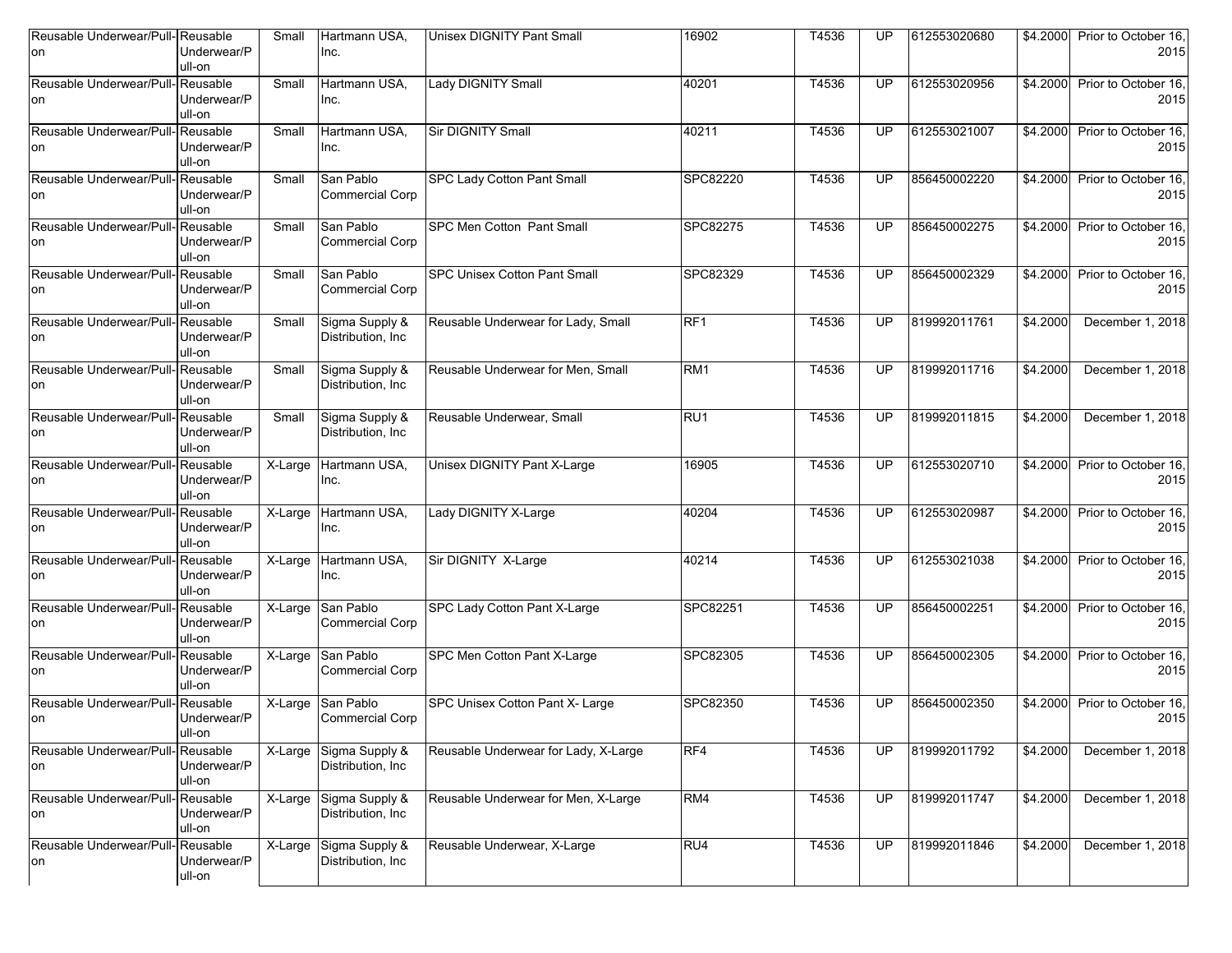| Reusable Underwear/Pull-Reusable<br>on | Underwear/P<br>ull-on             |                               | XX-Large Hartmann USA,<br>Inc.                   | Lady DIGNITY XX-Large                                                          | 40205          | T4536 | UP        | 612553020994   | \$4.2000             | Prior to October 16,<br>2015 |
|----------------------------------------|-----------------------------------|-------------------------------|--------------------------------------------------|--------------------------------------------------------------------------------|----------------|-------|-----------|----------------|----------------------|------------------------------|
| Reusable Underwear/Pull-<br>on         | Reusable<br>Underwear/P<br>ull-on |                               | XX-Large Hartmann USA,<br>Inc.                   | Sir DIGNITY XX-Large                                                           | 40215          | T4536 | <b>UP</b> | 612553021045   | \$4,2000             | Prior to October 16,<br>2015 |
| Reusable Underwear/Pull-Reusable<br>on | Underwear/P<br>ull-on             |                               | XX-Large San Pablo<br><b>Commercial Corp</b>     | SPC Lady Cotton Pant XX-Large                                                  | SPC82268       | T4536 | UP        | 856450002268   | $\overline{$4.2000}$ | Prior to October 16.<br>2015 |
| Reusable Underwear/Pull-Reusable<br>on | Underwear/P<br>ull-on             |                               | XX-Large San Pablo<br><b>Commercial Corp</b>     | SPC Men Cotton Pant XX-Large                                                   | SPC82312       | T4536 | UP        | 856450002312   | \$4.2000             | Prior to October 16,<br>2015 |
| Underpad, Disposable                   | <b>Adult Sized</b>                | Large                         | <b>Smart Choice</b><br>Medical Inc.              | Hexasorb Plus Absorbent Underpads, Blue,<br>30x36, Pack of 10                  | SCM3036BLU-10  | T4541 | UK        | 20857950006002 | \$0.3800             | February 1, 2020             |
| Underpad, Disposable                   | <b>Adult Sized</b>                | Large                         | <b>Smart Choice</b><br>Medical Inc.              | Avancé Hexasorb Tucks Underpads, Mint,<br>28" x 70", Pack of 15                | AHX2870M-15    | T4541 | UK        | 00857950006664 | \$0.3800             | April 1, 2021                |
| Underpad, Disposable                   | <b>Adult Sized</b>                | Large                         | <b>Smart Choice</b><br>Medical Inc.              | Avancé Hexasorb Tucks Underpads, Mint,<br>28" x 70", Case of 75                | AHX2870M-75    | T4541 | <b>UK</b> | 00857950006732 | \$0.3800             | April 1, 2021                |
| Underpad, Disposable                   | <b>Adult Sized</b>                | Large                         | <b>Smart Choice</b><br>Medical Inc.              | Hexasorb Plus Absorbent Underpads, Blue,<br>30x36, Case of 100                 | SCM3036BLU-100 | T4541 | <b>UK</b> | 40857950006006 | \$0.3800             | February 1, 2020             |
| Underpad, Disposable                   | Breathable                        | <b>Breathabl</b> Drylock<br>e | Technologies, Ltd.                               | UPB39020 Presto Breathable Underpads                                           | UPB39020       | A4554 | UP        | 185211000237   | \$0.4500             | Prior to October 16.<br>2015 |
| Underpad, Disposable                   | <b>Breathable</b>                 | e                             | <b>Breathabl First Quality</b><br>Products, Inc. | Prevail Air Permeable Underpad 23x36 (6/12) UP-072                             |                | A4554 | <b>UP</b> | 090891706126   | \$0.4500             | July 1, 2016                 |
| Underpad, Disposable                   | Breathable                        | <b>Breathabl</b> Medline<br>e | Industries, Inc.                                 | Protection Plus Polymer and Fluff Breathable   MSC282110<br>Underpad 20.5"x36" |                | A4554 | UK        | 40080196700555 | \$0.4500             | Prior to October 16,<br>2015 |
| Underpad, Disposable                   | Underpad,<br>Disposable           | Large                         | Attends<br>Healthcare<br>Products, Inc.          | Dri-Sorb Plus Underpad with Polymer<br>30"x36"(10/10)                          | 31932          | T4541 | <b>UK</b> | 10086679236947 | \$0.3800             | Prior to October 16,<br>2015 |
| Underpad, Disposable                   | Underpad,<br>Disposable           | Large                         | Attends<br>Healthcare<br>Products, Inc.          | Attends Night Preserver Underpad with<br>Polymer 30"x36"(10/10)                | 31935          | T4541 | <b>UK</b> | 10086679235537 | \$0.3800             | Prior to October 16,<br>2015 |
| Underpad, Disposable                   | Underpad,<br>Disposable           | Large                         | <b>Cardinal Health</b><br>200, LLC               | Cardinal Health, Underpads, WINGS™ Plus,<br>30x36                              | 958B10         | T4541 | <b>UK</b> | 50192253001448 | \$0.3800             | April 1, 2020                |
| Underpad, Disposable                   | Underpad,<br>Disposable           | Large                         | <b>Cardinal Health</b><br>200, LLC               | Cardinal Health, Taped Underpads,<br>WINGS™ Plus, 30x36                        | 959S           | T4541 | <b>UK</b> | 50192253001967 | \$0.3800             | April 1, 2020                |
| Underpad, Disposable                   | Underpad,<br>Disposable           | Large                         | <b>Cardinal Health</b><br>200, LLC               | Wings™ Plus Adhesive Underpads, 30x36                                          | 959            | T4541 | <b>UK</b> | 50192253001486 | \$0.3800             | December 1, 2021             |
| Underpad, Disposable                   | Underpad,<br>Disposable           | Large                         | <b>Drylock</b><br>Technologies, Ltd.             | UPP29030 Presto 30x30 Underpads                                                | UPP29030       | T4541 | UP        | 185211000299   | \$0.3800             | Prior to October 16,<br>2015 |
| Underpad, Disposable                   | Underpad,<br>Disposable           | Large                         | <b>Drylock</b><br>Technologies, Ltd.             | UPP39030 Presto Heavy 30x30 Underpads                                          | UPP39030       | T4541 | UP        | 185211000312   | \$0.3800             | Prior to October 16,<br>2015 |
| Underpad, Disposable                   | Underpad,<br>Disposable           | Large                         | <b>Drylock</b><br>Technologies, Ltd.             | UPP39040 Presto Heavy 30x36 Underpads                                          | UPP39040       | T4541 | <b>UP</b> | 185211000329   | \$0.3800             | Prior to October 16,<br>2015 |
| Underpad, Disposable                   | Underpad,<br>Disposable           | Large                         | <b>First Quality</b><br>Products, Inc.           | Prevail Premium Super Absorbent Underpad PV-410<br>30 x 36 (4/10)              |                | T4541 | UP        | 090891200108   | \$0.3800             | Prior to October 16,<br>2015 |
| Underpad, Disposable                   | Underpad,<br>Disposable           | Large                         | <b>First Quality</b><br>Products, Inc.           | Prevail Super Absorbent Underpad 30 x 30<br>(10/10)                            | <b>UP-100</b>  | T4541 | <b>UP</b> | 090891131006   | \$0.3800             | Prior to October 16,<br>2015 |
| Underpad, Disposable                   | Underpad,<br>Disposable           | Large                         | <b>First Quality</b><br>Products, Inc.           | Prevail Super Absorbent Underpad 30 x 36<br>(4/25)                             | <b>UP-425</b>  | T4541 | UP        | 090891130711   | \$0.3800             | Prior to October 16,<br>2015 |
| Underpad, Disposable                   | Underpad,<br>Disposable           | Large                         | <b>First Quality</b><br>Products, Inc.           | Prevail Super Absorbent Underpad 30 x 30<br>(12/10)                            | <b>UPS-120</b> | T4541 | <b>UP</b> | 090891706143   | \$0.3800             | January 1, 2021              |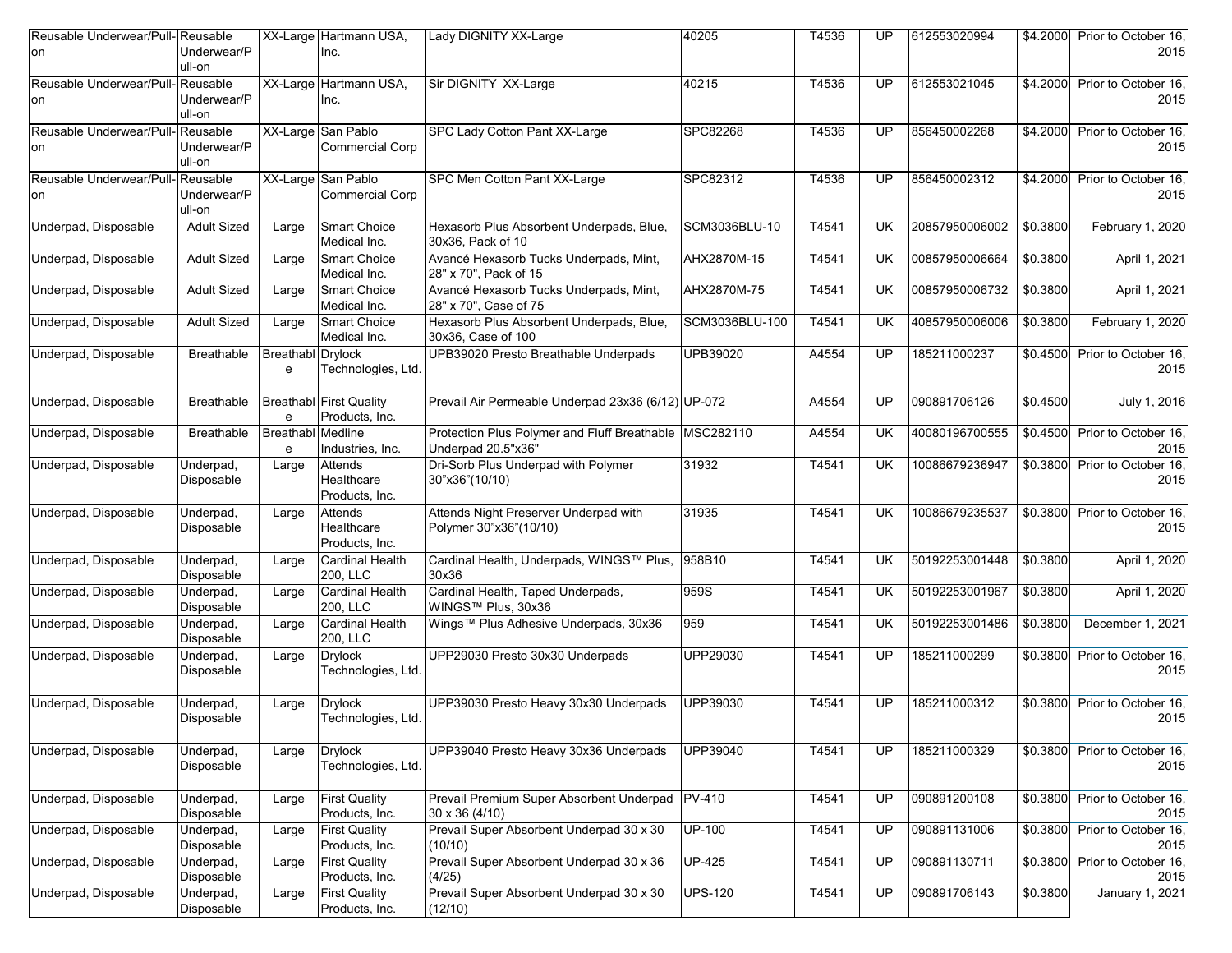| Underpad, Disposable | Underpad,<br>Disposable | Large | Hartmann USA.<br>Inc.               | Dignity Plus Underpad 30x36 100/CS                             | 333607          | T4541 | UK.       | 40612553022293 | \$0.3800         | Prior to October 16.<br>2015 |
|----------------------|-------------------------|-------|-------------------------------------|----------------------------------------------------------------|-----------------|-------|-----------|----------------|------------------|------------------------------|
| Underpad, Disposable | Underpad,<br>Disposable | Large | Ideal Brands, Inc.                  | Ideal Brands Underpad 28 x 70                                  | IU-2870         | T4541 | UP        | 873347001999   | \$0.3800         | Prior to October 16,<br>2015 |
| Underpad, Disposable | Underpad,<br>Disposable | Large | Ideal Brands, Inc.                  | Ideal Brands Underpad 30 x 30-100                              | IU-3030-100     | T4541 | UP.       | 873347001654   | \$0.3800         | Prior to October 16,<br>2015 |
| Underpad, Disposable | Underpad,<br>Disposable | Large | Ideal Brands, Inc.                  | Ideal Brands Underpad 30 x 36-100                              | IU-3036-100     | T4541 | UP        | 873347001661   | \$0.3800         | Prior to October 16,<br>2015 |
| Underpad, Disposable | Underpad,<br>Disposable | Large | ldeal Brands, Inc.                  | Ideal Brands Underpad 30 x 36-100                              | IU-3036-100-NT  | T4541 | UP        | 873347002262   | \$0.3800         | Prior to October 16,<br>2015 |
| Underpad, Disposable | Underpad,<br>Disposable | Large | ldeal Brands, Inc.                  | Ideal Brands Underpad 30 x 36-105                              | IU-3036-105     | T4541 | UP        | 873347002323   | \$0.3800         | Prior to October 16,<br>2015 |
| Underpad, Disposable | Underpad,<br>Disposable | Large | Ideal Brands, Inc.                  | Ideal Brands Underpad 30 x 36-120                              | IU-3036-120     | T4541 | UP        | 873347002064   | \$0.3800         | Prior to October 16,<br>2015 |
| Underpad, Disposable | Underpad,<br>Disposable | Large | Ideal Brands, Inc.                  | Ideal Brands Underpad 30 x 36-75                               | IU-3036-75      | T4541 | UP        | 873347002125   | \$0.3800         | Prior to October 16,<br>2015 |
| Underpad, Disposable | Underpad,<br>Disposable | Large | ldeal Brands, Inc.                  | Ideal Brands Underpad 30 x 36-75                               | IU-3036-75-NT   | T4541 | UP        | 873347002248   | \$0.3800         | Prior to October 16,<br>2015 |
| Underpad, Disposable | Underpad,<br>Disposable | Large | ldeal Brands, Inc.                  | Ideal Brands Underpad 30 x 36-90                               | IU-3036-90      | T4541 | UP        | 873347002286   | \$0.3800         | Prior to October 16,<br>2015 |
| Underpad, Disposable | Underpad,<br>Disposable | Large | Ideal Brands, Inc.                  | Ideal Brands Underpad 30 x 36-90                               | IU-3036-90-NT   | T4541 | UP        | 873347002255   | \$0.3800         | Prior to October 16,<br>2015 |
| Underpad, Disposable | Underpad,<br>Disposable | Large | McKesson<br>Medical-Surgical        | McKesson Underpads   Ultra 30x30 (bag)                         | <b>UPHV3030</b> | T4541 | UP        | 612479190771   | \$0.3800         | December 1, 2021             |
| Underpad, Disposable | Underpad,<br>Disposable | Large | McKesson<br>Medical-Surgical        | McKesson Underpads   Ultra 30x36 (bag)                         | <b>UPHV3036</b> | T4541 | UP.       | 612479190795   | \$0.3800         | December 1, 2021             |
| Underpad, Disposable | Underpad,<br>Disposable | Large | McKesson<br>Medical-Surgical        | McKesson Underpads   Ultra 30x30 (case)                        | <b>UPHV3030</b> | T4541 | UP        | 612479190788   | \$0.3800         | December 1, 2021             |
| Underpad, Disposable | Underpad,<br>Disposable | Large | McKesson<br>Medical-Surgical        | McKesson Underpads   Ultra 30x36 (case)                        | UPHV3036        | T4541 | UP        | 612479190801   | \$0.3800         | December 1, 2021             |
| Underpad, Disposable | Underpad,<br>Disposable | Large | Medline<br>Industries, Inc.         | Protection Plus Polymer and Fluff Tuckable<br>Underpad 27"x70" | MSC241216       | T4541 | <b>UK</b> | 40080196699620 | \$0.3800         | July 1, 2019                 |
| Underpad, Disposable | Underpad,<br>Disposable | Large | Medline<br>Industries, Inc.         | Premium Polymer Underpad 30x36                                 | MUP0365P        | T4541 | <b>UK</b> | 40888277360922 | \$0.3800         | December 1, 2021             |
| Underpad, Disposable | Underpad,<br>Disposable | Large | Medline<br>Industries, Inc.         | FitRight Polymer Underpad 30x36                                | MUP2000F        | T4541 | <b>UK</b> | 10888277699199 | \$0.3800         | December 1, 2021             |
| Underpad, Disposable | Underpad,<br>Disposable | Large | San Pablo<br><b>Commercial Corp</b> | SPC Underpad 27 x 70                                           | SPC-82770       | T4541 | UP        | 856450002022   | \$0.3800         | Prior to October 16,<br>2015 |
| Underpad, Disposable | Underpad,<br>Disposable | Large | San Pablo<br><b>Commercial Corp</b> | SPC Underpad 30 x 36 (CS/100)                                  | SPC-83036-100   | T4541 | UP        | 856450002602   | \$0.3800         | Prior to October 16,<br>2015 |
| Underpad, Disposable | Underpad,<br>Disposable | Large | San Pablo<br><b>Commercial Corp</b> | SPC Underpad 30 x 36 (CS/120)                                  | SPC-83036-120   | T4541 | UP        | 856450002619   | \$0.3800         | Prior to October 16,<br>2015 |
| Underpad, Disposable | Underpad,<br>Disposable | Large | San Pablo<br><b>Commercial Corp</b> | SPC Underpad 30 x 36-75                                        | SPC-83036-75    | T4541 | UP        | 856450002503   | \$0.3800         | Prior to October 16,<br>2015 |
| Underpad, Disposable | Underpad,<br>Disposable | Large | Secure Personal<br>Care             | Secure Underpad 30x30 (90)                                     | SP113009        | T4541 | UP        | 895265002957   | \$0.3800         | Prior to October 16,<br>2015 |
| Underpad, Disposable | Underpad,<br>Disposable | Large | Secure Personal<br>Care             | Secure Underpad 30 x 30 (100)                                  | SP113010        | T4541 | UP        | 895265002933   | \$0.3800         | Prior to October 16,<br>2015 |
| Underpad, Disposable | Underpad,<br>Disposable | Large | Secure Personal<br>Care             | Secure Underpad 30x30 (100)                                    | SP113052        | T4541 | <b>UP</b> | 895265002940   | \$0.3800         | Prior to October 16,<br>2015 |
| Underpad, Disposable | Underpad,<br>Disposable | Large | Secure Personal<br>Care             | Secure Underpad 30x30 (120)                                    | SP113062        | T4541 | UP        | 895265002964   | $\sqrt{$0.3800}$ | Prior to October 16,<br>2015 |
| Underpad, Disposable | Underpad,<br>Disposable | Large | Secure Personal<br>Care             | Secure Underpad 23x36 (100)                                    | SP113610        | T4541 | <b>UP</b> | 895265002988   | \$0.3800         | July 1, 2016                 |
| Underpad, Disposable | Underpad,<br>Disposable | Large | Secure Personal<br>Care             | Secure Underpad 30 x 36 (90)                                   | SP115409        | T4541 | <b>UP</b> | 895265002186   | \$0.3800         | Prior to October 16,<br>2015 |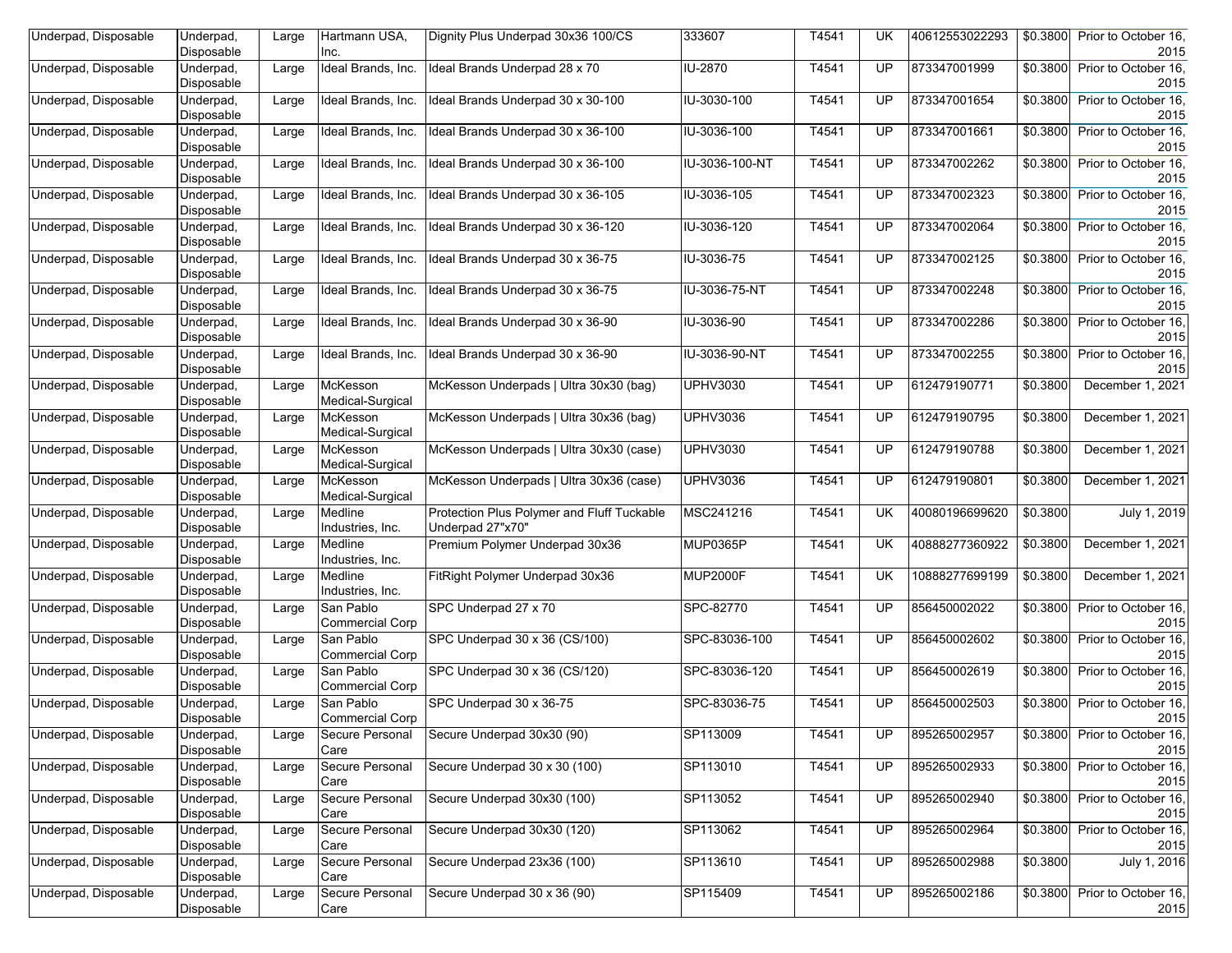| Underpad, Disposable | Underpad,<br>Disposable | Large | Secure Personal<br>Care                 | Secure Underpad 30 x 36 (100)                                                       | SP115410          | T4541 | UP        | 895265002193   | \$0.3800 | Prior to October 16,<br>2015          |
|----------------------|-------------------------|-------|-----------------------------------------|-------------------------------------------------------------------------------------|-------------------|-------|-----------|----------------|----------|---------------------------------------|
| Underpad, Disposable | Underpad,<br>Disposable | Large | Secure Personal<br>Care                 | Secure Underpad 30 x 36 (120)                                                       | SP115412          | T4541 | <b>UP</b> | 895265002209   | \$0.3800 | Prior to October 16,<br>2015          |
| Underpad, Disposable | Underpad,<br>Disposable | Large | Sigma Supply &<br>Distribution, Inc.    | Autiva Disposable Underpad 30x30                                                    | U30               | T4541 | <b>UP</b> | 819992012164   | \$0.3800 | December 1, 2017                      |
| Underpad, Disposable | Underpad,<br>Disposable | Large | Sigma Supply &<br>Distribution, Inc     | Autiva Disposable Underpad 30x30                                                    | U30-C12           | T4541 | UK.       | 20819992012168 | \$0.3800 | December 1, 2017                      |
| Underpad, Disposable | Underpad,<br>Disposable | Large | Sigma Supply &<br>Distribution, Inc.    | Autiva Disposable Underpad 30x36                                                    | U36               | T4541 | <b>UP</b> | 819992012171   | \$0.3800 | December 1, 2017                      |
| Underpad, Disposable | Underpad,<br>Disposable | Large | Sigma Supply &<br>Distribution, Inc     | Autiva Disposable Underpad 30x36                                                    | U36-C12           | T4541 | UK.       | 20819992012175 | \$0.3800 | December 1, 2017                      |
| Underpad, Disposable | Underpad,<br>Disposable | Large | Sigma Supply &<br>Distribution, Inc     | Autiva Disposable Underpad 27x70                                                    | <b>U70</b>        | T4541 | <b>UP</b> | 819992012188   | \$0.3800 | December 1, 2017                      |
| Underpad, Disposable | Underpad,<br>Disposable | Small | Attends<br>Healthcare<br>Products, Inc. | Dri-Sorb Plus Underpad with Polymer<br>30"x30"(15/10)                               | 31931             | T4542 | UK.       | 10086679239252 | \$0.3200 | Prior to October 16,<br>2015          |
| Underpad, Disposable | Underpad,<br>Disposable | Small | Attends<br>Healthcare<br>Products, Inc. | Attends Night Preserver Underpad with<br>Polymer 23"x36"(15/10)                     | 31933             | T4542 | UK.       | 10086679235513 | \$0.3200 | Prior to October 16,<br>2015          |
| Underpad, Disposable | Underpad,<br>Disposable | Small | Attends<br>Healthcare<br>Products, Inc. | Attends Night Preserver with Polymer<br>30"x30"(20/5)                               | 31934             | T4542 | UK.       | 10086679235520 |          | \$0.3200 Prior to October 16,<br>2015 |
| Underpad, Disposable | Underpad,<br>Disposable | Small | Cardinal Health<br>200, LLC             | Cardinal Health, Underpads, WINGS™ Plus,  948<br>30x30                              |                   | T4542 | UK.       | 50192253001455 | \$0.3200 | April 1, 2020                         |
| Underpad, Disposable | Underpad,<br>Disposable | Small | <b>Cardinal Health</b><br>200, LLC      | Cardinal Health, Underpads, WINGS™ Plus,<br>23x36                                   | 982B10            | T4542 | UK        | 50192253001301 | \$0.3200 | April 1, 2020                         |
| Underpad, Disposable | Underpad,<br>Disposable | Small | <b>Drylock</b><br>Technologies, Ltd.    | UPP39020 Presto Heavy 23x36 Underpads                                               | UPP39020          | T4542 | <b>UP</b> | 185211000305   | \$0.3200 | Prior to October 16,<br>2015          |
| Underpad, Disposable | Underpad,<br>Disposable | Small | Medline<br>Industries, Inc.             | Premium Polymer Underpad 30x30                                                      | <b>MUP0305P</b>   | T4542 | UK.       | 40888277360915 | \$0.3200 | December 1, 2021                      |
| Underpad, Disposable | Underpad,<br>Disposable | Large | <b>First Quality</b><br>Products, Inc.  | Prevail 30x30 4/25                                                                  | UP-100/1          | T4541 | UP        | 090891949359   | \$0.3800 | December 1, 2021                      |
| Cream                |                         |       | <b>FNC Medical</b><br>Corporation       | Ca-Rezz LTFC Incontinent Cream, 255gm                                               | 15208             | A6250 | UP        | 757484152083   |          | \$0.02 Prior to 10/16/15              |
| Cream                |                         |       | <b>FNC Medical</b><br>Corporation       | Norisc Cream Jar - 275gm                                                            | 11409             | A6250 | UP        | 757484114098   |          | \$0.02 1/1/2017                       |
| Cream                |                         |       | <b>FNC Medical</b><br>Corporation       | Norisc Cream Tube - 120gm                                                           | 11204             | A6250 | UP        | 757484112049   |          | \$0.02 1/1/2017                       |
| Cream                |                         |       | <b>FNC Medical</b><br>Corporation       | Norisc Cream Tube - 275gm                                                           | 11309             | A6250 | UP.       | 757484113091   |          | \$0.02 1/1/2017                       |
| Cream                |                         |       | McKesson<br>Corporation                 | McKesson Skin Protectant Cream w/Zinc<br>Oxide, Vitamins A, D, & E 6oz. Tube (case) | 53-23103          | A6250 | UK.       | 40612479156423 |          | \$0.02 Prior to 10/16/15              |
| Cream                |                         |       | McKesson<br>Corporation                 | McKesson Skin Protectant Cream w/Zinc<br>Oxide, Vitamins A, D, & E 6oz. Tube (ea)   | 53-23103          | A6250 | UK        | 10612479156415 |          | \$0.02 Prior to 10/16/15              |
| Cream                |                         |       |                                         | Medline Industries Barrier Ointment, Remedy Essentials, 20Z                         | <b>MSC092B02</b>  | A6250 | UK.       | 40888277107428 |          | \$0.02 12/1/2017                      |
| Cream                |                         |       |                                         | Medline Industries Barrier Ointment, Remedy Essentials, 20Z                         | MSC092B02H        | A6250 | <b>UP</b> | 888277107420   |          | \$0.02 12/1/2017                      |
| Cream                |                         |       |                                         | Medline Industries Barrier Ointment, Remedy Essentials, 6OZ                         | <b>MSC092B06</b>  | A6250 | UK.       | 40888277108435 |          | \$0.02 12/1/2017                      |
| Cream                |                         |       |                                         | Medline Industries Cream, Zinc Oxide, 4 oz                                          | MSC095420         | A6250 | UK        | 40080196668541 |          | \$0.02 12/1/2017                      |
| Cream                |                         |       |                                         | Medline Industries Cream, Zinc Oxide, 4 oz                                          | <b>MSC095420H</b> | A6250 | UP        | 080196668543   |          | \$0.02 Prior to 10/16/15              |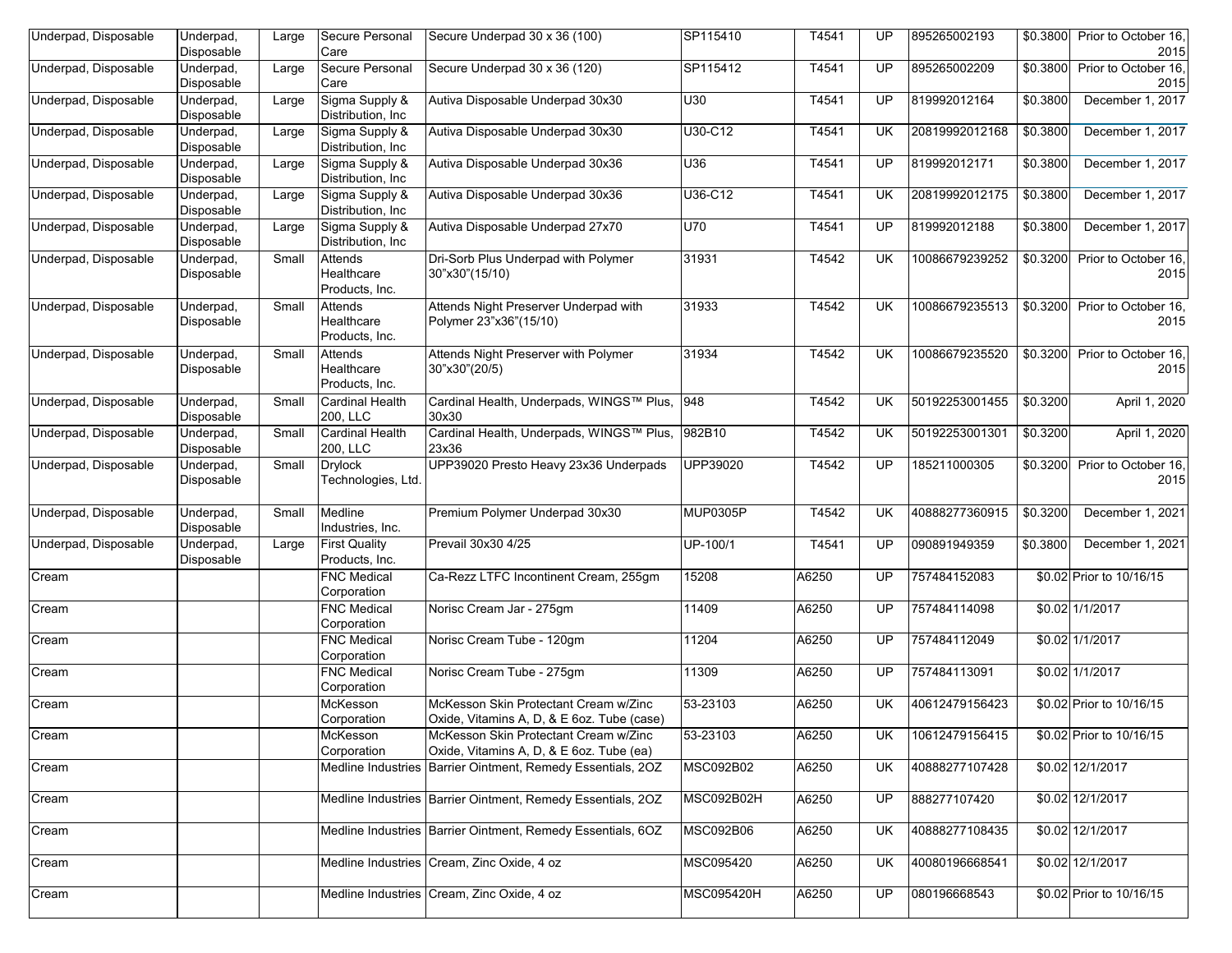| Cream                    |                    |       |                                    | Medline Industries Essentials, Zinc Protectant Paste, 4 oz                                              | MSC092ZP04        | A6250        | UK        | 40884389182735 |                   | \$0.02 12/1/2017                                 |
|--------------------------|--------------------|-------|------------------------------------|---------------------------------------------------------------------------------------------------------|-------------------|--------------|-----------|----------------|-------------------|--------------------------------------------------|
| Cream                    |                    |       |                                    | Medline Industries Essentials, Zinc Protectant Paste, 4 oz                                              | MSC092ZP04H       | A6250        | UP.       | 884389182737   |                   | \$0.02 1/1/2017                                  |
| Cream                    |                    |       |                                    | Medline Industries Soothe & Cool Moisture Barrier Ointment, 2 of MSC095380                              |                   | A6250        | UK        | 40080196667404 |                   | \$0.02 12/1/2017                                 |
| Cream                    |                    |       |                                    | Medline Industries Soothe & Cool Moisture Barrier Ointment, 2 of MSC095380H                             |                   | A6250        | UP        | 080196668406   |                   | \$0.02 1/1/2017                                  |
| Cream                    |                    |       |                                    | Medline Industries Soothe & Cool Moisture Barrier Ointment, 2 of MSC095380H                             |                   | A6250        | UK        | 40080196668428 |                   | \$0.02 12/1/2017                                 |
| Cream                    |                    |       |                                    | Medline Industries Soothe & Cool Ointment Barrier, 7 oz                                                 | <b>MSC095382H</b> | A6250        | UP        | 080196668406   |                   | \$0.02 Prior to 10/16/15                         |
| Wash                     |                    |       | ConvaTec                           | Aloe Vesta Perineal/Skin Cleanser, 237 ml                                                               | 324709            | A4335        | UP        | 768455108398   |                   | \$0.0097 Prior to 10/16/15                       |
| Wash                     |                    |       | <b>Essity HMS North</b><br>America | TENA Cleansing Cream 250 ml                                                                             | 64425             | A4335        | <b>UK</b> | 10768702644256 | \$0.0097 4/1/2021 |                                                  |
| Wash                     |                    |       | <b>FNC Medical</b><br>Corporation  | Ca-Rezz LTFC Incontinent Wash, 237ml                                                                    | 15108             | A4335        | UP        | 757484151086   |                   | \$0.0097 Prior to 10/16/15                       |
| Wash                     |                    |       | <b>FNC Medical</b><br>Corporation  | Ca-Rezz LTFC Incontinent Wash, 474ml                                                                    | 15116             | A4335        | UP        | 757484151161   |                   | \$0.0097 Prior to 10/16/15                       |
| Wash                     |                    |       |                                    | FNC Medical CorpoNorisc No Rinse Wash, 237 ml                                                           | 11308             | A4335        | UP        | 757484303084   |                   | \$0.0097 1/1/2017                                |
| Wash                     |                    |       | <b>FNC Medical</b><br>Corporation  | Norisc No Rinse Wash, 474 ml                                                                            | 11316             | A4335        | UP        | 757484113169   |                   | \$0.0097 Prior to 10/16/15                       |
| Wash                     |                    |       | McKesson<br>Corporation            | McKesson Fresh Scent No-Rinse Perineal & 53-28013-8<br>Skin Cleanser w/Aloe 8oz. Spray bottle<br>(case) |                   | A4335        | UK        | 40612479191882 |                   | \$0.0097 Prior to 10/16/15                       |
| Wash                     |                    |       | McKesson<br>Corporation            | McKesson Fresh Scent No-Rinse Perineal & 53-28013-8<br>Skin Cleanser w/Aloe 8oz. Spray bottle (ea)      |                   | A4335        | UK        | 10612479191874 |                   | \$0.0097 Prior to 10/16/15                       |
| Wash                     |                    |       | McKesson<br>Corporation            | <b>MSA No-Rinse Perineal Wash</b>                                                                       | 53-28133          | A4335        | <b>UK</b> | 10612479191973 |                   | \$0.0097 1/1/2017                                |
| Wash                     |                    |       | McKesson<br>Corporation            | MSA No-Rinse Perineal Wash (case)                                                                       | 53-28133          | A4335        | UK        | 40612479191981 |                   | \$0.0097 1/1/2017                                |
| Wash                     |                    |       |                                    | Medline Industries Cleanser, N/R, Spray, Remedy Essentials, 40 MSC092SCSW04                             |                   | A4335        | UK        | 40884389145389 |                   | \$0.0097 12/1/2017                               |
| Wash                     |                    |       |                                    | Medline Industries Cleanser, N/R, Spray, Remedy Essentials, 40 MSC092SCSW04H A4335                      |                   |              | UP        | 884389145381   |                   | \$0.0097 12/1/2017                               |
| Wash                     |                    |       |                                    | Medline Industries Cleanser, N/R, Spray, Remedy Essentials, 80 MSC092SCSW08                             |                   | A4335        | UK        | 10888277417649 |                   | \$0.0097 12/1/2017                               |
| Wash                     |                    |       |                                    | Medline Industries Cleanser, N/R, Spray, Remedy Essentials, 80 MSC092SCSW08H A4335                      |                   |              | UP        | 888277417642   |                   | \$0.0097 12/1/2017                               |
| Wash                     |                    |       |                                    | Medline Industries Perineal Wash Soothe & Cool, 240ml                                                   | <b>MSC095310H</b> | A4335        | UP        | 080196667959   |                   | \$0.0097 Prior to 10/16/15                       |
| Wash                     |                    |       |                                    | Medline Industries Perineal Wash, No Rinse, Spray, 240ml                                                | <b>MSC095320H</b> | A4335        | UP        | 080196667997   |                   | \$0.0097 Prior to 10/16/15                       |
| Wash                     |                    |       |                                    | Medline Industries Wash, Perineal, No Rinse, Soothe & Cool,<br>8OZ                                      | MSC095320         | A4335        | UK        | 40080196667995 |                   | \$0.0097 12/1/2017                               |
| Brief/Diaper, Disposable | <b>Adult Sized</b> | Large | Cardinal Health-<br>200, LLC       | Wings Ultra Quilted Adult Brief, Large                                                                  | 77074             | <b>T4523</b> | UK.       | 50192253001882 | \$0.4800          | Product deleted<br>effective February 1,<br>2022 |
| Brief/Diaper, Disposable | <b>Adult Sized</b> | Large | <b>Gardinal Health</b><br>200, LLC | Wings Super Quilted Adult Briefs, Large                                                                 | 87084A            | <b>T4523</b> | UK        | 50192253002155 | \$0.4800          | Product deleted<br>effective February 1,<br>2022 |
| Brief/Diaper, Disposable | <b>Adult Sized</b> | Large | McKesson-<br>Medical-Surgical      | McKesson Briefs Regular large (bag)                                                                     | <b>BRCLLG</b>     | <b>T4523</b> | UК        | 20612479190157 | \$0.4800          | Product deleted<br>effective February 1,<br>2022 |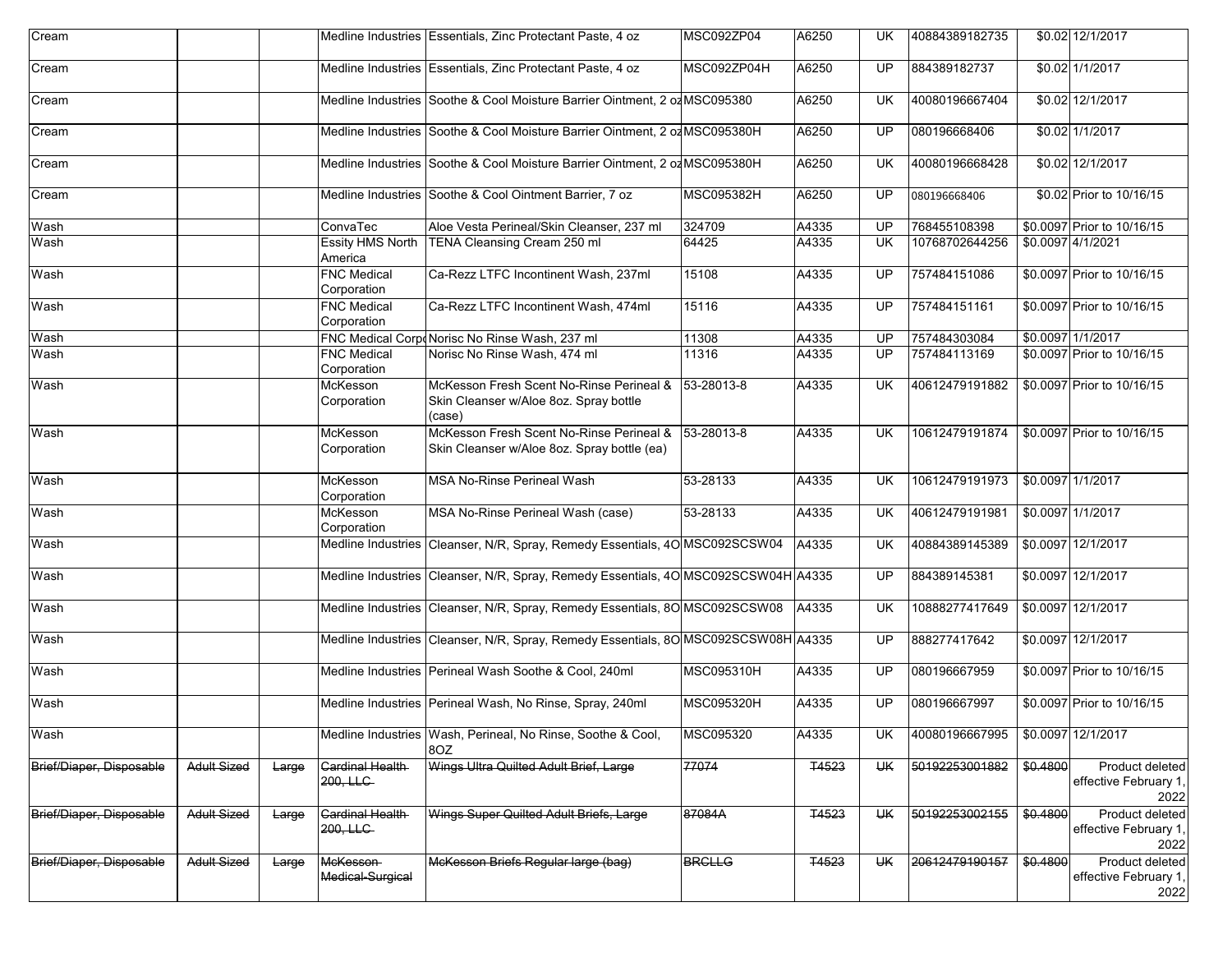| Brief/Diaper, Disposable | <b>Adult Sized</b> | Large        | McKesson<br>Medical-Surgical                                      | McKesson Briefs Regular large (case)                     | <b>BRCLLG</b>      | T4523        | UК        | 40612479190168 | \$0.4800 | Product deleted<br>effective February 1,<br>2022 |
|--------------------------|--------------------|--------------|-------------------------------------------------------------------|----------------------------------------------------------|--------------------|--------------|-----------|----------------|----------|--------------------------------------------------|
| Brief/Diaper, Disposable | <b>Adult Sized</b> | Large        | McKesson-<br>Medical-Surgical<br>Minnesota Supply<br>$lnc$ .      | McKesson Briefs I Ultra Large (case)                     | <b>BRULLG</b>      | <b>T4523</b> | <b>UK</b> | 20612479190232 | \$0,4800 | Product deleted<br>effective February 1,<br>2022 |
| Brief/Diaper, Disposable | <b>Adult Sized</b> | Large        | <b>First Quality</b><br>Products, Inc.                            | Prevail Air - Size 2 Maximum Plus-<br>Absorbency (72 ct) | AIR-013            | T4523        | HP        | 090891947058   | \$0.4800 | Product deleted<br>effective February 1,<br>2022 |
| Brief/Diaper, Disposable | <b>Adult Sized</b> | Large-       | <b>First Quality</b><br>Products, Inc.                            | Prevail Brief - Large (64 ct)                            | PV-013/1           | T4523        | HP        | 090891246250   | \$0.4800 | Product deleted<br>effective February 1,<br>2022 |
| Brief/Diaper, Disposable | <b>Adult Sized</b> | Medium       | <b>Cardinal Health</b><br>200, LLC                                | Wings Super Quilted Adult Brief, Medium                  | 87083              | <b>T4522</b> | <b>UK</b> | 50192253001943 | \$0.3600 | Product deleted<br>effective February 1,<br>2022 |
| Brief/Diaper, Disposable | <b>Adult Sized</b> | Medium       | <b>Cardinal Health</b><br>200, LLC                                | Wings Ultra Quilted Adult Brief, Medium                  | 77073              | T4522        | UK        | 50192253001929 | \$0.3600 | Product deleted<br>effective February 1,<br>2022 |
| Brief/Diaper, Disposable | <b>Adult Sized</b> | Medium       | <b>McKesson</b><br>Medical-Surgical<br>Minnesota Supply<br>$inc.$ | McKesson Briefs I Ultra Medium (case)                    | <b>BRULMD</b>      | <b>T4522</b> | <b>UK</b> | 20612479190218 | \$0.3600 | Product deleted<br>effective February 1,<br>2022 |
| Brief/Diaper, Disposable | <b>Adult Sized</b> |              | Medium/ First Quality<br>Regular Products, Inc.                   | Prevail Air - Size 1 Maximum Plus-<br>Absorbency (96 ct) | AIR-012            | T4522        | HP        | 090891947041   | \$0.3600 | Product deleted<br>effective February 1,<br>2022 |
| Brief/Diaper, Disposable | <b>Adult Sized</b> | Regular      | Medium/ First Quality<br>Products, Inc.                           | Prevail Brief - Medium (80 ct)                           | PV-012/1           | <b>T4522</b> | U₽        | 090891246243   | \$0.3600 | Product deleted<br>effective February 1.<br>2022 |
| Brief/Diaper, Disposable | <b>Adult Sized</b> | Regular      | Medium/ McKesson<br>Medical-Surgical                              | McKesson Briefs Regular medium (bag)                     | <b>BRCLMD</b>      | T4522        | <b>UK</b> | 20612479190133 | \$0.3600 | Product deleted<br>effective February 1,<br>2022 |
| Brief/Diaper, Disposable | <b>Adult Sized</b> | Regular      | Medium/ McKesson<br>Medical-Surgical                              | McKesson Briefs Regular medium (case)                    | <b>BRGLMD</b>      | <b>T4522</b> | <b>UK</b> | 40612479190144 | \$0.3600 | Product deleted<br>effective February 1,<br>2022 |
| Brief/Diaper, Disposable | <b>Adult Sized</b> | Regular      | Medium/ Medline<br>Industries, Inc.                               | Ultracare Cloth-like Adult Briefs, Regular               | <b>ULTRACARERG</b> | <b>T4522</b> | <b>UK</b> | 40884389102146 | \$0.3600 | Product deleted<br>effective February 1,<br>2022 |
| Brief/Diaper, Disposable | <b>Adult Sized</b> | Small        | McKesson<br>Medical-Surgical-<br>Minnesota Supply<br>$lnc$        | McKesson Briefs   Ultra small (bag)                      | <b>BRULSM</b>      | T4521        | <b>UK</b> | 20612479190195 | \$0.3150 | Product deleted<br>effective February 1,<br>2022 |
| Brief/Diaper, Disposable | <b>Adult Sized</b> | Small        | <b>McKesson</b><br>Medical-Surgical<br>Minnesota Supply<br>Inc.   | McKesson Briefs   Ultra small (case)                     | <b>BRULSM</b>      | <b>T4521</b> | ŲĶ        | 40612479190205 | \$0.3150 | Product deleted<br>effective February 1,<br>2022 |
| Brief/Diaper, Disposable | <b>Adult Sized</b> | Small        | McKesson<br>Medical-Surgical<br>Minnesota Supply<br>$inc-$        | McKesson Underwear   Ultra small (bag)                   | <b>UWBSM</b>       | <b>T4525</b> | UK.       | 20612479190478 | \$0.3500 | Product deleted<br>effective February 1,<br>2022 |
| Brief/Diaper, Disposable | <b>Adult Sized</b> | Small        | Medline-<br>Industries, Inc.                                      | Ultracare Cloth-like Adult Briefs, Small                 | <b>ULTRACARESM</b> | T4521        | <b>UK</b> | 30888277663385 | \$0.3150 | Product deleted<br>effective February 1,<br>2022 |
| Brief/Diaper, Disposable | <b>Adult Sized</b> | <b>Small</b> | <b>Medline</b><br>Industries, Inc.                                | FitRight Ultra Brief (Small)                             | <b>FITULTRASM</b>  | <b>T4521</b> | UK.       | 40888277136756 | \$0.3150 | Product deleted<br>effective February 1,<br>2022 |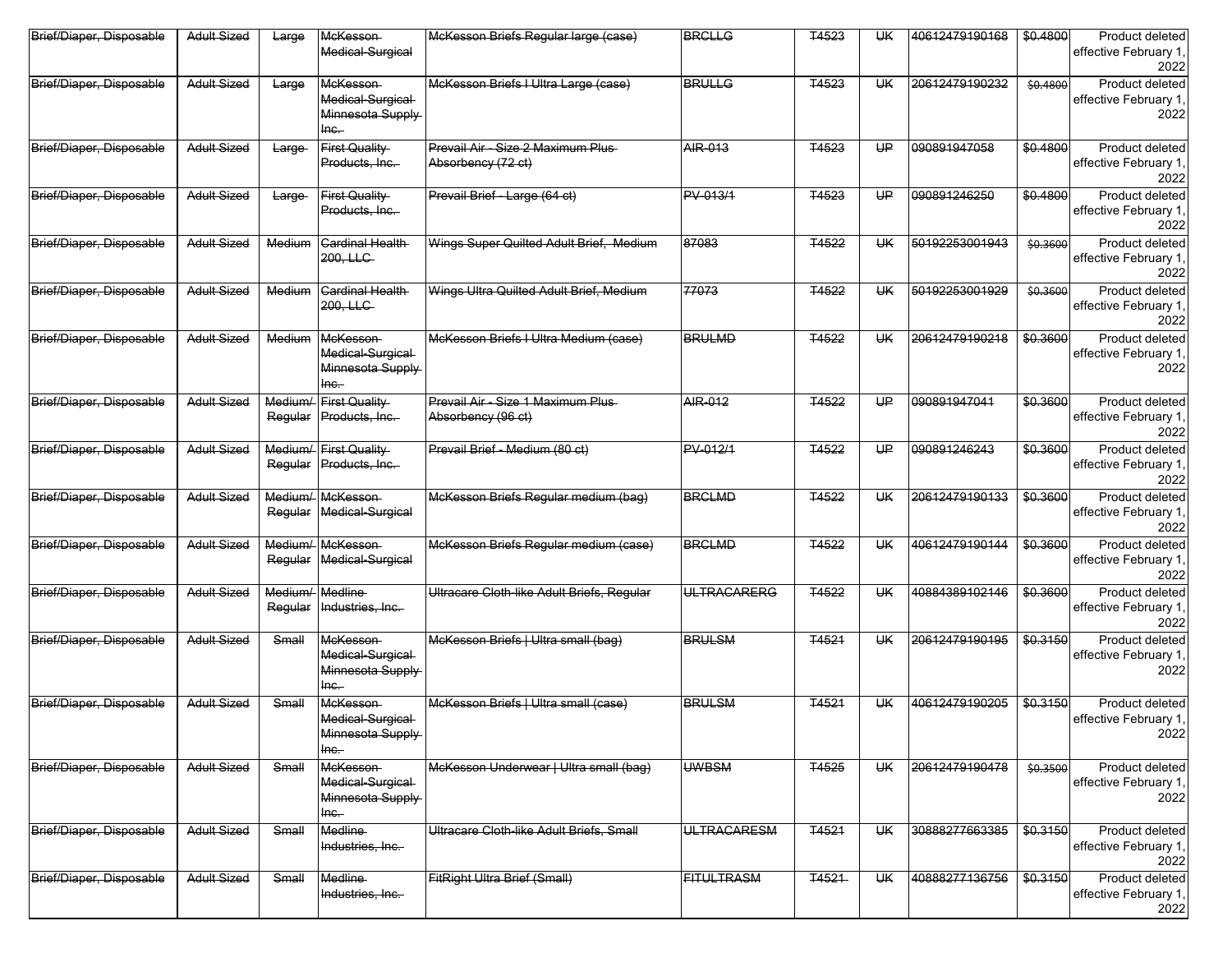| Brief/Diaper, Disposable                     | <b>Adult Sized</b> | X-Large         | <b>Cardinal Health</b><br>200, LLC                                         | Wings Ultra Quilted Adult Brief, X-Large                    | 77075                    | T4524        | UК        | 50192253001936 | \$0.4800 | Product deleted<br>effective February 1,<br>2022 |
|----------------------------------------------|--------------------|-----------------|----------------------------------------------------------------------------|-------------------------------------------------------------|--------------------------|--------------|-----------|----------------|----------|--------------------------------------------------|
| Brief/Diaper, Disposable                     | <b>Adult Sized</b> | X-Large         | <b>Cardinal Health</b><br>200, LLC-                                        | Wings Super Quilted Adult Briefs, X-Large                   | 87085                    | T4524        | <b>UK</b> | 50192253001950 | \$0.4800 | Product deleted<br>effective February 1,<br>2022 |
| Brief/Diaper, Disposable                     | <b>Adult Sized</b> | X-Large         | <b>First Quality</b><br>Products, Inc.                                     | Prevail Air - Size 3 Maximum Plus-<br>Absorbency (60 ct)    | <b>AIR-014</b>           | <b>T4524</b> | U₽        | 090891947065   | \$0.4800 | Product deleted<br>effective February 1,<br>2022 |
| Brief/Diaper, Disposable                     | <b>Adult Sized</b> | X-Large         | McKesson<br>Medical-Surgical                                               | McKesson Briefs Regular extra large (bag)                   | <b>BRCLXL</b>            | T4524        | <b>UK</b> | 20612479190171 | \$0.4800 | Product deleted<br>effective February 1,<br>2022 |
| Brief/Diaper, Disposable                     | <b>Adult Sized</b> | X-Large         | McKesson-<br>Medical-Surgical                                              | McKesson Briefs Regular extra large (case)                  | <b>BRCLXL</b>            | T4524        | <b>UK</b> | 40612479190182 | \$0.4800 | Product deleted<br>effective February 1.<br>2022 |
| Brief/Diaper, Disposable                     | <b>Adult Sized</b> | XX-Large        | <b>Cardinal Health</b><br>200, LLC                                         | Wings Super Quilted Bariatric Adult Brief                   | 67095                    | T4524        | UК        | 10884521161085 | \$0.4800 | Product deleted<br>effective February 1,<br>2022 |
| Brief/Diaper, Disposable                     | <b>Adult Sized</b> | XX-Large        | <b>Cardinal Health</b><br>200. LLC                                         | Wings Super Quilted Adult Briefs, XX-Large                  | 67093                    | T4524        | <b>UK</b> | 50192253001073 | \$0.4800 | Product deleted<br>effective February 1,<br>2022 |
| Brief/Diaper, Disposable                     | <b>Adult Sized</b> |                 | <b>XX-Large McKesson</b><br>Medical-Surgical<br>Minnesota Supply<br>$inc.$ | McKesson Briefs   Ultra XX-Large (bag)                      | <b>BRULXXL</b>           | T4524        | <b>UK</b> | 20612479190270 | \$0,4800 | Product deleted<br>effective February 1,<br>2022 |
| Brief/Diaper, Disposable                     | <b>Adult Sized</b> | <b>XX-Large</b> | McKesson-<br>Medical-Surgical-<br>Minnesota Supply<br>$lnc$                | McKesson Briefs   Ultra XX-Large (case)                     | <b>BRULXXL</b>           | T4524        | <b>UK</b> | 40612479190281 | \$0.4800 | Product deleted<br>effective February 1,<br>2022 |
| Liner/Shield/Guard/Pad/<br>Undergarment      | <b>Adult Sized</b> | Light           | Cardinal Health<br>200, LLC                                                | Sure Care Bladder Control Pads Light (4"X<br>$9.75^{\circ}$ | 1100B                    | T4535        | <b>UK</b> | 20884527021991 | \$0,1800 | Product deleted<br>effective February 1,<br>2022 |
| Liner/Shield/Guard/Pad/-<br>Undergarment     | Liner              | Heavy           | <b>McKesson</b><br>Medical-Surgical                                        | McKesson Liners Ultra (bag)                                 | <b>LINERHV</b>           | T4535        | <b>UK</b> | 20612479190874 | \$0.3100 | Product deleted<br>effective February 1,<br>2022 |
| Liner/Shield/Guard/Pad/<br>Undergarment      | Liner              | Heavy           | <b>McKesson</b><br>Medical-Surgical                                        | McKesson Liners Ultra (case)                                | <b>LINERHV</b>           | T4535        | <b>UK</b> | 40612479190885 | \$0,3100 | Product deleted<br>effective February 1,<br>2022 |
| Liner/Shield/Guard/Pad/<br>Undergarment      | Liner              | Heavy           | Medline-<br>Industries, Inc.                                               | <b>Ultrasoft Normal Liner-</b>                              | <b>ULTRASOFTNOR</b><br>М | <b>T4535</b> | <b>UK</b> | 40884389163253 | \$0.3100 | Product deleted<br>effective February 1,<br>2022 |
| Liner/Shield/Guard/Pad/-<br>Undergarment     | Liner              | Light           | McKesson-<br>Medical-Surgical                                              | McKesson Liners Light (bag)                                 | LINERLT                  | <b>T4535</b> | <b>UK</b> | 20612479190836 | \$0.1800 | Product deleted<br>effective February 1,<br>2022 |
| Liner/Shield/Guard/Pad/<br>Undergarment      | Liner              | Light           | McKesson<br>Medical-Surgical                                               | McKesson Liners Light (case)                                | LINERLT                  | <b>T4535</b> | UК        | 40612479190847 | \$0.1800 | Product deleted<br>effective February 1,<br>2022 |
| Liner/Shield/Guard/Pad/-<br>Undergarment     | Liner              |                 | Moderate McKesson<br>Medical-Surgical                                      | McKesson Liners Regular (bag)                               | <b>LINERMD</b>           | T4535        | <b>UK</b> | 20612479190850 | \$0.2600 | Product deleted<br>effective February 1,<br>2022 |
| Liner/Shield/Guard/Pad/-<br>Undergarment     | Liner              |                 | Moderate McKesson<br>Medical-Surgical                                      | McKesson Liners Regular (case)                              | <b>LINERMD</b>           | T4535        | <b>UK</b> | 40612479190861 | \$0.2600 | Product deleted<br>effective February 1,<br>2022 |
| Protective Underwear/Pull-<br>on, Disposable | <b>Adult Sized</b> | Large           | <b>First Quality</b><br>Products, Inc.                                     | Prevail for Women - Overnight Absorbency<br>Large (64 ct)   | <b>PWX-513</b>           | <b>T4527</b> | U₽        | 090891945795   | \$0.4800 | Product deleted<br>effective February 1,<br>2022 |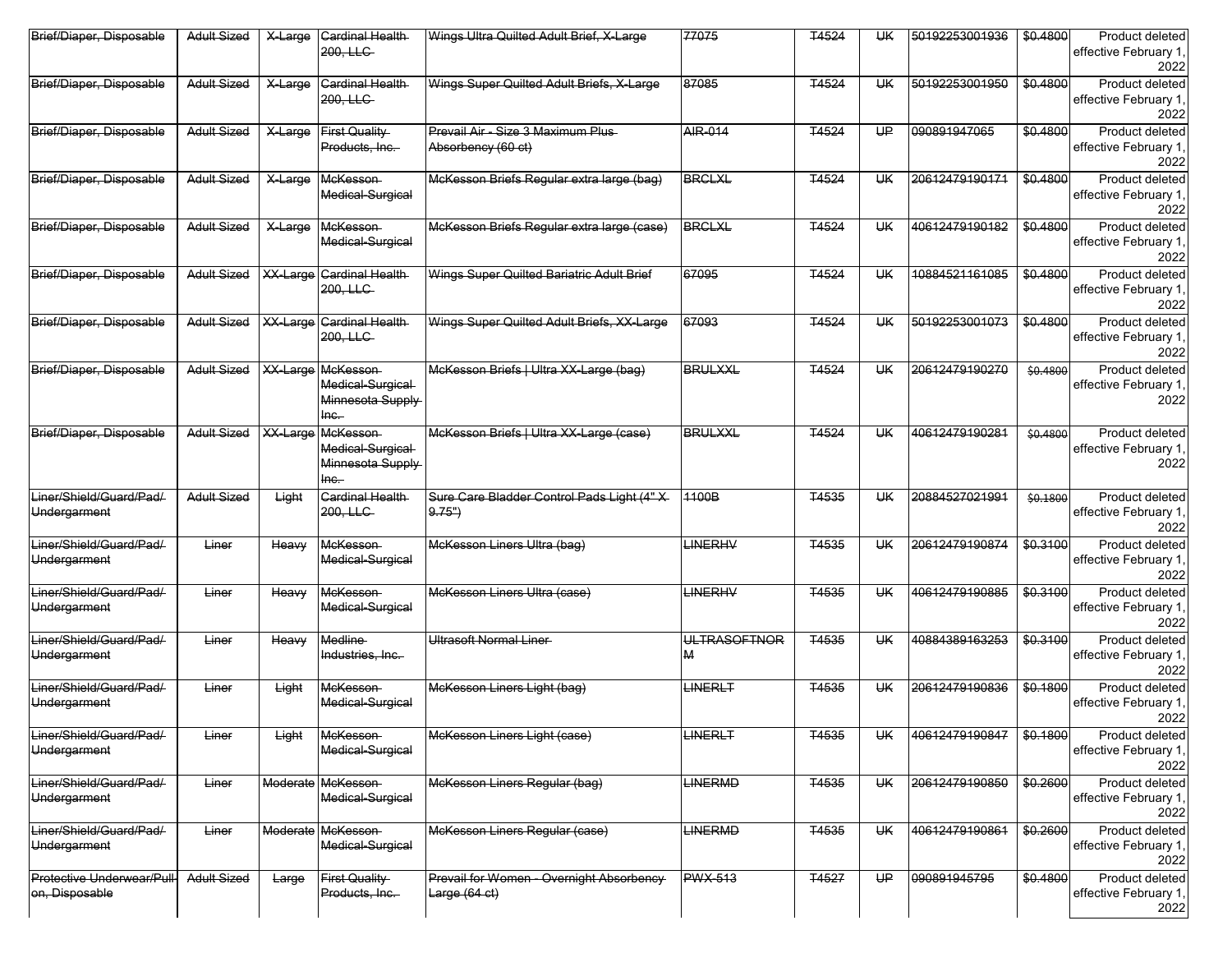| Protective Underwear/Pull-<br>on, Disposable        | <b>Adult Sized</b>     | Large              | McKesson<br>Medical-Surgical                                      | McKesson Underwear I Regular Large (case) UWGLG                       |                  | T4527        | UК            | 20612479190430 | \$0.4800 | Product deleted<br>effective February 1,<br>2022 |
|-----------------------------------------------------|------------------------|--------------------|-------------------------------------------------------------------|-----------------------------------------------------------------------|------------------|--------------|---------------|----------------|----------|--------------------------------------------------|
| Protective Underwear/Pull-<br>on, Disposable        | <b>Adult Sized</b>     | Large              | McKesson<br>Medical-Surgical-<br>Minnesota Supply<br>$lnc$ .      | McKesson Underwear   Ultra Large (bag)                                | <b>UWBLG</b>     | T4527        | <del>UK</del> | 20612479190515 | \$0.4800 | Product deleted<br>effective February 1,<br>2022 |
| Protective Underwear/Pull-<br>on, Disposable        | <b>Adult Sized</b>     | Large              | McKesson-<br>Medical-Surgical<br>Minnesota Supply<br>$lnc$ .      | McKesson Underwear   Ultra Large (case)                               | <b>UWBLG</b>     | T4527        | UK            | 40612479190526 | \$0.4800 | Product deleted<br>effective February 1,<br>2022 |
| Protective Underwear/Pull-<br>on, Disposable        | <b>Adult Sized</b>     | Large              | <b>First Quality</b><br>Products, Inc.                            | Prevail for Men - Overnight Absorbency<br>Large/XL (64 ct)            | <b>PMX-513</b>   | <b>T4527</b> | UP            | 090891946068   | \$0.4800 | Product deleted<br>effective February 1,<br>2022 |
| Protective Underwear/Pull<br>on, Disposable         | <b>Adult Sized</b>     | Medium             | First Quality<br>Products, Inc.                                   | Prevail for Men - Overnight Absorbency<br>Small/Medium (72 ct)        | <b>PMX-512</b>   | T4526        | HP            | 090891946051   | \$0.3600 | Product deleted<br>effective February 1,<br>2022 |
| Protective Underwear/Pull-<br>on, Disposable        | <b>Adult Sized</b>     | Medium             | First Quality<br>Products, Inc.                                   | Prevail for Men - Small/Medium (80 ct)                                | <b>PUM-512/1</b> | <b>T4526</b> | U₽            | 090891900275   | \$0.3600 | Product deleted<br>effective February 1,<br>2022 |
| Protective Underwear/Pull<br>on, Disposable         | <b>Adult Sized</b>     | Medium             | First Quality<br>Products, Inc.                                   | Prevail for Women - Overnight Absorbency<br>Small/Medium (72 ct)      | <b>PWX-512</b>   | <b>T4526</b> | U₽            | 090891945788   | \$0.3600 | Product deleted<br>effective February 1,<br>2022 |
| Protective Underwear/Pull-<br>on, Disposable        | <b>Adult Sized</b>     | Medium             | <b>McKesson</b><br>Medical-Surgical-<br>Minnesota Supply<br>$the$ | McKesson Underwear   Ultra Medium (bag)                               | <b>UWBMD</b>     | T4526        | UK            | 20612479190492 | \$0.3600 | Product deleted<br>effective February 1,<br>2022 |
| Protective Underwear/Pull-<br>on, Disposable        | <b>Adult Sized</b>     | Medium             | McKesson<br>Medical-Surgical-<br>Minnesota Supply<br>$lnc$ .      | McKesson Underwear   Ultra Medium (case)                              | <b>UWBMD</b>     | <b>T4526</b> | UK            | 40612479190502 | \$0.3600 | Product deleted<br>effective February 1,<br>2022 |
| Protective Underwear/Pull-<br>on, Disposable        | <b>Adult Sized</b>     | Medium/<br>Regular | McKesson<br>Medical-Surgical                                      | McKesson Underwear I Regular Medium<br>(case)                         | <b>UWGMD</b>     | <b>T4526</b> | <b>UK</b>     | 20612479190416 | \$0.3600 | Product deleted<br>effective February 1,<br>2022 |
| Protective Underwear/Pull<br>on, Disposable         | <b>Adult Sized</b>     | Small              | McKesson<br>Medical-Surgical<br>Minnesota Supply<br>$lnc$ .       | McKesson Underwear   Ultra small (case)                               | <b>UWBSM</b>     | <b>T4525</b> | <b>UK</b>     | 40612479190489 | \$0.3500 | Product deleted<br>effective February 1,<br>2022 |
| Protective Underwear/Pull-<br>on, Disposable        | <b>Adult Sized</b>     | X-Large            | First Quality<br>Products, Inc.                                   | Prevail for Women - Overnight Absorbency X- PWX-514<br>Large $(56ct)$ |                  | <b>T4528</b> | U₽            | 090891945801   | \$0.4800 | Product deleted<br>effective February 1,<br>2022 |
| Protective Underwear/Pull<br>on, Disposable         | <b>Adult Sized</b>     | X-Large            | <b>McKesson</b><br>Medical-Surgical<br>Minnesota Supply<br>$Inc-$ | McKesson Underwear   Ultra X- Large (bag)                             | <b>UWBXL</b>     | T4528        | <b>UK</b>     | 20612479190539 | \$0.4800 | Product deleted<br>effective February 1,<br>2022 |
| Protective Underwear/Pull-<br>on, Disposable        | <b>Adult Sized</b>     | X-Large            | McKesson-<br>Medical-Surgical-<br>Minnesota Supply<br>$lnc$       | McKesson Underwear   Ultra X- Large (case) UWBXL                      |                  | <b>T4528</b> | UК            | 40612479190540 | \$0.4800 | Product deleted<br>effective February 1,<br>2022 |
| <b>Protective Underwear/Pull-</b><br>on, Disposable | Adult Sized   XX-Large |                    | <b>McKesson</b><br>Medical-Surgical-<br>Minnesota Supply<br>Inc.  | McKesson Underwear   Ultra XX-Large (bag) UWBXXL                      |                  | <b>T4528</b> | UК            | 20612479190553 | \$0,4800 | Product deleted<br>effective February 1,<br>2022 |